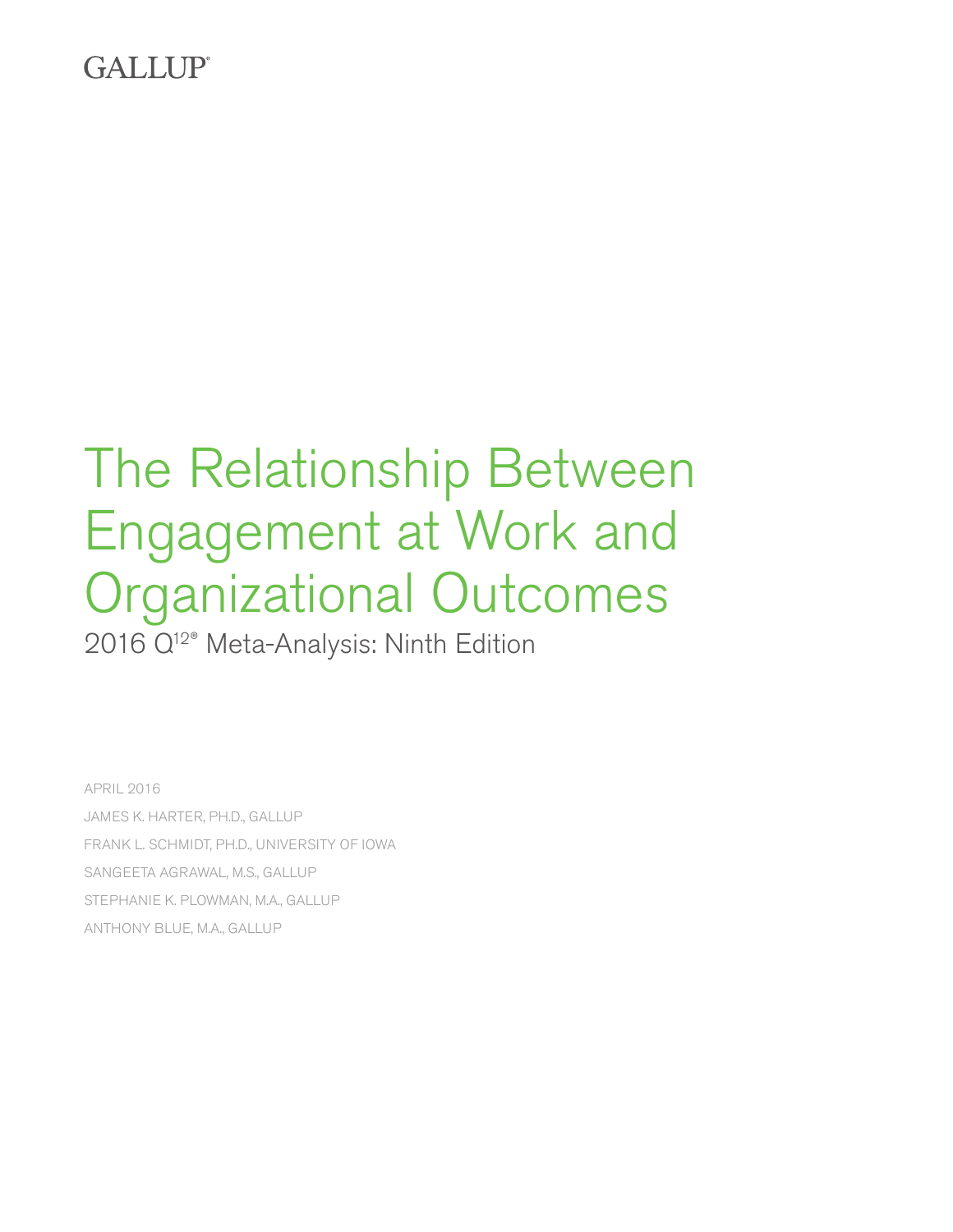#### **Acknowledgments**

The authors thank Jim Asplund, Nate Dvorak, Julie Griffiths, Kirti Kanitkar, Bogdan Lalu, Shane McFeely, Marco Nink, John Reimnitz, Maria Semykoz, Puneet Singh, Ben Wigert and Daniela Yu for contributing important new research studies to this ongoing meta-analysis.

#### **Copyright Standards**

This document contains proprietary research, copyrighted materials and literary property of Gallup, Inc. It is for the guidance of your company only and is not to be copied, quoted, published or divulged to others outside of your organization. Gallup®, Q<sup>12®</sup>, Selection Research, Inc.™ and SRI® are trademarks of Gallup, Inc. All other trademarks are the property of their respective owners.

This document is of great value to both your organization and Gallup, Inc. Accordingly, international and domestic laws and penalties guaranteeing patent, copyright, trademark and trade secret protection protect the ideas, concepts and recommendations related within this document.

No changes may be made to this document without the express written permission of Gallup, Inc.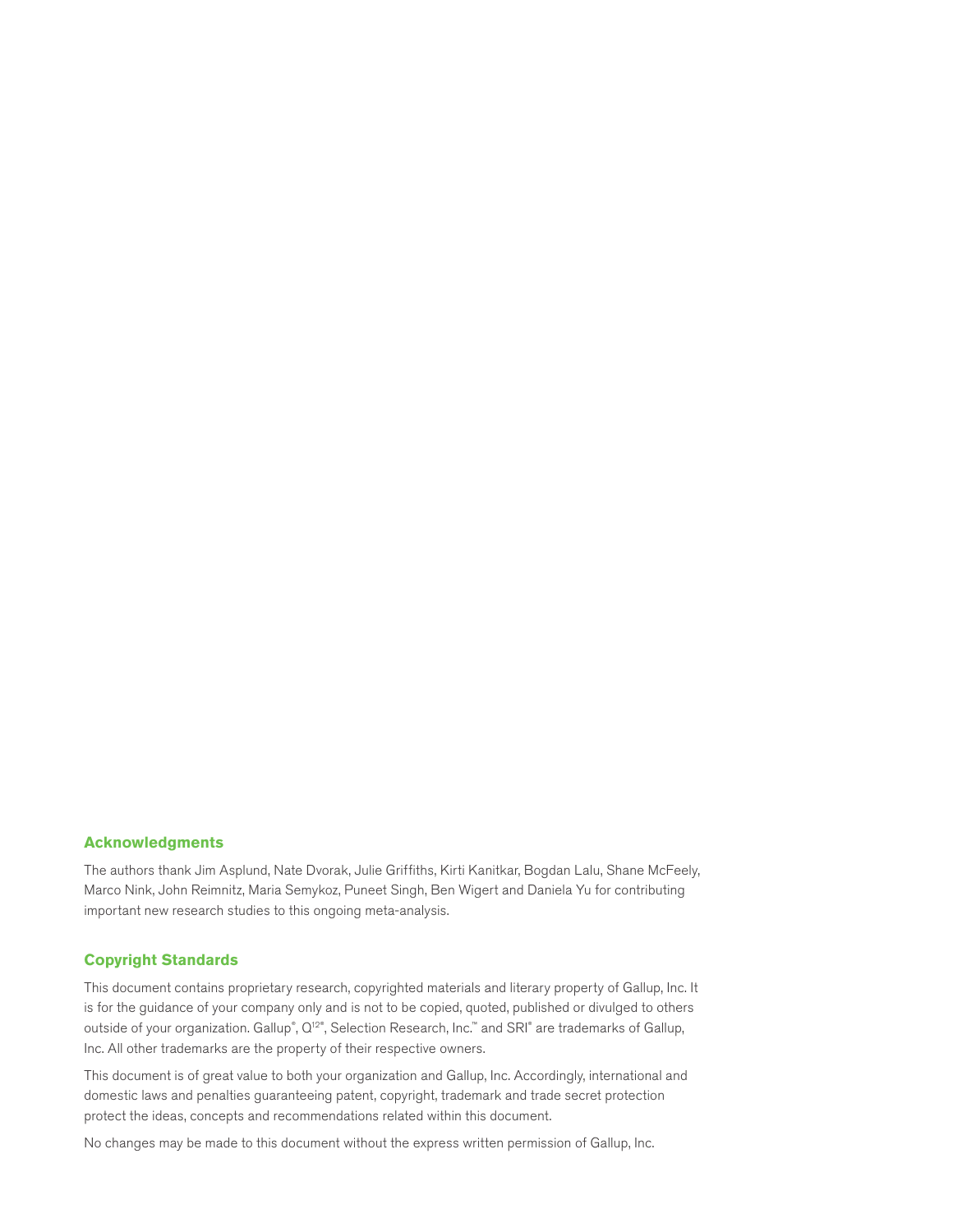# The Relationship Between Engagement at Work and Organizational Outcomes<br>2016 Q<sup>12</sup>° Meta-Analysis: Ninth Edition

### **Table of Contents**

| $\textbf{Development of the }Q^{12} \textit{\textbf{}} \textit{\textbf{}} \textit{\textbf{}} \textit{\textbf{}} \textit{\textbf{}} \textit{\textbf{}} \textit{\textbf{}} \textit{\textbf{}} \textit{\textbf{}} \textit{\textbf{}} \textit{\textbf{}} \textit{\textbf{}} \textit{\textbf{}} \textit{\textbf{}} \textit{\textbf{}} \textit{\textbf{}} \textit{\textbf{}} \textit{\textbf{}} \textit{\textbf{}} \textit{\textbf{}} \textit{\textbf{}} \textit{\textbf{}} \textit{\textbf{}}$ |  |
|-------------------------------------------------------------------------------------------------------------------------------------------------------------------------------------------------------------------------------------------------------------------------------------------------------------------------------------------------------------------------------------------------------------------------------------------------------------------------------------------|--|
|                                                                                                                                                                                                                                                                                                                                                                                                                                                                                           |  |
|                                                                                                                                                                                                                                                                                                                                                                                                                                                                                           |  |
|                                                                                                                                                                                                                                                                                                                                                                                                                                                                                           |  |
|                                                                                                                                                                                                                                                                                                                                                                                                                                                                                           |  |
|                                                                                                                                                                                                                                                                                                                                                                                                                                                                                           |  |
|                                                                                                                                                                                                                                                                                                                                                                                                                                                                                           |  |
|                                                                                                                                                                                                                                                                                                                                                                                                                                                                                           |  |
|                                                                                                                                                                                                                                                                                                                                                                                                                                                                                           |  |
|                                                                                                                                                                                                                                                                                                                                                                                                                                                                                           |  |
|                                                                                                                                                                                                                                                                                                                                                                                                                                                                                           |  |
|                                                                                                                                                                                                                                                                                                                                                                                                                                                                                           |  |
|                                                                                                                                                                                                                                                                                                                                                                                                                                                                                           |  |
|                                                                                                                                                                                                                                                                                                                                                                                                                                                                                           |  |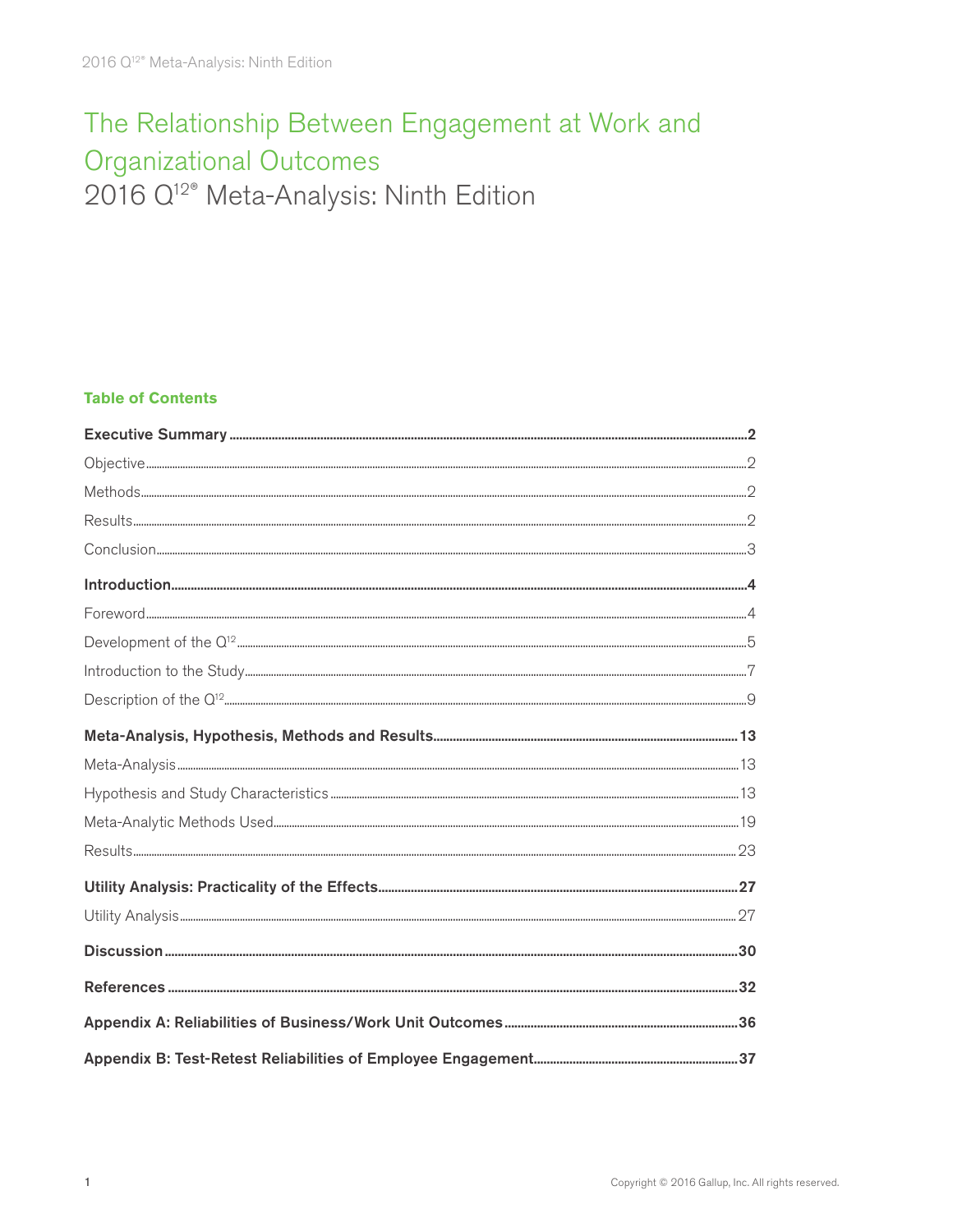# Executive Summary

#### **Objective**

Business and work units in the same organization vary substantially in their levels of engagement and performance. The purpose of this study was to examine the:

- 1. true relationship between employee engagement and performance in 230 organizations
- 2. consistency or generalizability of the relationship between employee engagement and performance across organizations
- 3. practical meaning of the findings for executives and managers

#### **Methods**

We accumulated 339 research studies across 230 organizations in 49 industries, with employees in 73 countries. Within each study, we statistically calculated the business-/workunit-level relationship between employee engagement and performance outcomes that the organizations supplied. In total, we were able to study 82,248 business/work units that included 1,882,131 employees. We studied nine outcomes: customer loyalty/engagement, profitability, productivity, turnover, safety incidents, shrinkage, absenteeism, patient safety incidents and quality (defects).

Individual studies often contain small sample sizes and idiosyncrasies that distort the interpretation of results. Meta-analysis is a statistical technique that is useful in combining results of studies with seemingly disparate findings, correcting for sampling, measurement error and other study artifacts to understand the true relationship with greater precision. We applied Hunter-Schmidt meta-analysis methods to 339 research studies to estimate the true relationship between engagement and each performance measure and to test for generalizability. After conducting meta-analysis, we examined the practical meaning of the relationships by conducting utility analysis.

#### **Results**

Employee engagement is related to each of the nine performance outcomes studied. Results indicate high generalizability, which means the correlations were consistent across different organizations. The true score correlation between employee engagement and composite performance is 0.43. Business/work units scoring in the top half on employee engagement nearly double their odds of success compared with those in the bottom half. Those at the 99th percentile have four times the success rate of those at the first percentile. Median differences between top-quartile and bottom-quartile units were 10% in customer ratings, 21% in profitability, 20% in sales production, 17% in production records, 24% in turnover (high-turnover organizations), 59% in turnover (low-turnover organizations), 70% in safety incidents, 28% in shrinkage, 41% in absenteeism, 58% in patient safety incidents and 40% in quality (defects).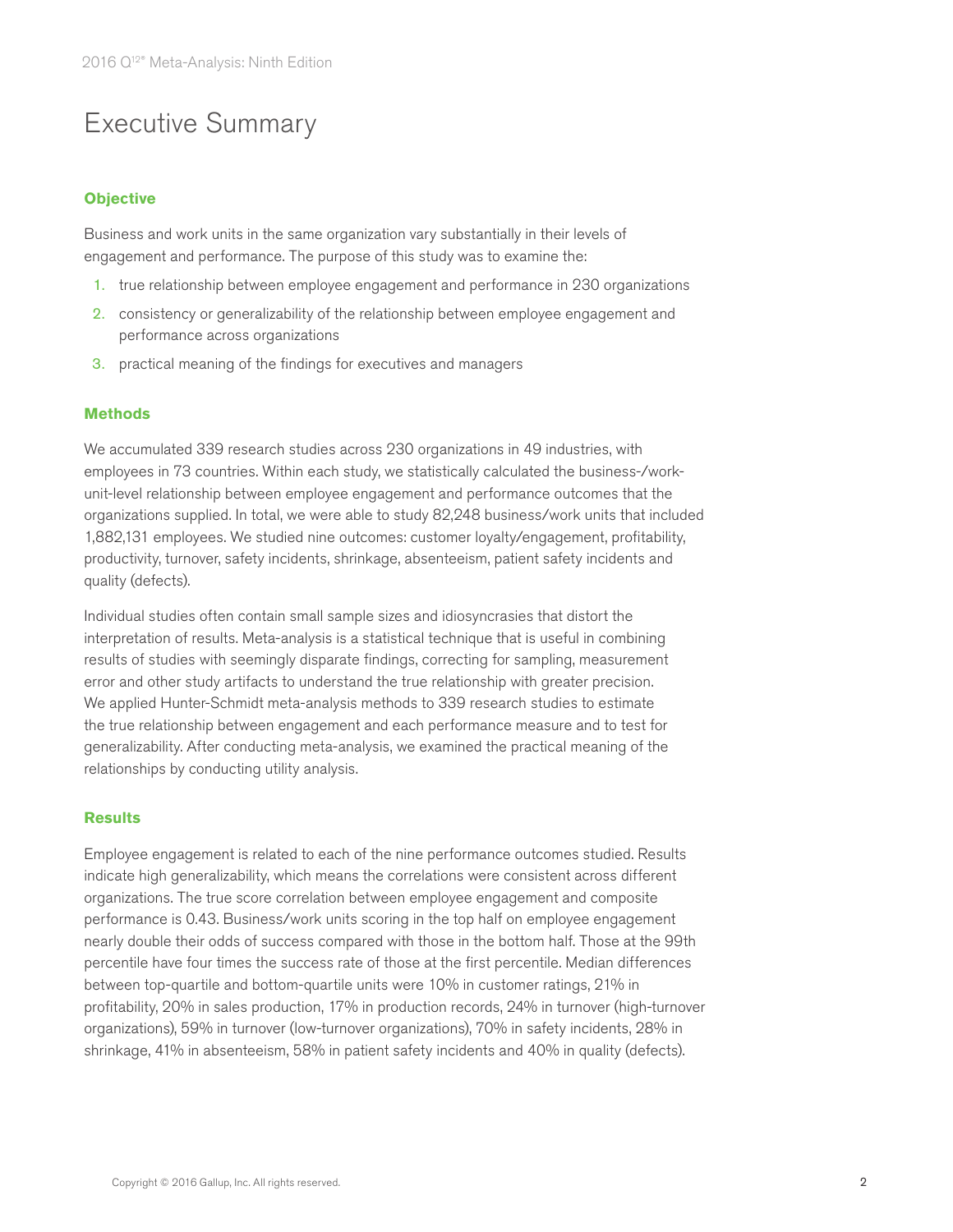### **Conclusion**

The relationship between engagement and performance at the business/work unit level is substantial and highly generalizable across organizations. Employee engagement is related to each of nine different performance outcomes. This means that practitioners can apply the  $Q^{12}$  measure in a variety of situations with confidence that the measure captures important performance-related information.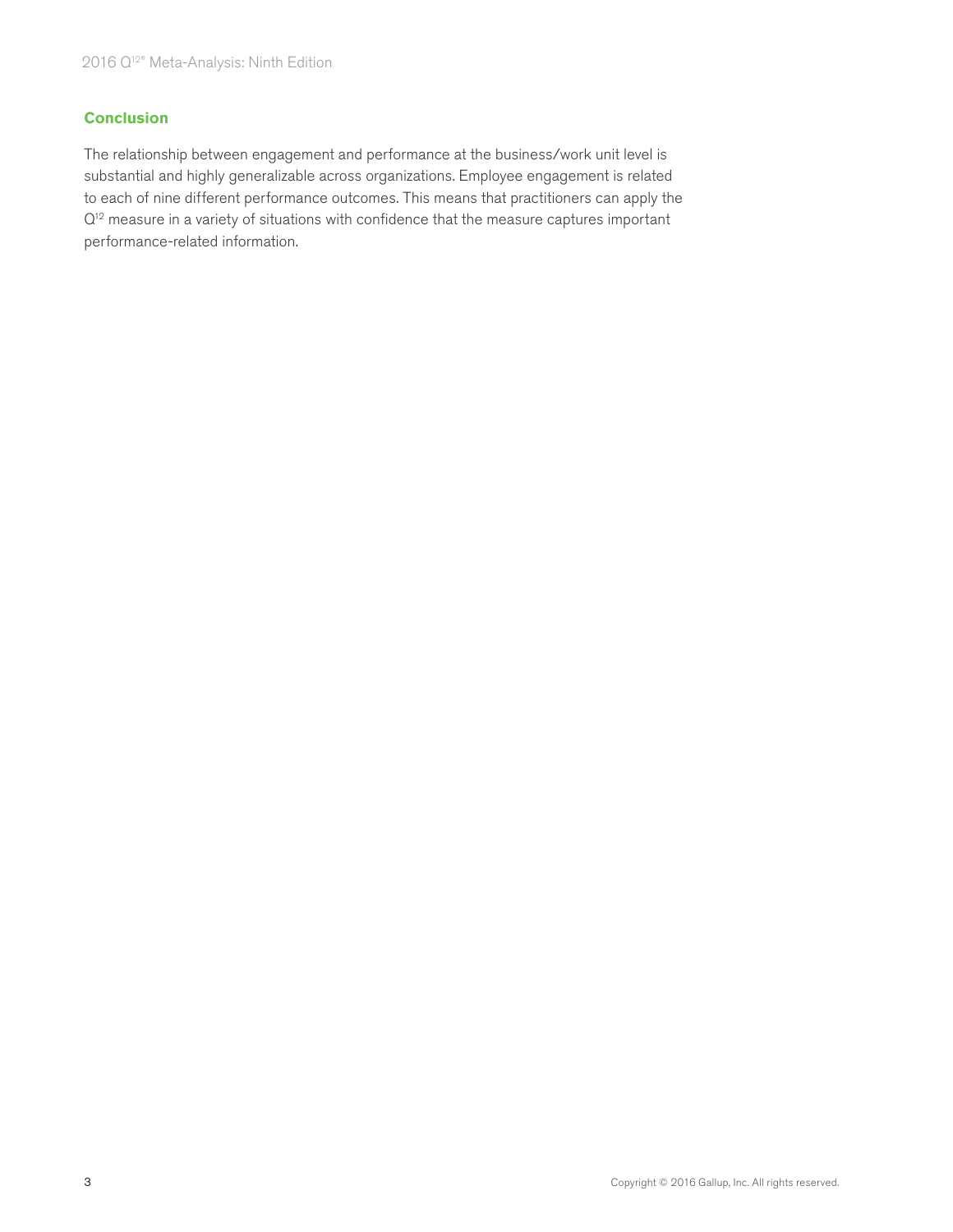## Introduction

#### **Foreword**

In the 1930s, George Gallup began a worldwide study of human needs and satisfactions. He pioneered the development of scientific sampling processes to measure popular opinion. In addition to his polling work, Dr. Gallup completed landmark research on well-being, studying the factors common among people who lived to be 95 and older (Gallup & Hill, 1959). Over the next several decades, Dr. Gallup and his colleagues conducted numerous polls throughout the world, covering many aspects of people's lives. His early world polls dealt with topics such as family, religion, politics, personal happiness, economics, health, education, safety and attitudes toward work. In the 1970s, Dr. Gallup reported that less than half of those employed in North America were highly satisfied with their work (Gallup, 1976). Work satisfaction was even lower in Western Europe, Latin America, Africa and the Far East.

Satisfaction at work has become a widespread focus for researchers. In addition to Dr. Gallup's early work, the topic of job satisfaction has been studied and written about in more than 10,000 articles and publications. Because most people spend a high percentage of their waking hours at work, studies of the workplace are of great interest for psychologists, sociologists, economists, anthropologists and physiologists. The process of managing and improving the workplace is crucial and presents great challenges to nearly every organization. So it is vital that the instruments used to create change do, in fact, measure workplace dynamics that predict key outcomes — outcomes that a variety of organizational leaders would consider important. After all, organizational leaders are in the best position to create interest in and momentum for job satisfaction research.

Parallel to Dr. Gallup's early polling work, Donald O. Clifton, a psychologist and professor at the University of Nebraska, began studying the causes of success in education and business. Dr. Clifton founded Selection Research, Incorporated (SRI) in 1969. While most psychologists were busy studying dysfunction and the cause of disease, Dr. Clifton and his colleagues focused their careers on the science of strengths-based psychology, the study of what makes people flourish.

Their early discoveries led to hundreds of research studies focused on successful individuals and teams across a broad spectrum of industries and job types. In particular, research on successful learning and workplace environments led to numerous studies of successful teachers and managers. This work included extensive research on individual differences and the environments that best facilitate success. Early in their studies, the researchers discovered that simply measuring employees' satisfaction was insufficient to create sustainable change. Satisfaction needed to be specified in terms of its most important elements, and it needed to be measured and reported in a way that could be used by the people who could take action and create change.

Further research revealed that change happens most efficiently at a local level — at the level of the front-line, manager-led team. For an executive, the front-line team is his or her direct reports, and for a plant manager, the front-line team is the people he or she manages each day. Studying great managers, Gallup scientists learned that optimal decision-making happens when information regarding decisions is collected at a local level, close to the everyday action.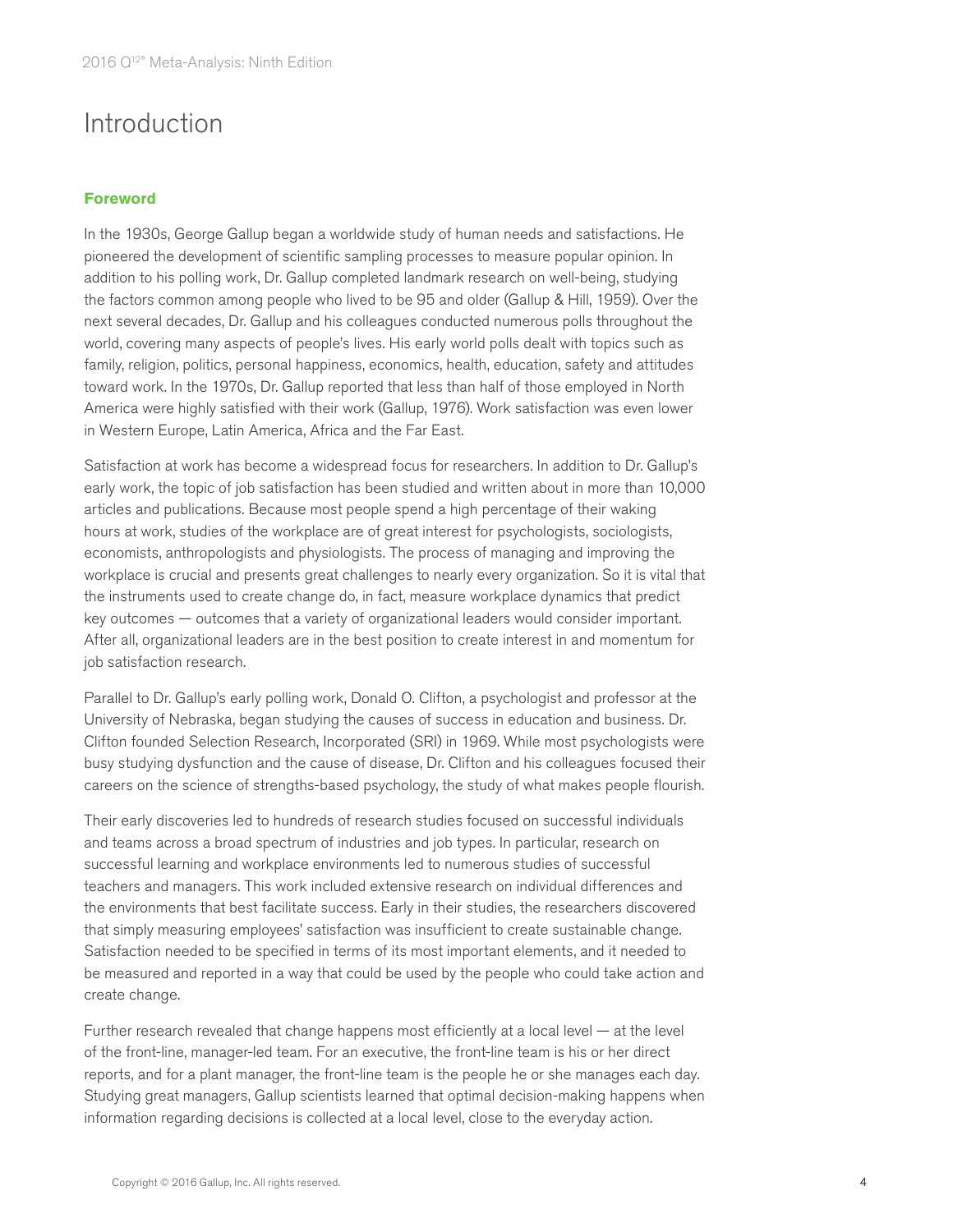Dr. Clifton's work merged with Dr. Gallup's work in 1988, when Gallup and SRI combined, enabling the blending of progressive management science with top survey and polling science. Dr. Gallup and Dr. Clifton spent much of their lives studying people's opinions, attitudes, talents and behaviors. To do this, they wrote questions, recorded the responses and studied which questions elicited differential responses and related to meaningful outcomes. In the case of survey research, some questions are unbiased and elicit meaningful opinions, while others do not. In the case of management research, some questions elicit responses that predict future performance, while others do not.

Developing the right questions is an iterative process in which scientists write questions and conduct analysis. The research and questions are refined and rephrased. Additional analysis is conducted. The questions are refined and rephrased again. And the process is repeated. Gallup has followed the iterative process in devising the survey tool that is the subject of this report, Gallup's  $Q^{12}$  instrument, which is designed to measure employee engagement conditions.

The next sections will provide an overview of the many decades of research that have gone into the development and validation of Gallup's  $Q<sup>12</sup>$  employee engagement instrument. Following this overview, we present a meta-analysis of 339 research studies exploring the relationship between employee engagement and performance across 230 organizations and 82,248 business/work units that include 1,882,131 employees.

### **Development of the Q12**

Beginning in the 1950s, Dr. Clifton started studying work and learning environments to determine the factors that contribute positively to those environments and that enable people to capitalize on their unique talents. It was through this early work that Dr. Clifton began using science and the study of strengths to research individuals' frames of reference and attitudes.

From the 1950s to the 1970s, Dr. Clifton continued his research of students, counselors, managers, teachers and employees. He used various rating scales and interview techniques to study individual differences, analyzing questions and factors that explain dissimilarities in people. The concepts he studied included "focusing on strengths versus weaknesses," "relationships," "personnel support," "friendships" and "learning." Various questions were written and tested, including many early versions of the  $Q^{12}$  items. Ongoing feedback techniques were first developed with the intent of asking questions, collecting data and encouraging ongoing discussion of the results to provide feedback and potential improvement — a measurementbased feedback process. To learn causes of employee turnover, exit interviews were conducted with employees who left organizations. A common reason for leaving an organization focused on the quality of the manager.

In the 1980s, Gallup scientists continued the iterative process by studying high-performing individuals and teams. Studies involved assessments of individual talents and workplace attitudes. As a starting point for questionnaire design, numerous qualitative analyses were conducted, including interviews and focus groups. Gallup researchers asked top-performing individuals or teams to describe their work environments and their thoughts, feelings and behaviors related to success.

The researchers used qualitative data to generate hypotheses and insights into the distinguishing factors leading to success. From these hypotheses, they wrote and tested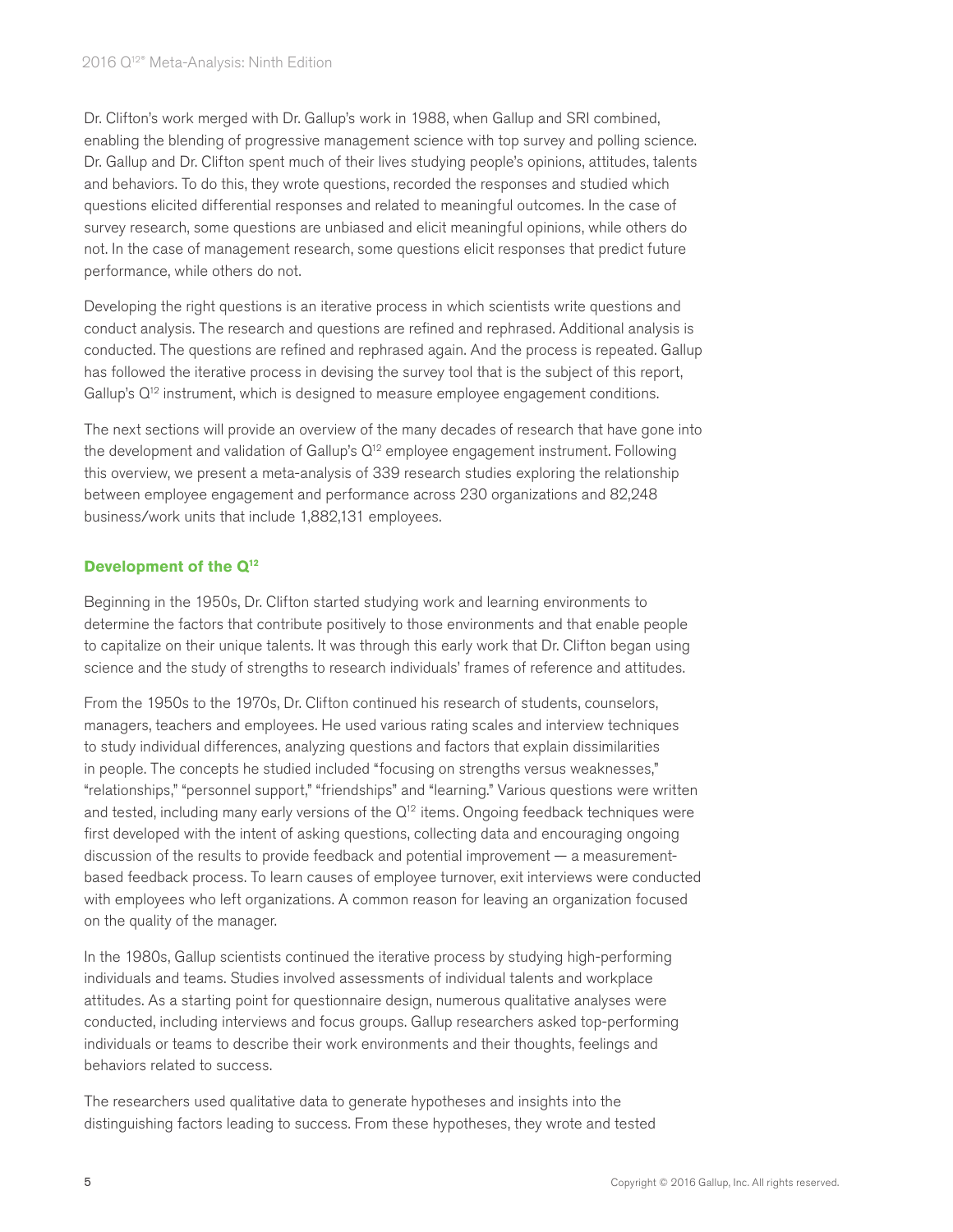questions. They also conducted numerous quantitative studies throughout the 1980s, including exit interviews, to continue to learn causes of employee turnover. Qualitative analyses such as focus groups and interviews formed the basis for lengthy and comprehensive employee surveys, called "Organizational Development Audits" or "Managing Attitudes for Excellence" surveys. Many of these surveys included 100 to 200 items. Quantitative analyses included factor analyses to assess the dimensionality of the survey data; regression analyses to identify uniqueness and redundancies in the data; and criterion-related validity analyses to identify questions that correlate with meaningful outcomes such as overall satisfaction, commitment and productivity. The scientists developed feedback protocols to facilitate the feedback of survey results to managers and employees. Such protocols and their use in practice helped researchers learn which items were most useful in creating dialogue and stimulating change.

One outgrowth of a management research practice that was focused on talent and environment was the theory of talent maximization in an organization:

> Per-person productivity = Talent x (Relationship + Right Expectation + Recognition/Reward)

These concepts would later become embedded in the foundational elements of the  $Q^{12}$ .

Over time, SRI and Gallup researchers conducted numerous studies of manager success patterns that focused on the talents of the manager and the environments that best facilitated success. By integrating knowledge of managerial talent with survey data on employee attitudes, scientists had a unique perspective on what it takes to build a successful workplace environment. Themes such as "individualized perception," "performance orientation," "mission," "recognition," "learning and growing," "expectations" and "the right fit" continued to emerge. In addition to studies of management, researchers conducted numerous studies with successful teachers, students and learning environments.

In the 1990s, the iterative process continued. During this time, Gallup researchers developed the first version of the  $Q^{12}$  ("The Gallup Workplace Audit" or GWA) in an effort to efficiently capture the most important workplace attitudes. Qualitative and quantitative analyses continued. In that decade, more than 1,000 focus groups were conducted and hundreds of instruments were developed, many of them with several additional items. Scientists also continued to use exit interviews; these revealed the importance of the manager in retaining employees. Studies of the  $Q^{12}$  and other survey items were conducted in various countries throughout the world, including the United States, Canada, Mexico, Great Britain, Japan and Germany. Gallup researchers obtained international cross-cultural feedback on Gallup's core items, which provided context on the applicability of the items across different cultures. Various scale types were also tested, including variations of 5-point and dichotomous response options.

Quantitative analyses of survey data included descriptive statistics, factor analyses, discriminant analyses, criterion-related validity analyses, reliability analyses, regression analyses and other correlational analyses. Gallup scientists continued to study the core concepts that differentiated successful from less successful work units and the expressions that best captured those concepts. In 1997, the criterion-related studies were combined into a meta-analysis to study the relationship of employee satisfaction and engagement (as measured by the  $Q^{(2)}$ ) to business/ work unit profitability, productivity, employee retention and customer satisfaction/loyalty across 1,135 business/work units (Harter & Creglow, 1997). Meta-analysis also enabled researchers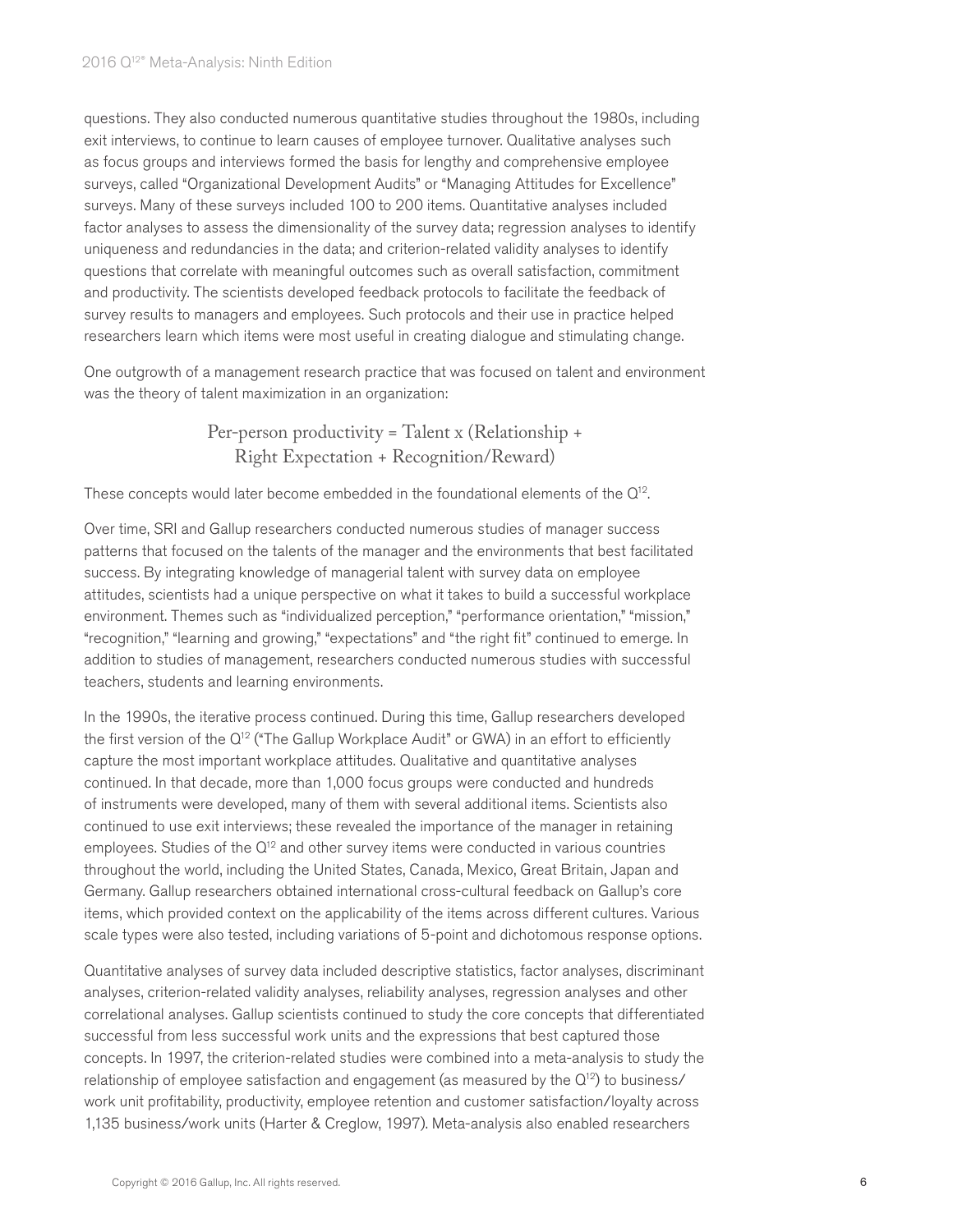to study the generalizability of the relationship between engagement and outcomes. Results of this confirmatory analysis revealed substantial criterion-related validity for each of the  $O<sup>12</sup>$  items.

As criterion-related validity studies are ongoing, the meta-analysis was updated in 1998 (Harter & Creglow, 1998) and included 2,528 business/work units; in 2000 (Harter & Schmidt, 2000), when it included 7,939 business/work units; in 2002 (Harter & Schmidt, 2002), when it included 10,885 business/work units; in 2003 (Harter, Schmidt, & Killham, 2003), when it included 13,751 business/work units; in 2006 (Harter, Schmidt, Killham, & Asplund, 2006), when it included 23,910 business/work units; in 2009 (Harter, Schmidt, Killham, & Agrawal, 2009), when it included 32,394 business/work units; and in 2013 (Harter, Schmidt, Agrawal, & Plowman, 2013), when it included 49,928 business/work units. This report provides the ninth published iteration of Gallup's  $Q^{12}$  meta-analysis focusing on the relationship between employee engagement and performance.

As with the 2013 report, this report expands the number of business/work units and increases the total composition of different industries and countries studied.

Since its final wording and order were completed in 1998, the  $Q^{12}$  has been administered to more than 30 million employees in 198 different countries and 72 languages. Additionally, a series of studies has been conducted examining the cross-cultural properties of the instrument (Harter & Agrawal, 2011).

### **Introduction to the Study**

The quality of an organization's human resources is perhaps the leading indicator of its growth and sustainability. The attainment of a workplace with high-caliber employees starts with the selection of the right people for the right jobs. Numerous studies have documented the utility of valid selection instruments and systems in the selection of the right people (Schmidt, Hunter, McKenzie, & Muldrow, 1979; Hunter & Schmidt, 1983; Huselid, 1995; Schmidt & Rader, 1999; Harter, Hayes, & Schmidt, 2004).

After employees are hired, they make decisions and take actions every day that can affect the success of their organizations. Many of these decisions and actions are influenced by their own internal motivations and drives. One can also hypothesize that the way employees are treated and the way they treat one another can positively affect their actions — or can place their organizations at risk. For example, researchers have found positive relationships between general workplace attitudes and service intentions, customer perceptions (Schmit & Allscheid, 1995) and individual performance outcomes (Iaffaldano & Muchinsky, 1985). An updated meta-analysis has revealed a substantial relationship between individual job satisfaction and individual performance (Judge, Thoresen, Bono, & Patton, 2001). Before 2000, the vast majority of job satisfaction research and subsequent meta-analyses had collected and studied data at the individual employee level.

There is also evidence at the workgroup or business unit level that employee attitudes relate to various organizational outcomes. Organizational-level research has focused primarily on cross-sectional studies. Independent studies found relationships between employee attitudes and performance outcomes such as safety (Zohar, 1980, 2000), customer experiences (Schneider, Parkington, & Buxton, 1980; Ulrich, Halbrook, Meder, Stuchlik, & Thorpe, 1991;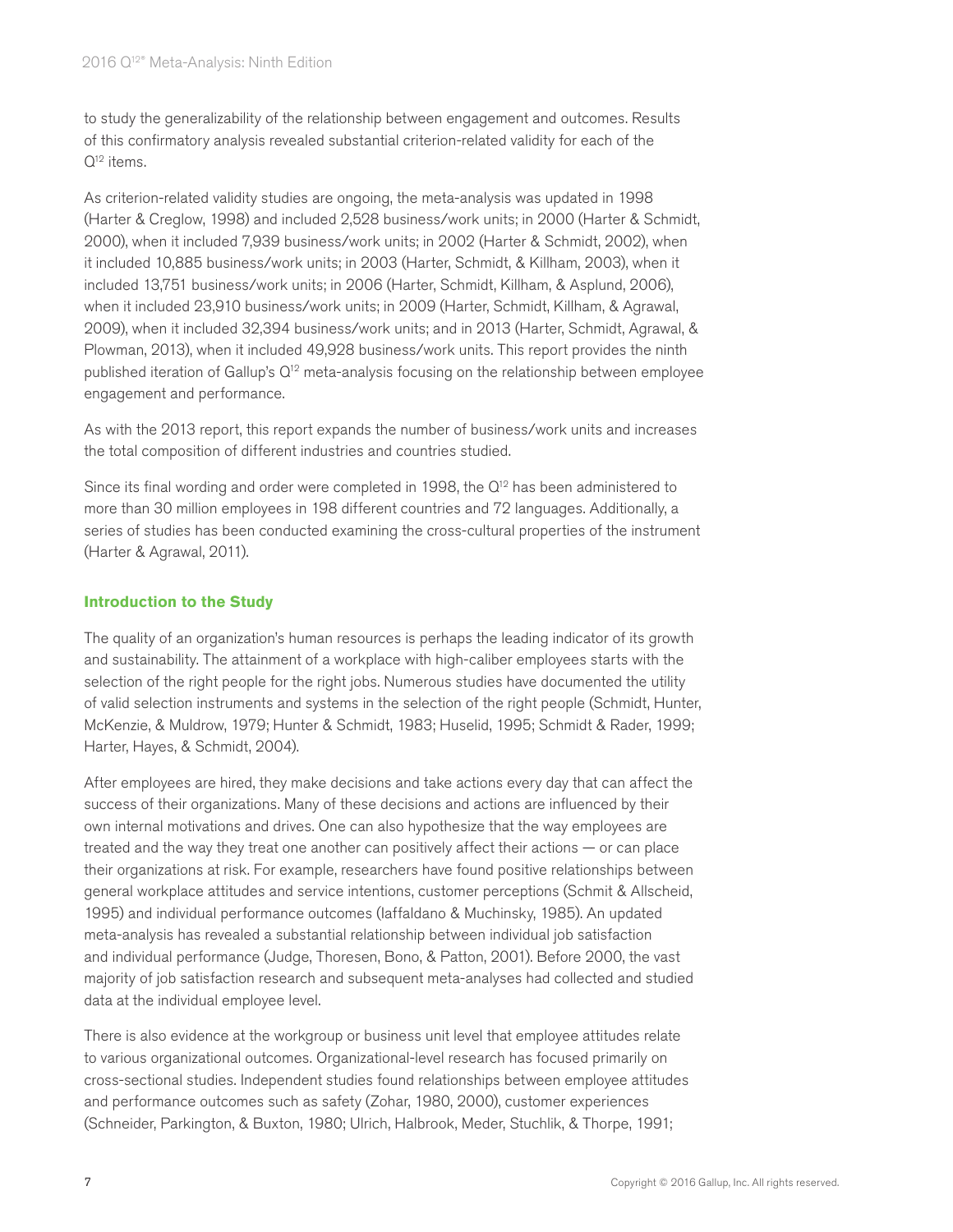Schneider & Bowen, 1993; Schneider, Ashworth, Higgs, & Carr, 1996; Schmit & Allscheid, 1995; Reynierse & Harker, 1992; Johnson, 1996; Wiley, 1991), financials (Denison, 1990; Schneider, 1991) and employee turnover (Ostroff, 1992). A study by Batt (2002) used multivariate analysis to examine the relationship between human resource practices (including employee participation in decision-making) and sales growth. Gallup has conducted largescale meta-analyses, most recently studying 49,928 business and work units regarding the concurrent and predictive relationship of employee attitudes (satisfaction and engagement) with safety, customer attitudes, financials, employee retention, absenteeism, quality metrics and merchandise shrinkage (Harter et al., 2013; Harter et al., 2009; Harter et al., 2006; Harter et al., 2003; Harter, Schmidt, & Hayes, 2002; Harter & Schmidt, 2002; Harter & Schmidt, 2000; Harter & Creglow, 1998; Harter & Creglow, 1997). This meta-analysis, repeated across time, has found consistently that there are positive concurrent and predictive relationships between employee attitudes and various important business outcomes. It has also found that these relationships generalize across a wide range of situations (industries, business/work unit types and countries). Additional independent studies have found similar results (Whitman, Van Rooy, & Viswesvaran, 2010; Edmans, 2012).

Even though it has been much more common to study employee opinion data at the individual level, studying data at the business unit or workgroup level is critical because that is where the data are typically reported (because of confidentiality concerns, employee surveys are reported at a broader business unit or workgroup level). In addition, business-unit-level research usually provides opportunities to establish links to outcomes that are directly relevant to most businesses — outcomes like customer loyalty, profitability, productivity, employee turnover, safety incidents, merchandise shrinkage and quality variables that are often aggregated and reported at the business unit level.

Another advantage to reporting and studying data at the business unit or workgroup level is that instrument item scores are of similar reliability to dimension scores for individual-level analysis. This is because at the business unit or workgroup level, each item score is an average of many individuals' scores. This means that employee surveys reported at a business unit or workgroup level can be more efficient or parsimonious in length, i.e., because item-level measurement error is less of a concern. See Harter and Schmidt (2006) for a more complete discussion of job satisfaction research and the advantages of conducting unit-level analyses.

One potential problem with such business-unit-level studies is limited data as a result of a limited number of business units (the number of business units becomes the sample size) or limited access to outcome measures that one can compare across business units. For this reason, many of these studies are limited in statistical power, and as such, results from individual studies may appear to conflict with one another. Meta-analysis techniques provide the opportunity to pool such studies together to obtain more precise estimates of the strength of effects and their generalizability.

This paper's purpose is to present the results of an updated meta-analysis of the relationship between employee workplace perceptions and business unit outcomes based on currently available data collected with Gallup clients. The focus of this study is on Gallup's  $Q^{12}$  instrument. The  $Q^{12}$  items — which were selected because of their importance at the business unit or workgroup level — measure employee perceptions of the quality of people-related management practices in their business units.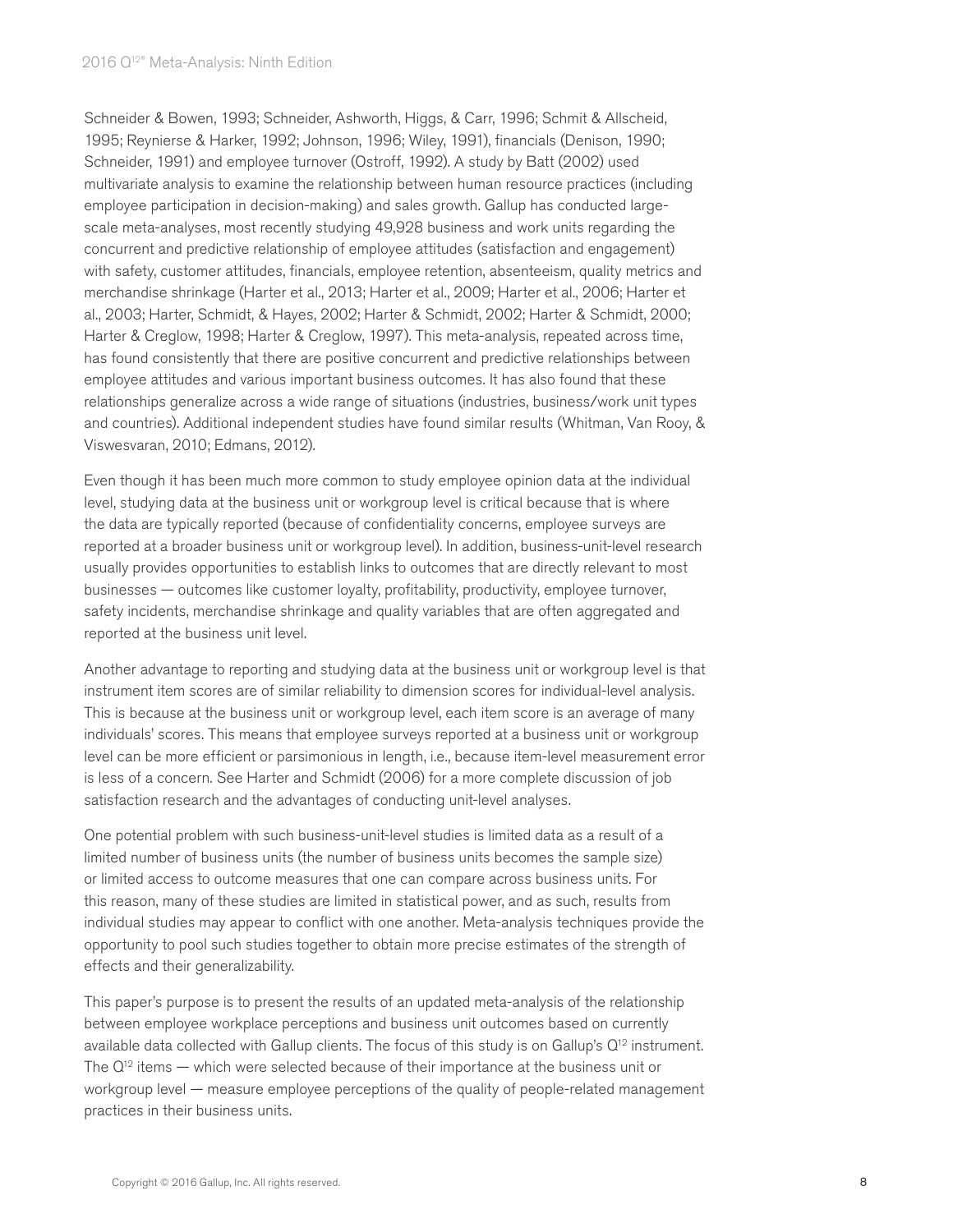#### **Description of the Q12**

In short, the development of the Q<sup>12</sup> was based on more than 30 years of accumulated quantitative and qualitative research. Its reliability, convergent validity and criterion-related validity have been extensively studied. It is an instrument validated through prior psychometric studies as well as practical considerations regarding its usefulness for managers in creating change in the workplace.

In designing the items included in the  $Q^{12}$ , researchers took into account that, from an actionability standpoint, there are two broad categories of employee survey items: those that are reflective measures of attitudinal outcomes (satisfaction, loyalty, pride, customer service perceptions and intent to stay with the company) and those that are formative measures of actionable issues that drive these outcomes. The  $Q^{12}$  measures the actionable issues for management — those predictive of attitudinal outcomes such as satisfaction, loyalty, pride and so on. On Gallup's standard  $Q^{12}$  instrument, after an overall satisfaction item are 12 items measuring issues we have found to be actionable (changeable) at the supervisor or manager level — items measuring perceptions of elements of the work situation such as role clarity, resources, fit between abilities and requirements, receiving feedback, and feeling appreciated. The  $Q^{12}$  is a formative measure of "engagement conditions," each of which is a contributor to engagement through the measure of its causes.

#### The  $\mathbf{\Omega}^{12}$  statements are:

- Q00. Overall Satisfaction) On a 5-point scale, where "5" is extremely satisfied and "1" is extremely dissatisfied, how satisfied are you with (your company) as a place to work?
- Q01. I know what is expected of me at work.
- Q02. I have the materials and equipment I need to do my work right.
- Q03. At work, I have the opportunity to do what I do best every day.
- Q04. In the last seven days, I have received recognition or praise for doing good work.
- Q05. My supervisor, or someone at work, seems to care about me as a person.
- Q06. There is someone at work who encourages my development.
- Q07. At work, my opinions seem to count.
- Q08. The mission or purpose of my company makes me feel my job is important.
- Q09. My associates or fellow employees are committed to doing quality work.
- Q10. I have a best friend at work.
- Q11. In the last six months, someone at work has talked to me about my progress.
- Q12. This last year, I have had opportunities at work to learn and grow.

*These statements (Q01-Q12) are proprietary and copyrighted by Gallup, Inc. They cannot be reprinted or reproduced in any manner without the written consent of Gallup, Inc. Copyright © 1993-1998 Gallup, Inc. All rights reserved.*

The current standard is to ask each employee to rate the  $Q^{12}$  statements (a census survey; median participation rate is 89%) using six response options (from 5=strongly agree to 1=strongly disagree; the sixth response option — don't know/does not apply — is unscored).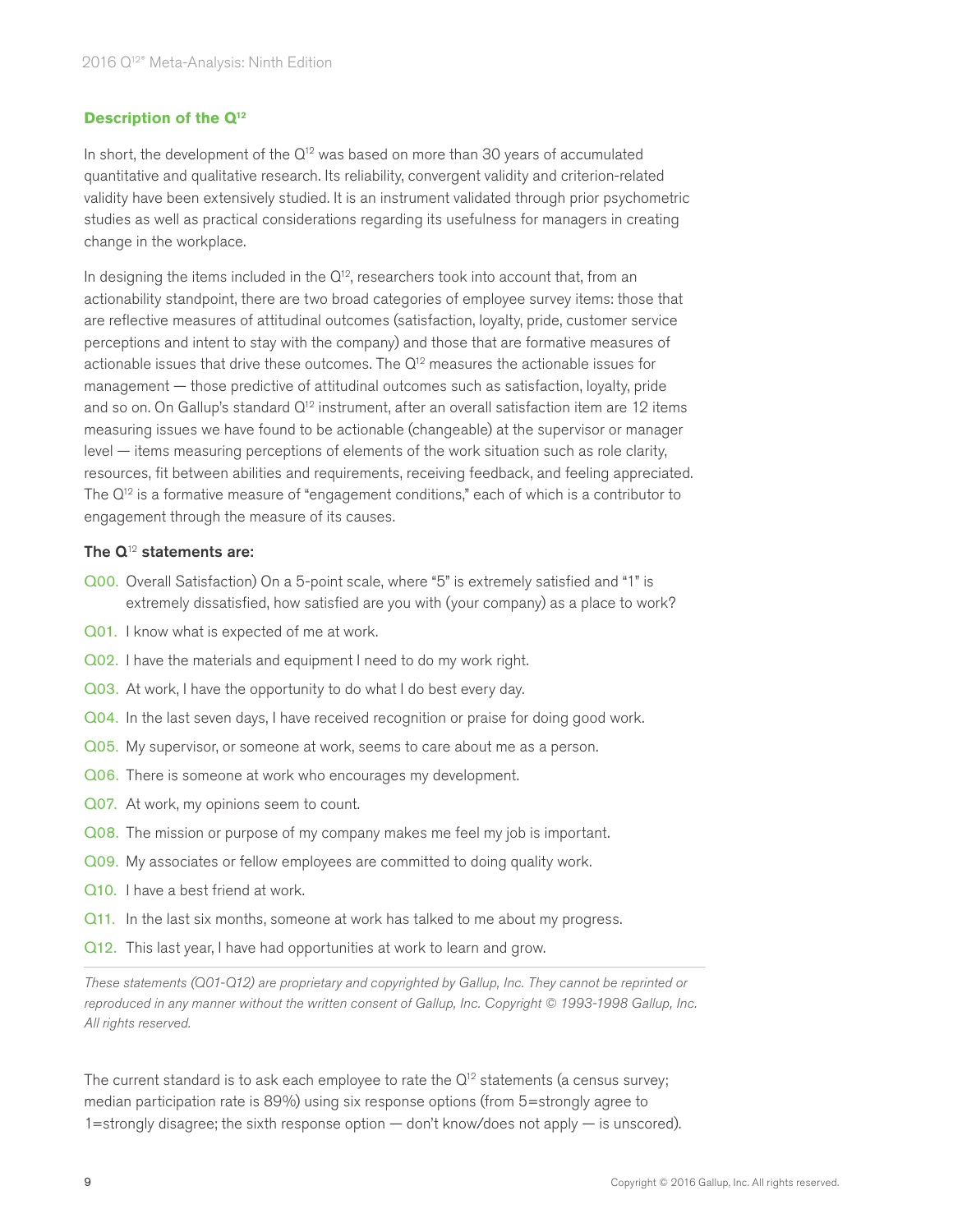Because it is a satisfaction item, the first item (Q00) is scored on a satisfaction scale rather than on an agreement scale. Regression analyses (Harter et al., 2002) indicate that employee engagement accounts for nearly all of the performance-related variance (composite performance) accounted for by the overall satisfaction measure. Therefore, the focus of this report is on employee engagement (as measured by statements Q01-Q12).

While these items measure issues that the manager or supervisor can influence, only one item contains the word "supervisor." This is because it is realistic to assume that numerous people in the workplace can influence whether someone's expectations are clear, whether he or she feels cared about and so on. The manager's or supervisor's position, though, allows him or her to take the lead in establishing a culture that values behaviors that support these perceptions. The following is a brief discussion of the conceptual relevance of each of the 13 items:

- Q00. *Overall satisfaction.* The first item on the survey measures affective satisfaction on a scale from "extremely dissatisfied" to "extremely satisfied." It is an attitudinal outcome or direct reflective measure of how people feel about their organization. Given that it is a direct measure of affective satisfaction, on its own, it is difficult to act on the results of this item. Other issues, like those measured in the following 12 items, explain why people are satisfied and why they become engaged and produce outcomes.
- Q01. *Expectations.* Defining and clarifying the outcomes that are to be achieved is perhaps the most basic of all employee needs and manager responsibilities. How these outcomes are defined and acted on will vary across business/work units, depending on the goals of the business/work unit.
- Q02. *Materials and equipment.* Getting people what they need to do their work is important in maximizing efficiency, in demonstrating to employees that their work is valued and in showing that the company is supporting them in what they are asked to do. Great managers help employees see how their requests for materials and equipment connect to important organizational outcomes.
- Q03. *Opportunity to do what I do best.* Helping people get into roles in which they can most fully use their inherent talents and strengths is the ongoing work of great managers. Learning about individual differences through experience and assessment can help the manager position people efficiently within and across roles and remove barriers to high performance.
- Q04. *Recognition for good work.* Employees need constant feedback to know if what they are doing matters. An ongoing management challenge is to understand how each person prefers to be recognized, to make recognition objective and real by basing it on performance, and to do it frequently.
- Q05. *Someone at work cares about me.* For each person, feeling cared about may mean something different. The best managers listen to individuals and respond to their unique needs. In addition, they find the connection between the needs of the individual and the needs of the organization.
- Q06. *Encourages my development.* How employees are coached can influence how they perceive their future. If the manager is helping the employee improve as an individual by providing opportunities that are in sync with the employee's talents, both the employee and the company will profit.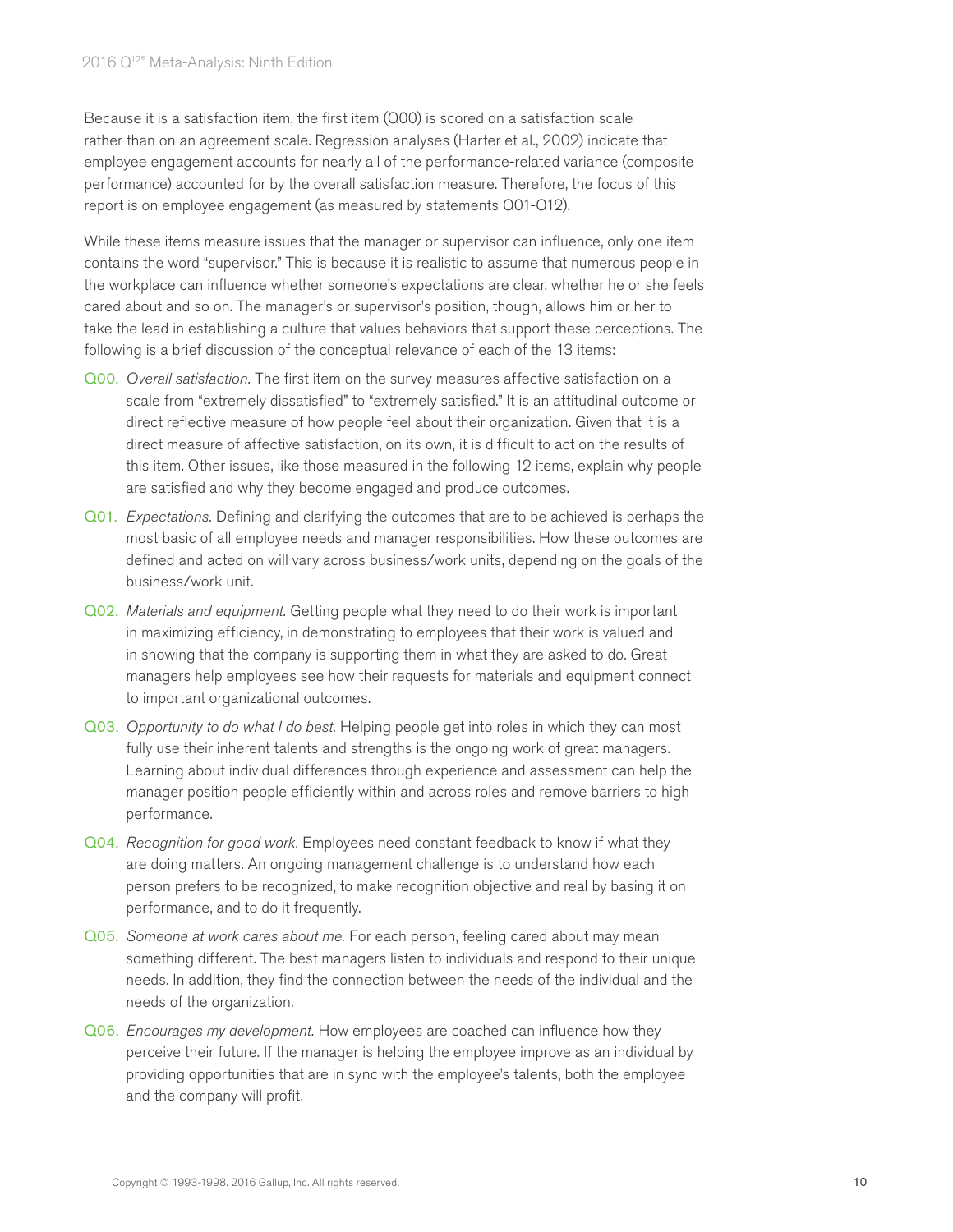- Q07. *Opinions count.* Asking for the employee's input and considering that input can often lead to better decision-making. This is because employees are often closer to many factors that affect the overall system than the manager is, whether that is the customer or the products they are producing every day. In addition, when employees feel they are involved in decisions, they take greater ownership for the outcomes.
- Q08. *Mission/Purpose.* Great managers help people see not only the purpose of their work, but also how each person's work influences and relates to the purpose of the organization and its outcomes. Reminding employees of the big-picture effect of what they do each day is important, whether it is how their work influences the customer, safety or the public.
- Q09. *Associates committed to quality.* Managers can influence the extent to which employees respect one another by selecting conscientious employees, providing some common goals and metrics for quality, and increasing associates' frequency of opportunity for interaction.
- Q10. *Best friend.* Managers vary in the extent to which they create opportunities for people at work to get to know one another and in how much they value close, trusting relationships at work. The best managers do not subscribe to the idea that there should be no close friendships at work; instead, they free people to get to know one another, which is a basic human need. This, then, can influence communication, trust and other outcomes.
- Q11. *Progress.* Providing a structured time to discuss each employee's progress, achievements and goals is important for managers and employees. Great managers regularly meet with individuals, both to learn from them and to give them guidance. This give-and-take helps managers and employees make better decisions.
- Q12. *Learn and grow.* In addition to having a need to be recognized for doing good work, most employees need to know that they are improving and have opportunities to build their knowledge and skills. Great managers choose training that will benefit the individual and the organization.

More detailed discussion of the practical application of each of the  $Q<sup>12</sup>$  items is provided in Wagner and Harter (2006) and in various articles posted on Gallup.com.

As a total instrument (sum or mean of items  $QO1-Q12$ ), the  $Q^{12}$  has a Cronbach's alpha of 0.91 at the business unit level. The meta-analytic convergent validity of the equally weighted mean (or sum) of items Q01-Q12 (GrandMean) to the equally weighted mean (or sum) of additional items in longer surveys (measuring all known facets of job satisfaction and engagement) is 0.91. This provides evidence that the  $Q^{12}$ , as a composite measure, captures the general factor in longer employee surveys. Individual items correlate to their broader dimension true-score values, on average, at approximately 0.70. While the Q<sup>12</sup> is a measure of actionable engagement conditions, its composite has high convergent validity with affective satisfaction and other direct measures of work engagement (see Harter & Schmidt, 2008, for further discussion of convergent and discriminant validity issues and the construct of "engagement").

As previously mentioned, this is the ninth published iteration of the  $Q^{12}$  business-unit-level meta-analysis. Compared with the previous meta-analysis, the current meta-analysis includes a larger number of studies, business units and countries. The current meta-analysis includes nearly three times more business units with patient safety data, 81% more business units with productivity data, 68% more with safety data, 48% more with profitability data, 42% more with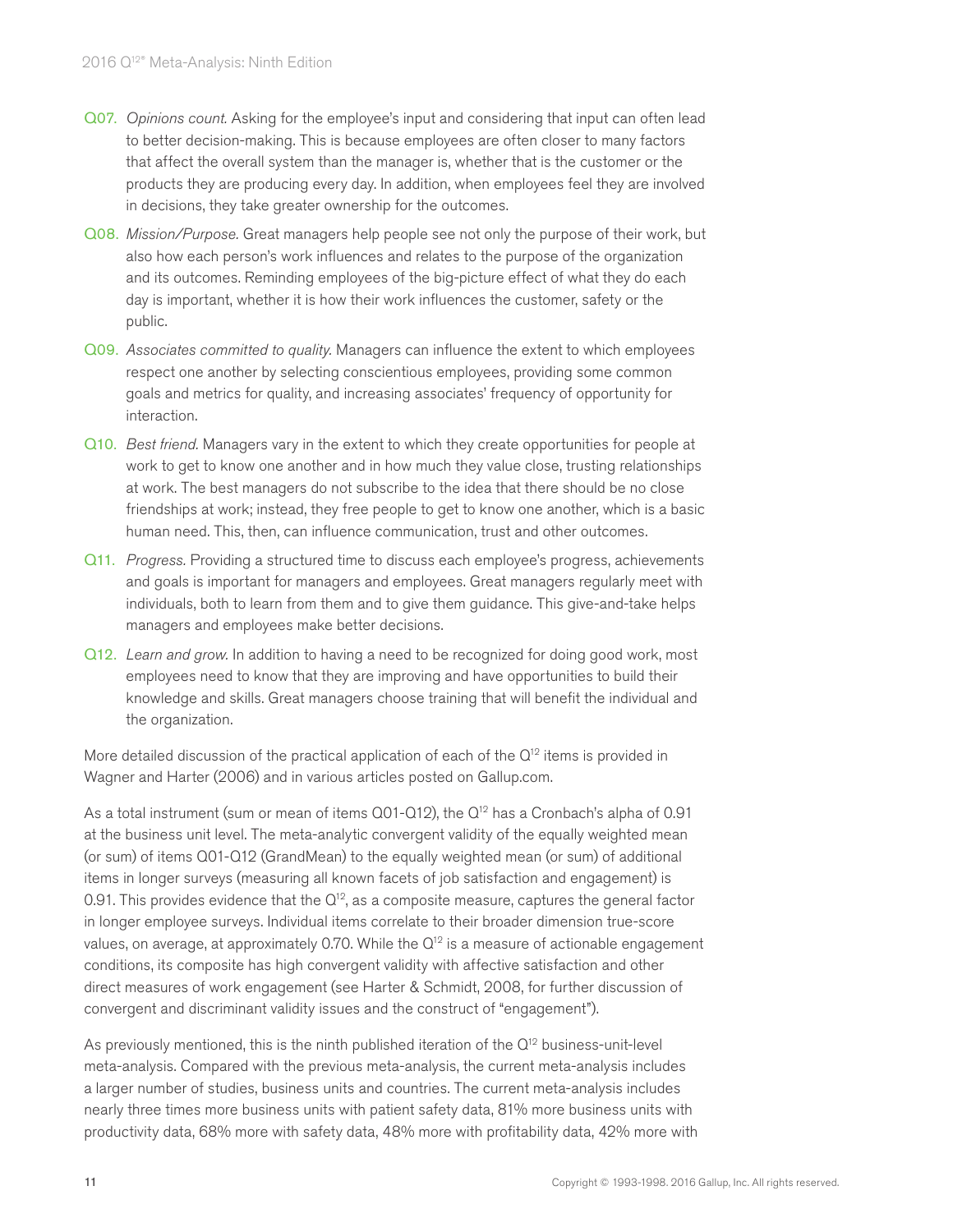turnover data, 34% more with quality or defects data, 39% more with absenteeism data, 27% more with customer data, and 16% more with shrinkage data. As such, this study provides a substantial update of new and recent data.

The coverage of research studies includes business units in 73 countries, including Asia (Bangladesh, Cambodia, China, Hong Kong, India, Indonesia, Japan, Korea, Malaysia, Nepal, Pakistan, the Philippines, Singapore, Sri Lanka, Taiwan, Thailand and Turkey), Australia, New Zealand, Europe (Austria, Belgium, France, Germany, Greece, Ireland, Italy, Netherlands, Spain, Sweden, Switzerland and the United Kingdom), former communist countries (Czech Republic, Hungary, Lithuania, Poland and Russia), Latin America (Argentina, Bolivia, Brazil, Chile, Colombia, Ecuador, El Salvador, Guatemala, Honduras, Mexico, Nicaragua and Peru), the Middle East (Bahrain, Brunei Darussalam, Egypt, Jordan, Oman and United Arab Emirates), North America (Canada and the United States), Africa (Botswana, Burkina Faso, Ethiopia, Gambia, Ghana, Kenya, Nigeria, Rwanda, Tanzania, Togo, Uganda, Zambia and Zimbabwe) and the Caribbean (Barbados, Bermuda, the Dominican Republic and Haiti). Thirty-eight companies included in the present meta-analysis operate exclusively in countries outside the U.S.

This meta-analysis includes all available Gallup studies (whether published or unpublished) and has no risk of publication bias.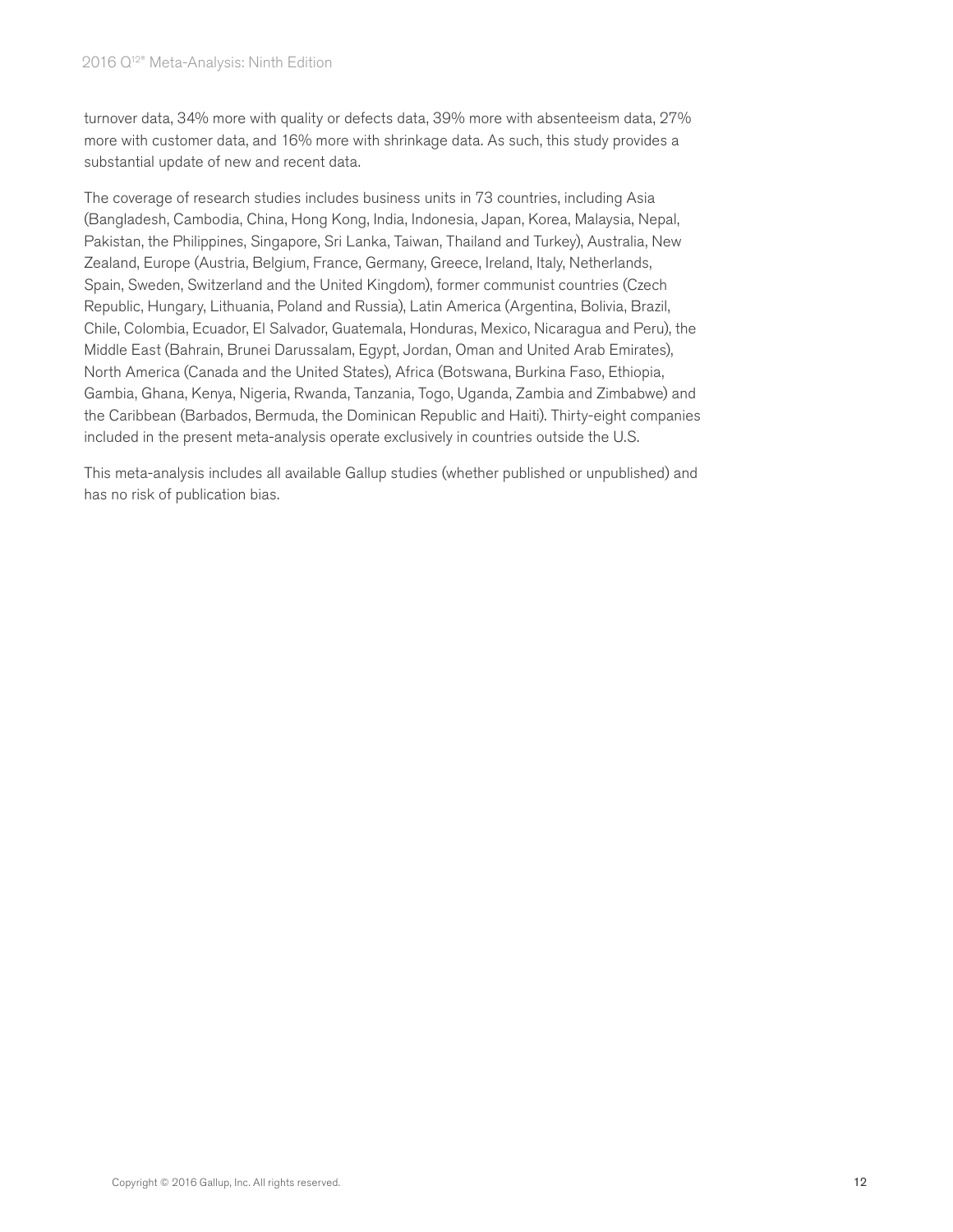# Meta-Analysis, Hypothesis, Methods and Results

### **Meta-Analysis**

A meta-analysis is a statistical integration of data accumulated across many different studies. As such, it provides uniquely powerful information because it controls for measurement and sampling errors and other idiosyncrasies that distort the results of individual studies. A metaanalysis eliminates biases and provides an estimate of true validity or true relationship between two or more variables. Statistics typically calculated during meta-analyses also allow the researcher to explore the presence, or lack, of moderators of relationships.

More than 1,000 meta-analyses have been conducted in the psychological, educational, behavioral, medical and personnel selection fields. The research literature in the behavioral and social sciences fields includes a multitude of individual studies with apparently conflicting conclusions. Meta-analysis, however, allows the researcher to estimate the mean relationship between variables and make corrections for artifactual sources of variation in findings across studies. It provides a method by which researchers can determine whether validities and relationships generalize across various situations (e.g., across firms or geographical locations).

This paper will not provide a full review of meta-analysis. Rather, the authors encourage readers to consult the following sources for background information and detailed descriptions of the more recent meta-analytic methods: Schmidt and Hunter (2015); Schmidt (1992); Hunter and Schmidt (1990, 2004); Lipsey and Wilson (1993); Bangert-Drowns (1986); and Schmidt, Hunter, Pearlman, and Rothstein-Hirsh (1985).

### **Hypothesis and Study Characteristics**

#### The hypotheses examined for this meta-analysis were:

*Hypothesis 1:* Business-unit-level employee engagement will have positive average correlations with the business unit outcomes of customer loyalty, productivity and profitability and negative correlations with employee turnover, employee safety incidents (accidents), absenteeism, shrinkage (theft), patient safety incidents (mortality and falls) and quality (defects).

• *Hypothesis 2:* The correlations between engagement and business unit outcomes will generalize across organizations for all business unit outcomes. That is, these correlations will not vary substantially across organizations. And in particular, there will be few, if any, organizations with zero correlations or those in the opposite direction from Hypothesis 1.

Gallup's inferential database includes 339 studies conducted as proprietary research for 230 independent organizations. In each  $Q^{12}$ , one or more of the  $Q^{12}$  items was used (as a part of standard policy starting in 1997, all items were included in all studies), and data were aggregated at the business unit level and correlated with the following aggregate business unit performance measures:

- customer metrics (referred to as customer loyalty)
- profitability
- productivity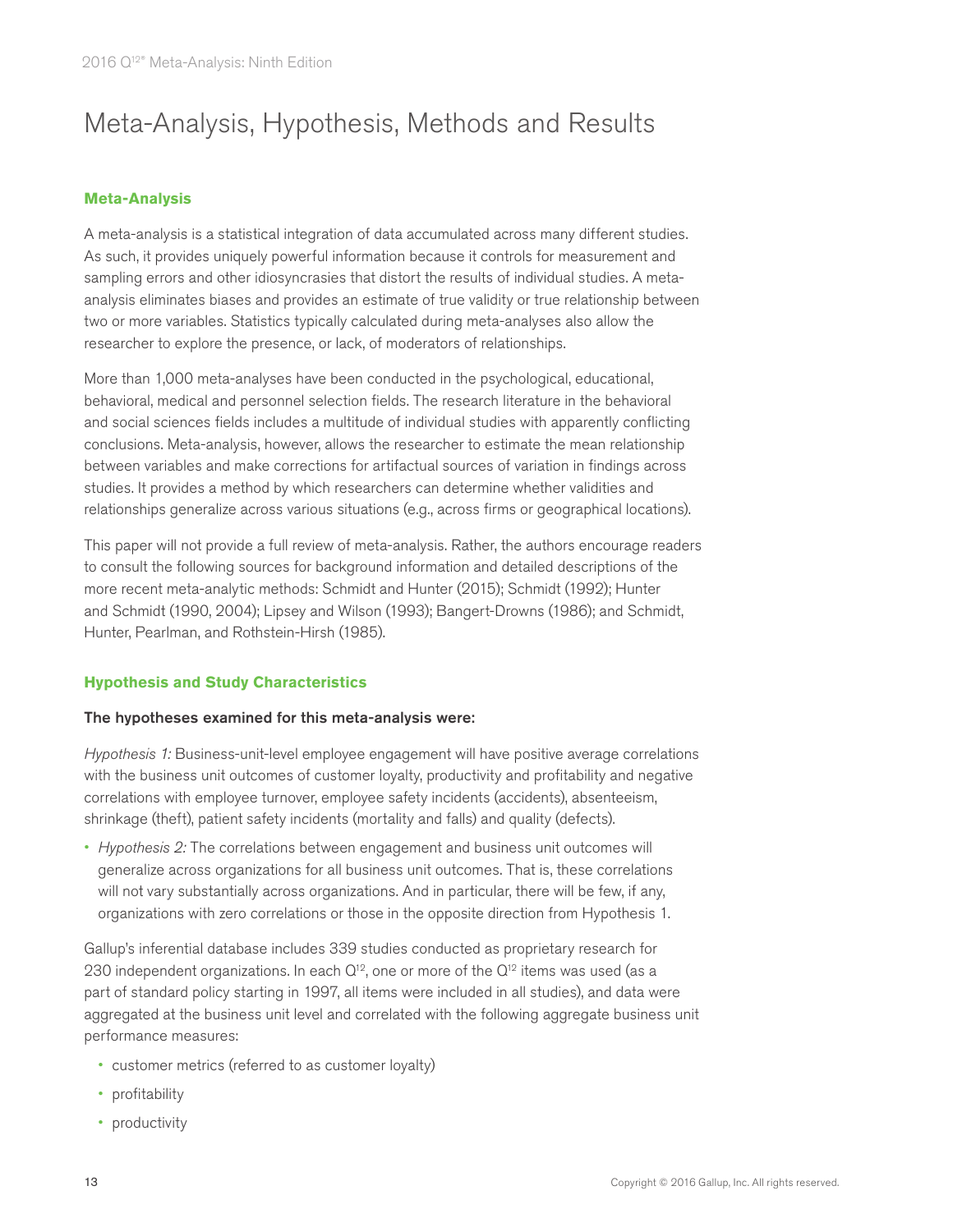- turnover
- safety incidents
- absenteeism
- shrinkage
- patient safety incidents
- quality (defects)

That is, in these analyses, the unit of analysis was the business or work unit, not the individual employee.

Correlations (r values) were calculated, estimating the relationship of business/work unit average measures of employee engagement (the mean of the  $Q<sup>12</sup>$  items) to each of these nine general outcomes. Correlations were calculated across business/work units in each company, and these correlation coefficients were entered into a database. The researchers then calculated mean validities, standard deviations of validities and validity generalization statistics for each of the nine business/work unit outcome measures.

As with previous meta-analyses, some of the studies were concurrent validity studies, where engagement and performance were measured in roughly the same time period or with engagement measurement slightly trailing behind the performance measurement (because engagement is relatively stable and a summation of the recent past, such studies are considered "concurrent"). Predictive validity studies involve measuring engagement at time 1 and performance at time 2. "Predictive" validity estimates were obtained for 50% of the organizations included in this meta-analysis.

This paper does not directly address issues of causality, which are best addressed with metaanalytic longitudinal data, consideration of multiple variables and path analysis. Issues of causality are discussed and examined extensively in other sources (Harter, Schmidt, Asplund, Killham, & Agrawal, 2010). Findings of causal studies suggest that engagement and financial performance are reciprocally related, but that engagement is a stronger predictor of financial outcomes than the reverse. The relationship between engagement and financial performance appears to be mediated by its causal relationship with other outcomes such as customer perceptions and employee retention. That is, financial performance is a downstream outcome that is influenced by the effect of engagement on shorter-term outcomes such as customer perceptions and employee retention.

Studies for the current meta-analysis were selected so that each organization was represented once in each analysis. For several organizations, multiple studies were conducted. To include the best possible information for each organization represented in the study, some basic rules were used. If two concurrent studies were conducted for the same client (where  $Q^{12}$  and outcome data were collected concurrently, i.e., in the same year), then the weighted average effect sizes across the multiple studies were entered as the value for that organization. If an organization had a concurrent and a predictive study (where the  $Q^{12}$  was collected in year 1 and outcomes were tracked in year 2), then the effect sizes from the predictive study were entered. If an organization had multiple predictive studies, then the mean of the correlations in these studies was entered. If sample sizes varied substantially in repeated studies for an organization, the study with the largest of the sample sizes was used.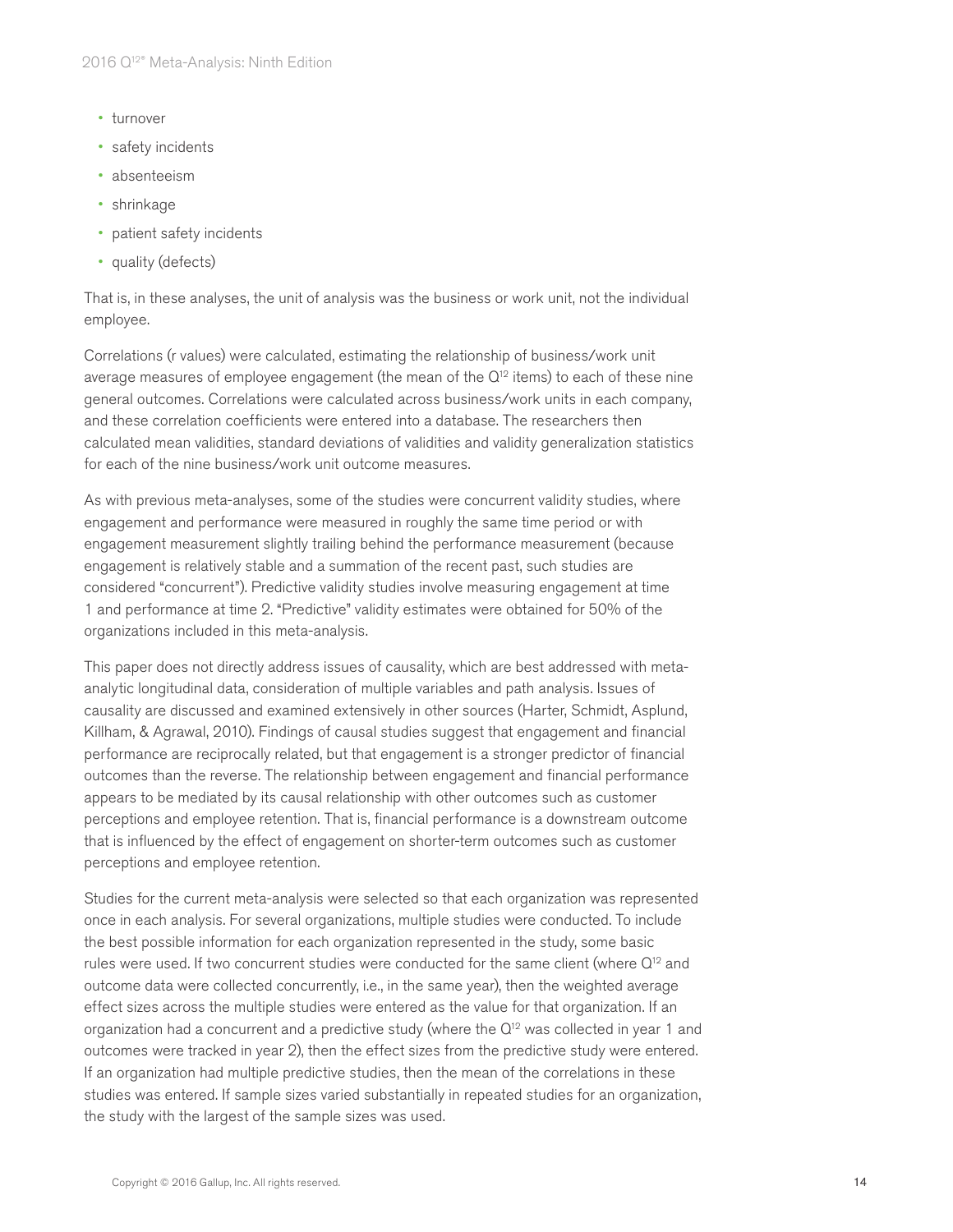- For 94 organizations, there were studies that examined the relationship between business unit employee perceptions and customer perceptions. Customer perceptions included customer metrics, patient metrics and student ratings of teachers. These metrics included measures of loyalty, satisfaction, service excellence, customer evaluation of quality of claims, net promoter scores and engagement. The largest representation of studies included loyalty metrics (e.g., likelihood to recommend/net promoter or repeat business), so we refer to customer metrics as customer loyalty in this study. Instruments varied from study to study. The general index of customer loyalty was an average score of the items included in each measure. A growing number of studies include "customer engagement" as the metric of choice, which measures the emotional connection between the customers and the organization that serves them. For more information on the interaction of employee and customer engagement, see Fleming, Coffman, and Harter (2005) and Harter, Asplund, and Fleming (2004).
- Profitability studies were available for 85 organizations. The definition of profitability typically was a percentage profit of revenue (sales). In several companies, the researchers used — as the best measure of profit  $-$  a difference score from the prior year or a difference from a budgeted amount because it represented a more accurate measure of each unit's relative performance. As such, a control for opportunity (location) was used when profitability figures were deemed less comparable from one unit to the next. For example, a difference variable involved dividing profit by revenue for a business unit and then subtracting a budgeted percentage from this percentage. Or, more explicitly, in some cases a partial correlation (r value) was calculated, controlling for location variables when they were deemed to be relevant to accurate comparison of business units. In every case, profitability variables were measures of margin, and productivity variables (which follow) were measures of amount produced.
- Productivity studies were available for 140 organizations. Measures of business unit productivity consisted of one of the following: financials (e.g., revenue/sales dollars per person or patient), quantity produced (production volume), enrollments in programs, hours/ labor costs to budget, cross-sells, performance ratings or student achievement scores (for three education organizations). In a few cases, this was a dichotomous variable (topperforming business units  $= 2$ ; less successful units  $= 1$ ). The majority of variables included as "productivity" were financial measures of sales or revenue or growth in sales or revenue. As with profitability, in many cases, it was necessary for the researchers to compare financial results with a performance goal or prior-year figure to control for the differential business opportunity because of the location of business units, or to explicitly calculate a partial correlation (r value).
- Turnover data were available for 106 organizations. The turnover measure was the annualized percentage of employee turnover for each business unit. In most cases, voluntary turnover was reported and used in the analyses.
- Safety data were available for 53 organizations. Safety measures included lost workday/time incident rate, percentage of workdays lost as a result of incidents or workers' compensation claims (incidents and costs), number of incidents, or incident rates.
- Absenteeism data were included for 30 organizations. Absenteeism measures included the average number of days missed per person for each work unit divided by the total days available for work. This included either a measure of sick days or a measure of hours or total absenteeism.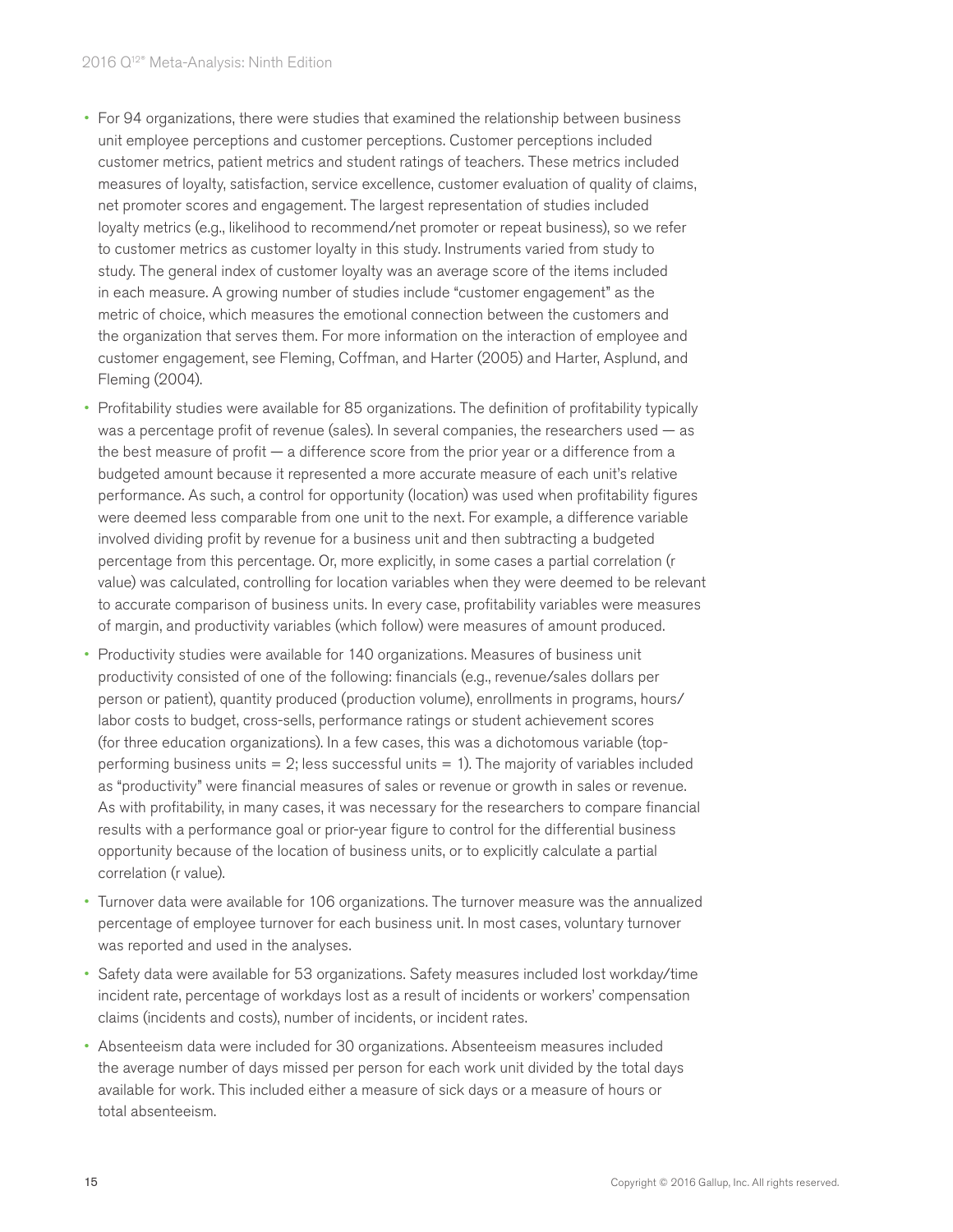- Eleven organizations provided measures of shrinkage. Shrinkage is defined as the dollar amount of unaccounted-for lost merchandise, which could be the result of employee theft, customer theft or lost merchandise. Given the varying size of locations, shrinkage was calculated as a percentage of total revenue or a difference from an expected target.
- Nine healthcare organizations provided measures of patient safety. Patient safety incident measures varied from patient fall counts (percentages of total patients), medical error and infection rates and risk-adjusted mortality rates.
- Sixteen organizations provided measures of quality. For most organizations, quality was measured through records of defects such as unsaleable/returned items/quality shutdowns/ scrap/operational efficiency/rejections per inspection rate (in manufacturing), forced outages (in utilities), disciplinary actions, deposit accuracy (financial) and other quality scores. Because the majority of quality metrics were measures of defects (where higher figures meant worse performance), measures of efficiency and quality scores were reverse coded so that all variables carried the same inferential interpretation.
- The overall study involved 1,882,131 independent employee responses to surveys and 82,248 independent business/work units in 230 organizations, with an average of 23 employees per business unit and 358 business/work units per organization. We conducted 339 research studies across the 230 organizations.
- Table 1 provides a summary of organizations sorted by industry. It is evident that there is considerable variation in the industry types represented, as organizations from 49 industries provided studies. Each of the general government industry classifications (via SIC codes) is represented, with the largest number of organizations represented in services, retail, manufacturing and financial industries. The largest numbers of business units are in the financial and retail industries. Of the specific industry classifications, these are the most frequently represented (based on number of business units): Finance — Depository, Services — Health, Retail — Pharmaceutical, Retail — Food, Transportation/Public Utilities — Communications, Finance — Insurance, Manufacturing — Pharmaceutical and Retail — Miscellaneous.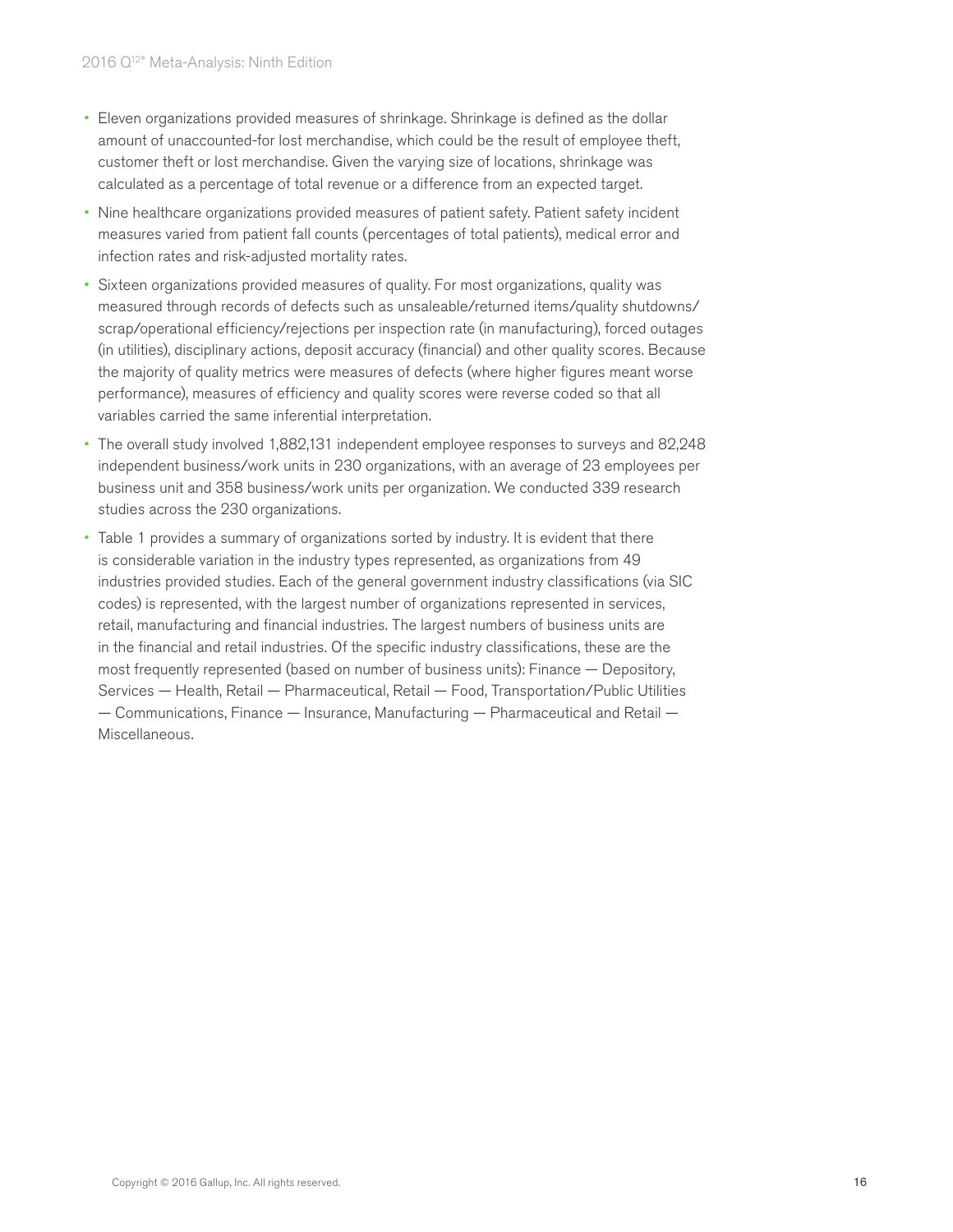### **Table 1: Summary of Studies by Industry**

| <b>Industry Type</b>                      | <b>Number of</b><br><b>Organizations</b> | Number of<br><b>Business/</b><br><b>Work Units</b> | <b>Number of</b><br><b>Respondents</b> |
|-------------------------------------------|------------------------------------------|----------------------------------------------------|----------------------------------------|
| Finance - Commercial Banking              | 2                                        | 996                                                | 7,419                                  |
| Finance - Credit                          | $\overline{2}$                           | 59                                                 | 581                                    |
| Finance - Depository                      | 21                                       | 16,320                                             | 176,430                                |
| Finance - Insurance                       | 6                                        | 4,219                                              | 53,581                                 |
| Finance - Mortgage                        | 1                                        | 27                                                 | 985                                    |
| Finance - Nondepository                   | $\mathbf{1}$                             | 94                                                 | 2,038                                  |
| Finance - Security                        | 4                                        | 797                                                | 25,833                                 |
| Finance - Transactions                    | 1                                        | 73                                                 | 1,530                                  |
| Manufacturing - Aircraft                  | $\mathbf{1}$                             | 3,411                                              | 37,616                                 |
| Manufacturing - Building Materials        | 1                                        | 8                                                  | 1,335                                  |
| Manufacturing - Chemicals                 | 1                                        | 928                                                | 8,203                                  |
| Manufacturing - Computers and Electronics | 3                                        | 239                                                | 27,002                                 |
| Manufacturing - Consumer Goods            | 4                                        | 235                                                | 7,077                                  |
| Manufacturing - Food                      | 5                                        | 300                                                | 21,317                                 |
| Manufacturing - Glass                     | 1                                        | 5                                                  | 1,349                                  |
| Manufacturing - Industrial Equipment      | $\mathbf{1}$                             | 89                                                 | 639                                    |
| Manufacturing - Instrument                | 7                                        | 105                                                | 2,112                                  |
| Manufacturing - Miscellaneous             | 3                                        | 396                                                | 12,478                                 |
| Manufacturing - Paper                     | 1                                        | 60                                                 | 17,243                                 |
| Manufacturing - Pharmaceutical            | 5                                        | 4,103                                              | 39,575                                 |
| Manufacturing - Plastics                  | 1                                        | 133                                                | 938                                    |
| Manufacturing - Printing                  | $\mathbf{2}$                             | 35                                                 | 716                                    |
| Manufacturing - Ship Building             | 3                                        | 882                                                | 134,297                                |
| Materials and Construction                | 4                                        | 1,270                                              | 29,932                                 |
| Personal Services - Beauty Salons         | 1                                        | 424                                                | 3,226                                  |
| Real Estate                               | 3                                        | 199                                                | 5,964                                  |
| Retail - Automotive                       | 4                                        | 261                                                | 13,614                                 |
| Retail - Building Materials               | 3                                        | 1,158                                              | 65,001                                 |
| Retail - Clothes                          | 4                                        | 1,055                                              | 28,937                                 |
| Retail - Department Stores                | $\sqrt{2}$                               | 816                                                | 6,594                                  |
| Retail - Eating                           | 6                                        | 736                                                | 37,191                                 |
| Retail - Electronics                      | 6                                        | 1,483                                              | 104,273                                |
| Retail - Entertainment                    |                                          | 106                                                | 1,051                                  |
| Retail - Food                             | 5                                        | 6,204                                              | 97,049                                 |
| Retail - Industrial Equipment             | 1                                        | 11                                                 | 484                                    |
| Retail - Miscellaneous                    | 10                                       | 4,076                                              | 157,602                                |
| Retail - Pharmaceutical                   | $\sqrt{2}$                               | 7,321                                              | 138,428                                |
| Services - Business                       | 3                                        | 645                                                | 10,309                                 |
| Services - Education                      | 7                                        | 459                                                | 10,746                                 |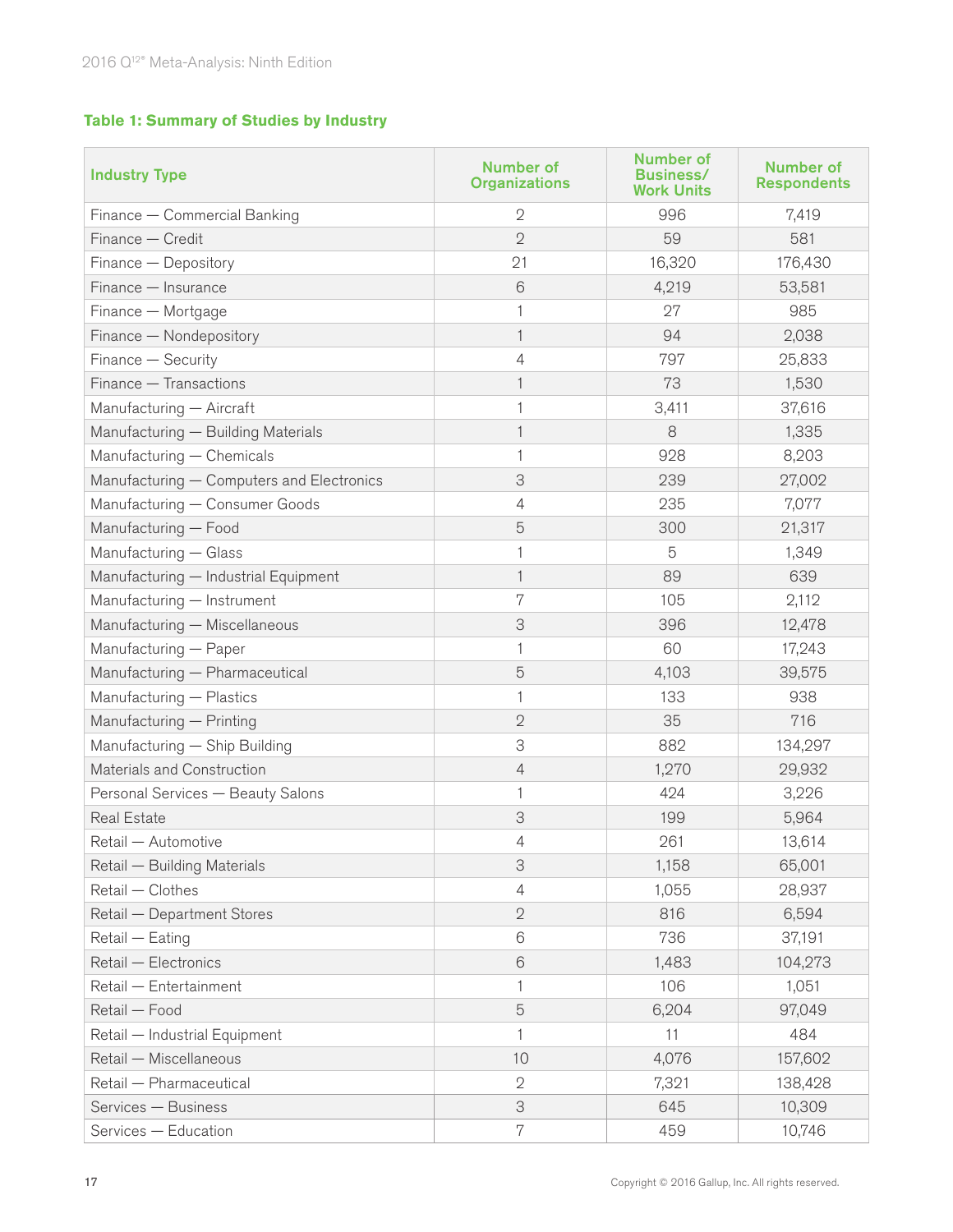### **Table 1: Summary of Studies by Industry (Continued)**

| <b>Industry Type</b>                                | Number of<br><b>Organizations</b> | <b>Number of</b><br><b>Business/</b><br><b>Work Units</b> | Number of<br><b>Respondents</b> |
|-----------------------------------------------------|-----------------------------------|-----------------------------------------------------------|---------------------------------|
| Services - Government                               | 4                                 | 240                                                       | 8,336                           |
| Services - Health                                   | 61                                | 12,619                                                    | 281,995                         |
| Services - Hospitality                              | 8                                 | 958                                                       | 156,678                         |
| Services - Nursing Home                             |                                   | 353                                                       | 26,582                          |
| Services - Recreation                               |                                   | 14                                                        | 288                             |
| Services - Social Services                          | $\mathbf{2}$                      | 1,525                                                     | 16,920                          |
| Transportation/Public Utilities - Communications    | 7                                 | 4,234                                                     | 45,506                          |
| Transportation/Public Utilities - Electric, Gas and | 5                                 | 1,740                                                     | 20,318                          |
| <b>Sanitary Services</b>                            |                                   |                                                           |                                 |
| Transportation/Public Utilities - Nonhazardous      |                                   | 727                                                       | 28,600                          |
| Waste Disposal                                      |                                   |                                                           |                                 |
| Transportation/Public Utilities - Trucking          | $\mathbf{1}$                      | 100                                                       | 6,213                           |
| <b>Total Financial</b>                              | 38                                | 22,585                                                    | 268,397                         |
| <b>Total Manufacturing</b>                          | 39                                | 10,929                                                    | 311,897                         |
| <b>Total Materials and Construction</b>             | 4                                 | 1,270                                                     | 29,932                          |
| <b>Total Personal Services</b>                      |                                   | 424                                                       | 3,226                           |
| <b>Total Real Estate</b>                            | 3                                 | 199                                                       | 5,964                           |
| <b>Total Retail</b>                                 | 44                                | 23,227                                                    | 650,224                         |
| <b>Total Services</b>                               | 87                                | 16,813                                                    | 511,854                         |
| <b>Total Transportation/Public Utilities</b>        | 14                                | 6,801                                                     | 100,637                         |
| <b>Total</b>                                        | 230                               | 82,248                                                    | 1,882,131                       |

Table 2 provides a summary of organizations sorted by business/work unit type. There is also considerable variation in the types of business/work units, ranging from stores to plants/mills to departments to schools. Overall, 23 different types of business/work units are represented; the largest number of organizations had studies of workgroups, stores or bank branches. Likewise, workgroups, stores and bank branches have the highest proportional representation of business/work units.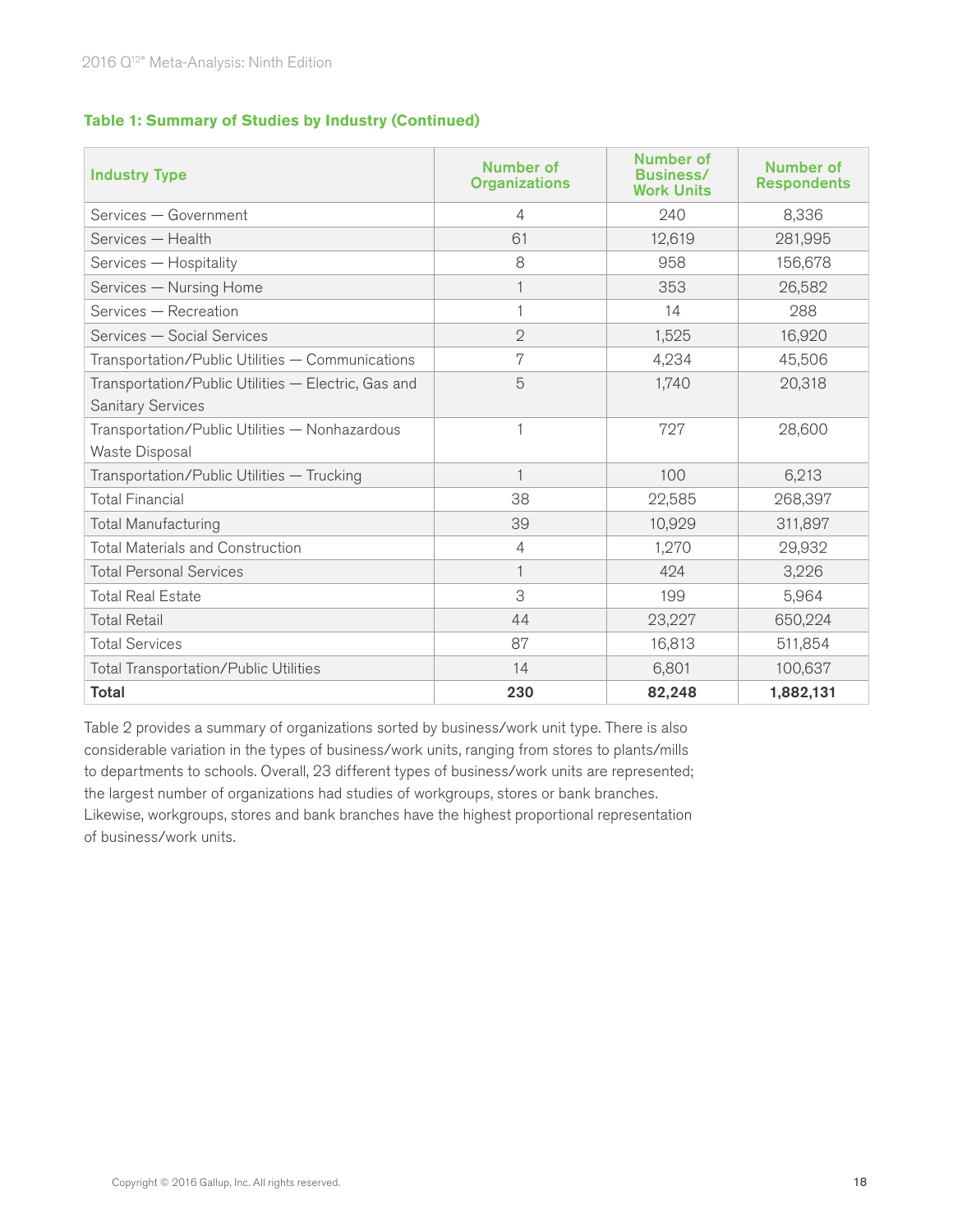### **Table 2: Summary of Business/Work Unit Types**

| <b>Business/Work Unit Type</b> | <b>Number of</b><br><b>Organizations</b> | <b>Number of</b><br><b>Business/</b><br><b>Work Units</b> | <b>Number of</b><br><b>Respondents</b> |
|--------------------------------|------------------------------------------|-----------------------------------------------------------|----------------------------------------|
| <b>Bank Branch</b>             | 19                                       | 16,276                                                    | 183,926                                |
| Call Center                    | 3                                        | 1,120                                                     | 19,667                                 |
| Call Center Department         | $\overline{4}$                           | 120                                                       | 2,409                                  |
| Child Care Center              | 1                                        | 1,499                                                     | 14,302                                 |
| Cost Center                    | 15                                       | 3,589                                                     | 73,929                                 |
| Country                        | $\mathbf{1}$                             | 26                                                        | 2,618                                  |
| Dealership                     | $\overline{4}$                           | 261                                                       | 13,614                                 |
| Department                     | 12                                       | 1,347                                                     | 33,275                                 |
| Division                       | 3                                        | 714                                                       | 134,703                                |
| Facility                       | $\overline{2}$                           | 1,080                                                     | 55,182                                 |
| Hospital                       | 6                                        | 782                                                       | 53,307                                 |
| Hotel                          | 6                                        | 563                                                       | 149,158                                |
| Location                       | 8                                        | 163                                                       | 8,904                                  |
| Mall                           | $\overline{2}$                           | 166                                                       | 3,790                                  |
| Patient Care Unit              | 8                                        | 2,399                                                     | 49,122                                 |
| Plant/Mill                     | 8                                        | 776                                                       | 47,920                                 |
| Region                         | $\overline{2}$                           | 113                                                       | 13,520                                 |
| Restaurant                     | 5                                        | 373                                                       | 21,183                                 |
| <b>Sales Division</b>          | 6                                        | 391                                                       | 21,722                                 |
| Sales Team                     | 6                                        | 420                                                       | 27,543                                 |
| School                         | 6                                        | 409                                                       | 10,496                                 |
| Store                          | 35                                       | 22,228                                                    | 605,728                                |
| Workgroup                      | 68                                       | 27,433                                                    | 336,113                                |
| <b>Total</b>                   | 230                                      | 82,248                                                    | 1,882,131                              |

#### **Meta-Analytic Methods Used**

Analyses included weighted average estimates of true validity; estimates of standard deviation of validities; and corrections made for sampling error, measurement error in the dependent variables, and range variation and restriction in the independent variable  $(Q<sup>12</sup> GrandMean)$  for these validities. An additional analysis was conducted, correcting for independent-variable measurement error. The most basic form of meta-analysis corrects variance estimates only for sampling error. Other corrections recommended by Hunter and Schmidt (1990, 2004) and Schmidt and Hunter (2015) include correction for measurement and statistical artifacts such as range restriction and measurement error in the performance variables gathered. The sections that follow provide the definitions of the previously mentioned procedures.

Gallup researchers gathered performance-variable data for multiple time periods to calculate the reliabilities of the performance measures. Because these multiple measures were not available for each study, the researchers used artifact distribution meta-analysis methods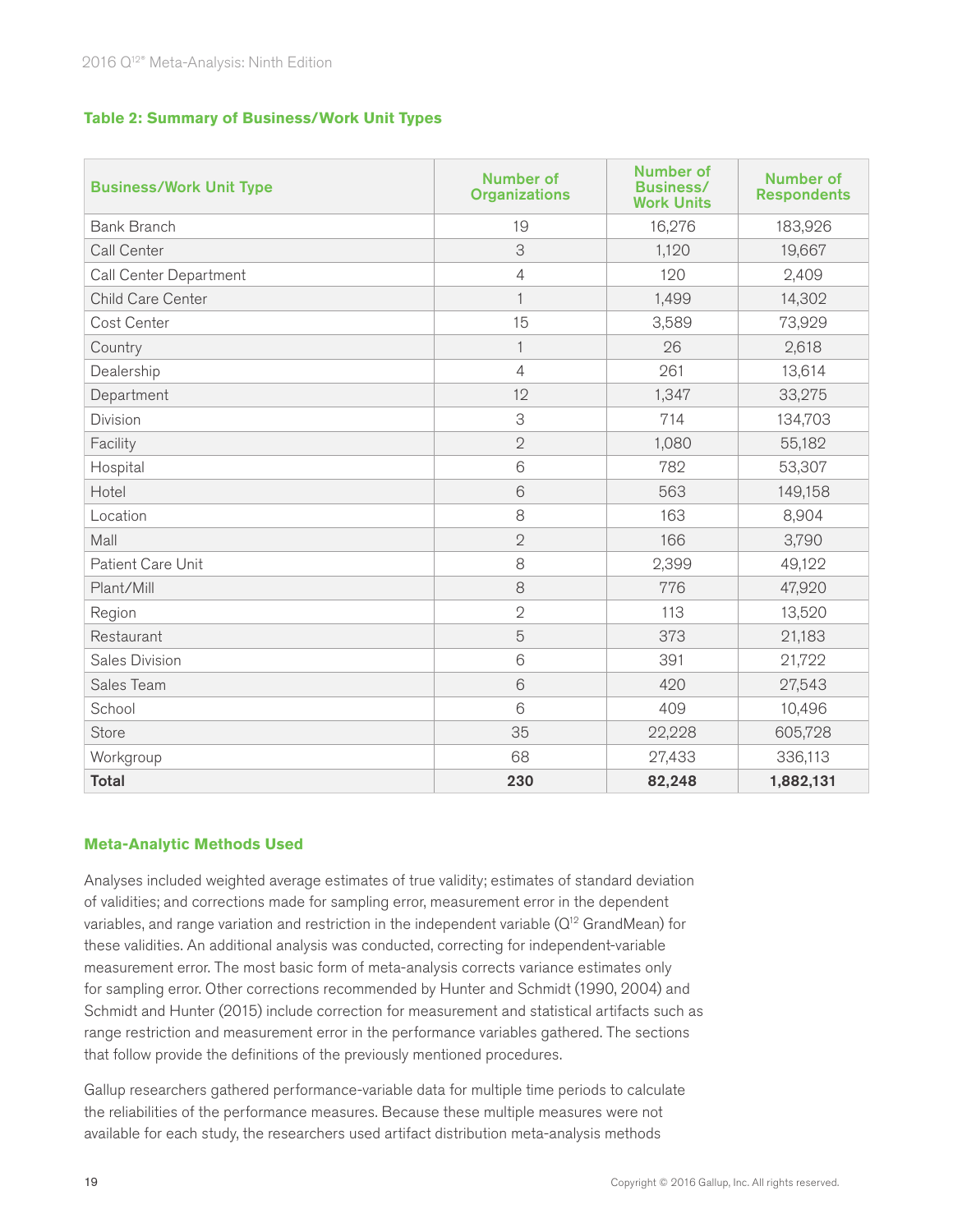(Hunter & Schmidt, 1990, pp. 158-197; Hunter & Schmidt, 2004) to correct for measurement error in the performance variables. The artifact distributions developed were based on testretest reliabilities, where they were available, from various studies. The procedure followed for calculation of business/work unit outcome-measure reliabilities was consistent with Scenario 23 in Schmidt and Hunter (1996). To take into account that some change in outcomes (stability) is a function of real change, test-retest reliabilities were calculated using the following formula:

## (r12 x r23)/r13

*Where r12 is the correlation of the outcome measured at time 1 with the same outcome measured at time 2; r23 is the correlation of the outcome measured at time 2 with the outcome measured at time 3; and r13 is the correlation of the outcome measured at time 1 with the outcome measured at time 3.*

The above formula factors out real change (which is more likely to occur from time period 1-3 than from time periods 1-2 or 2-3) from random changes in business unit results caused by measurement error, data collection errors, sampling errors (primarily in customer and quality measures) and uncontrollable fluctuations in outcome measures. Some estimates were available for quarterly data, some for semiannual data and others for annual data. The average time period in artifact distributions used for this meta-analysis was consistent with the average time period across studies for each criterion type. See Appendix A for a listing of the reliabilities used in the corrections for measurement error. Artifact distributions for reliability were collected for customer, profitability, productivity, turnover, safety and quality measures. But they were not collected for absenteeism, shrinkage and patient safety because they were not available at the time of this study. Therefore, the assumed reliability for absenteeism, shrinkage and patient safety was 1.00, resulting in downwardly biased true validity estimates (the estimates of validity reported here are lower than reality). Artifact distributions for these three variables will be added as they become available in the future.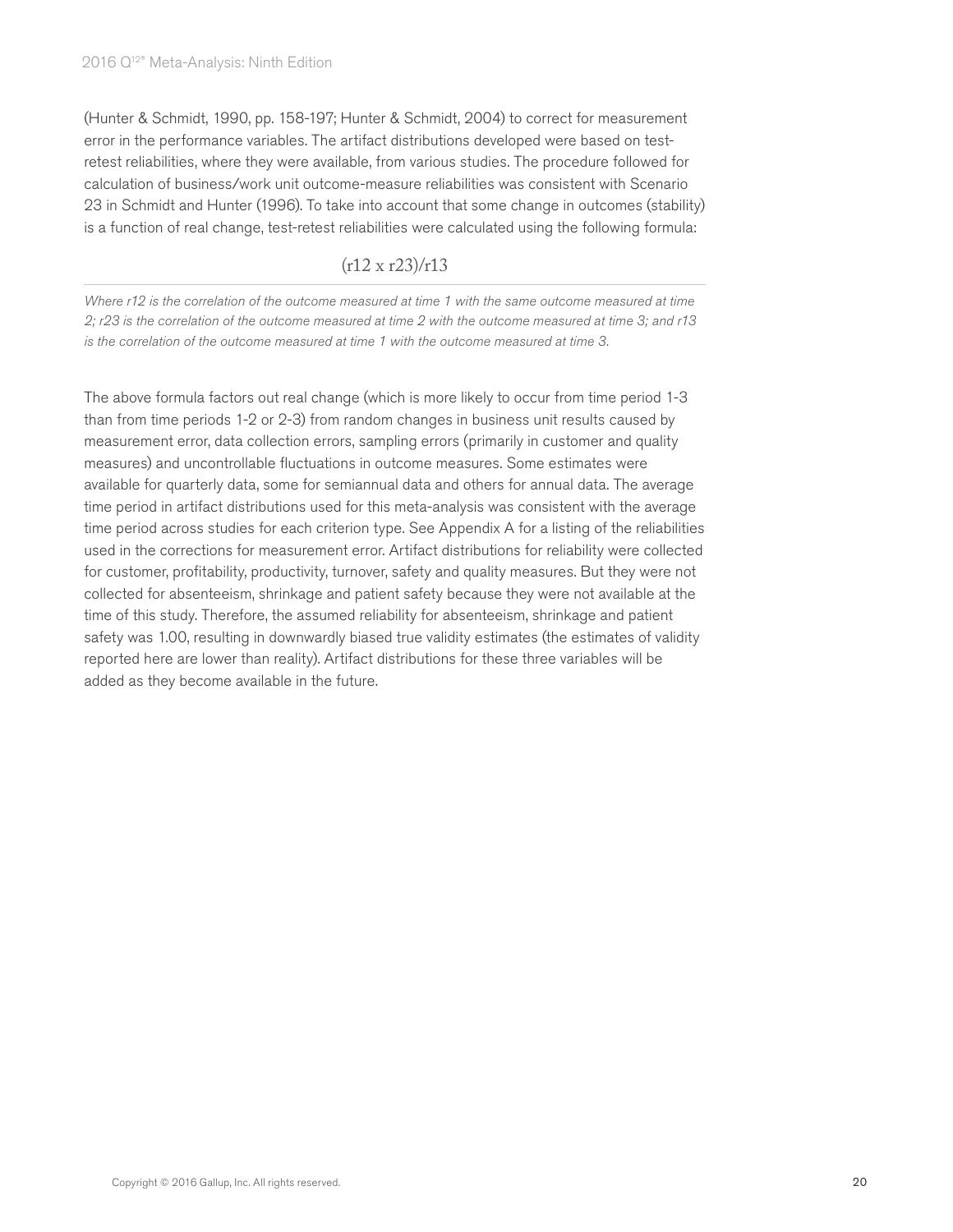It could be argued that, because the independent variable (employee engagement as measured by the  $Q^{12}$ ) is used in practice to predict outcomes, the practitioner must live with the reliability of the instrument he or she is using. However, correcting for measurement error in the independent variable answers the theoretical question of how the actual constructs (true scores) relate to each other. Therefore, we present analyses both before and after correcting for independent variable reliability. Appendix B presents the distributions of reliabilities for the GrandMean of  $Q^{12}$ , which have been updated with 22 entries added to the artifact distribution used for the 2013 analysis. These values were computed in the same manner as were those for the performance outcomes.

In correcting for range variation and range restriction, there are fundamental theoretical questions that need to be considered relating to whether such correction is necessary. In personnel selection, validities are routinely corrected for range restriction because in selecting applicants for jobs, those scoring highest on the predictor are typically selected. This results in explicit range restriction that biases observed correlations downward (i.e., attenuation). But in the employee satisfaction and engagement arena, one could argue that there is no explicit range restriction because we are studying results as they exist in the workplace. Work units are not selected based on scores on the predictor  $(Q<sup>12</sup>$  scores).

However, we have observed that there is variation across companies in standard deviations of engagement. One hypothesis for why this variation occurs is that companies vary in how they encourage employee satisfaction and engagement initiatives and in how they have or have not developed a common set of values and a common culture. Therefore, the standard deviation of the population of business units across organizations studied will be greater than the standard deviation within the typical company. This variation in standard deviations across companies can be thought of as indirect range restriction (as opposed to direct range restriction). Improved indirect range restriction corrections have been incorporated into this meta-analysis (Hunter, Schmidt, & Le, 2006).

Since the development of the  $Q^{12}$ , Gallup has collected descriptive data on more than 30 million respondents, 3.4 million business units or workgroups, and 1,165 organizations. This accumulation of data indicates that the standard deviation within a given company is approximately 8/10 the standard deviation in the population of all business/work units. In addition, the ratio of standard deviation for a given organization relative to the population value varies from organization to organization. Therefore, if one goal is to estimate the effect size in the population of all business units (arguably a theoretically important issue), then correction should be made based on such available data. In the observed data, correlations are attenuated for organizations with less variability across business/work units than the population average and vice versa. As such, variability in standard deviations across organizations will create variability in observed correlations and is therefore an artifact that can be corrected for in interpreting the generalizability of validities. Appendixes in Harter and Schmidt (2000) provide artifact distributions for range-restriction/variation corrections used for meta-analysis. These artifact distributions were updated substantially in 2009, and this meta-analysis includes these updates. We have included a randomly selected 100 organizations in our current artifact distributions. Because of the increased size of these tables, they are not included in this report. They resemble those reported in the earlier study, but with a larger number of entries. The following excerpt provides an overview of meta-analysis conducted using artifact distributions: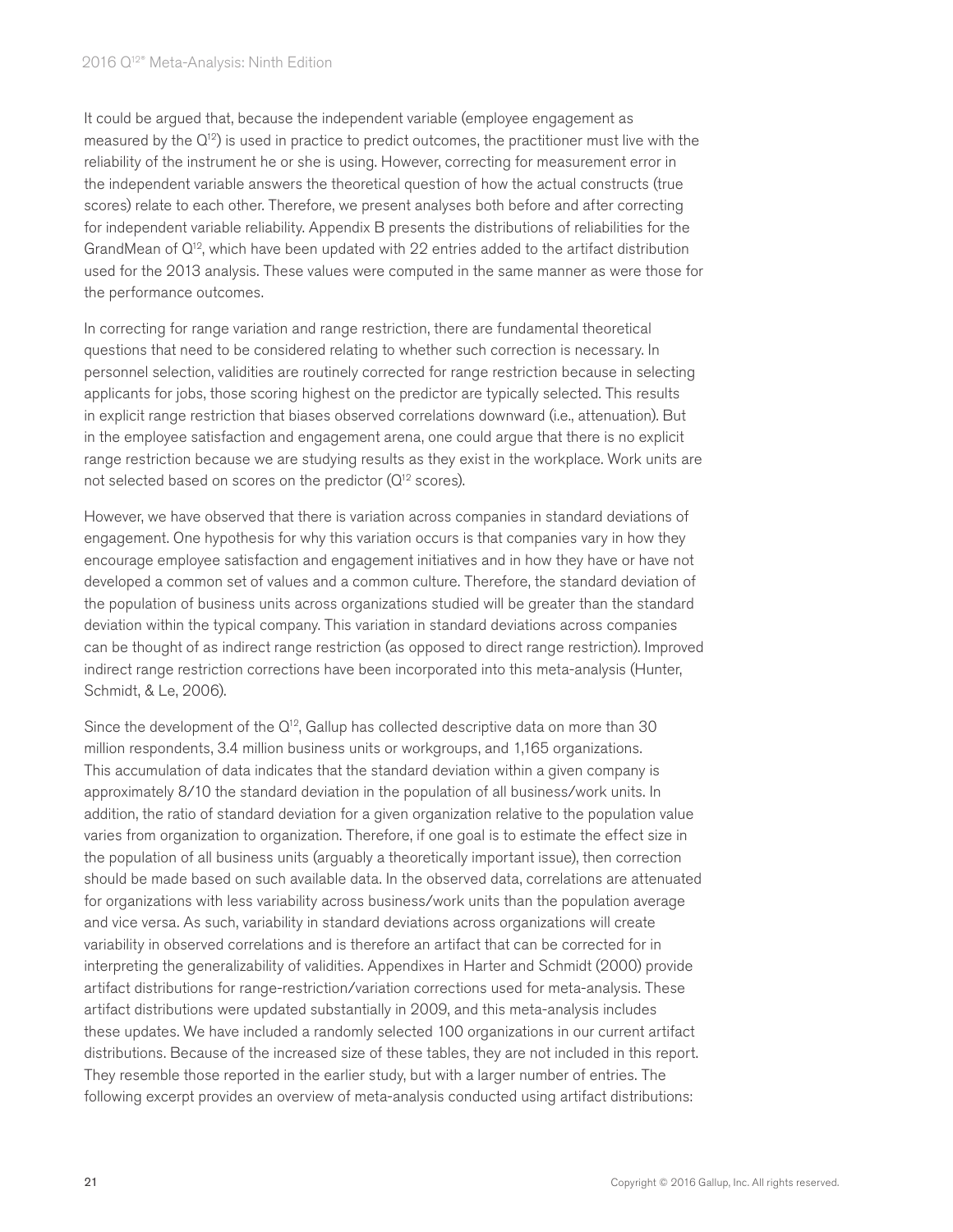In any given meta-analysis, there may be several artifacts for which artifact information is only sporadically available. For example, suppose measurement error and range restriction are the only relevant artifacts beyond sampling error. In such a case, the typical artifact distributionbased meta-analysis is conducted in three stages:

- First, information is compiled on four distributions: the distribution of the observed correlations, the distribution of the reliability of the independent variable, the distribution of the reliability of the dependent variable and the distribution of the range departure. There are then four means and four variances compiled from the set of studies, with each study providing whatever information it contains.
- Second, the distribution of observed correlations is corrected for sampling error.
- Third, the distribution corrected for sampling error is then corrected for error of measurement and range variation (Hunter & Schmidt, 1990, pp. 158-159; Hunter & Schmidt, 2004).

In this study, statistics are calculated and reported at each level of analysis, starting with the observed correlations and then correcting for sampling error, measurement error and finally, range variation. Both within-organization range-variation corrections (to correct validity generalization estimates) and between-organization range-restriction corrections (to correct for differences in variation across organizations) were made. Between-organization rangerestriction corrections are relevant in understanding how engagement relates to performance across the business/work units of all organizations. As alluded to, we have applied the indirect range-restriction correction procedure to this meta-analysis (Hunter et al., 2006).

The meta-analysis includes an estimate of the mean sample-size-weighted validity and the variance across the correlations — again weighting each validity by its sample size. The amount of variance predicted for weighted correlations based on sampling error was also computed. The following is the formula to calculate variance expected from sampling error in "bare bones" meta-analyses, using the Hunter et al. (2006) technique referred to previously:

$$
s^{2} = (1 - \bar{r}^{2})^{2} / (\bar{N} - 1)
$$

Residual standard deviations were calculated by subtracting the amount of variance due to sampling error, the amount of variance due to study differences in measurement error in the dependent variable, and the amount of variance due to study differences in range variation from the observed variance. To estimate the true validity of standard deviations, the residual standard deviation was adjusted for bias due to mean unreliability and mean range restriction. The amount of variance due to sampling error, measurement error and range variation was divided by the observed variance to calculate the total percentage variance accounted for. Generalizability is generally assumed if a high percentage (such as 75%) of the variance in validities across studies is due to sampling error and other artifacts, or if the 90% credibility value (10th percentile of the distribution of true validities) is in the hypothesized direction. As in Harter, et al. (2002), Harter et al. (2006), Harter et al. (2009) and Harter et al. (2013), we calculated the correlation of engagement to composite performance. This calculation assumes that managers are managing toward multiple outcomes simultaneously and that each outcome occupies some space in the overall evaluation of performance. To calculate the correlation to the composite index of performance, we used the Mosier (1943) formula to determine the reliability of the composite measure (as described in Harter et al., 2002), using reliability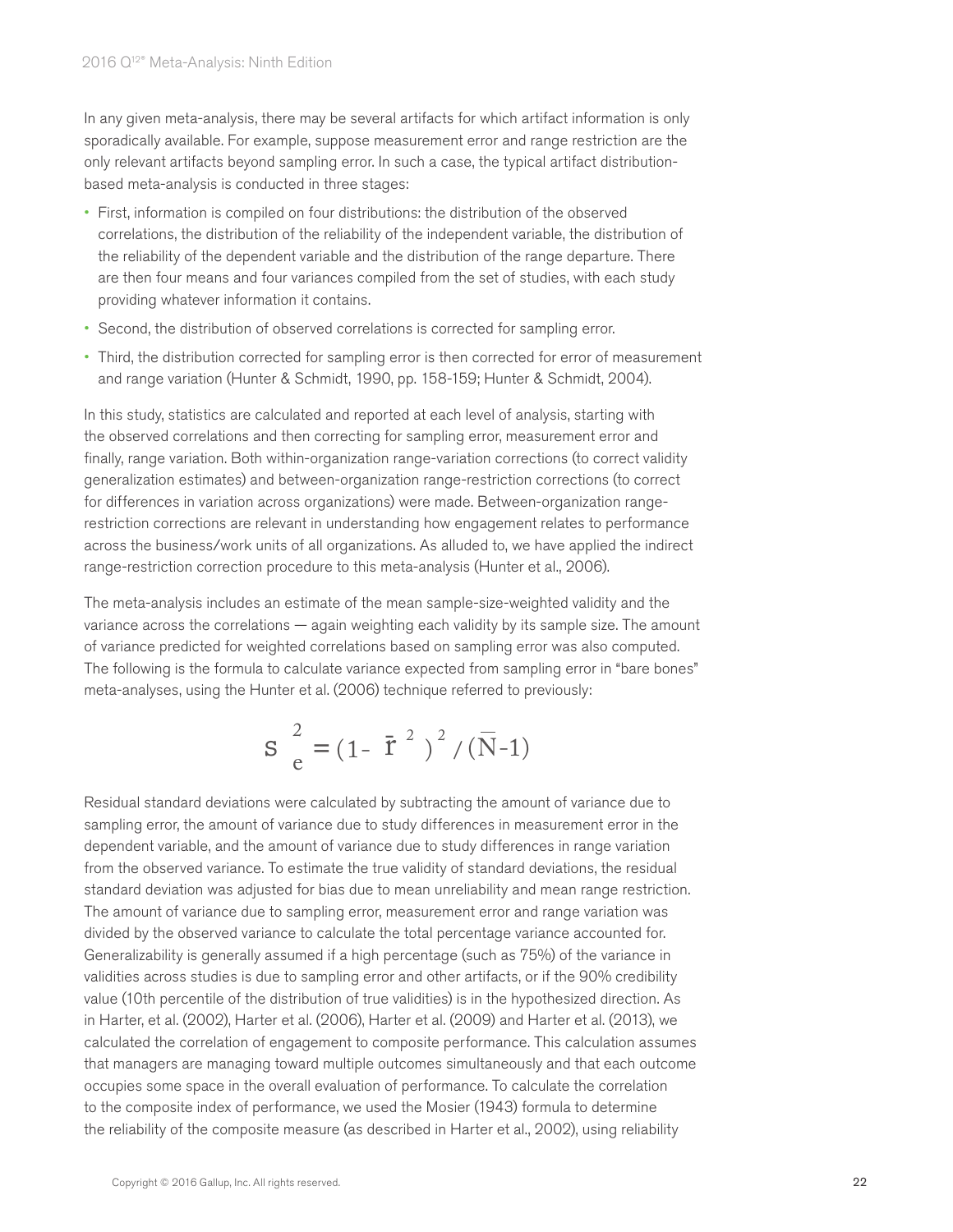distributions and intercorrelations of the outcome measures. Patient safety was combined with the more general "safety" category because patient safety is an industry-specific variable. The reliability of the composite metric is 0.91. Composite performance was measured as the equally weighted sum of customer loyalty, turnover (reverse scored as retention), safety (accidents and patient safety incidents reverse scored), absenteeism (reverse scored), shrinkage (reverse scored), financials (with profitability and productivity equally weighted) and quality (defects reverse scored). We also calculated composite performance as the equally weighted sum of the most direct outcomes of engagement — customer loyalty, turnover (reverse scored as retention), safety (accidents/patient safety incidents reverse scored), absenteeism (reverse scored), shrinkage (reverse scored) and quality (defects reverse scored). The reliability of this composite variable is 0.89.

In our research, we used the Schmidt and Le (2004) meta-analysis package (the artifact distribution meta-analysis program with correction for indirect range restriction). The program package is described in Hunter and Schmidt (2004).

### **Results**

The focus of analyses for this report is on the relationship between overall employee engagement (defined by an equally weighted GrandMean of  $Q^{12}$ ) and a variety of outcomes. Table 3 provides the updated meta-analytic and validity generalization statistics for the relationship between employee engagement and performance for each of the nine outcomes studied. Two forms of true validity estimation follow mean observed correlations and standard deviations. The first corrects for range variation within organizations and dependent-variable measurement error. This range-variation correction places all organizations on the same basis in terms of variability of employee engagement across business/work units. These results can be viewed as estimating the relationships across business/work units within the average organization. The second corrects for range restriction across the population of business/ work units and dependent-variable measurement error. Estimates that include the latter range-restriction correction apply to interpretations of effects in business/work units across organizations, as opposed to effects expected within a given organization. Because there is more variation in engagement for business/work units across organizations than there is within the average organization, effect sizes are higher when true validity estimates are calculated for business/work units across organizations.

For instance, observe the estimates relative to the customer loyalty criteria. Without the between-organization range-restriction correction (which is relevant to the effect within the typical organization), the true validity value of employee engagement is 0.21 with a 90% credibility value (CV) of 0.14. With the between-organization range-restriction correction (which is relevant to business/work units across organizations), the true validity value of employee engagement is 0.28 with a 90% CV of 0.19.

As in prior studies, findings here show high generalizability across organizations in the relationships between employee engagement and customer metrics, profitability, productivity, employee turnover, safety, shrinkage and quality (defects) outcomes. Most of the variability in correlations across organizations was the result of sampling error in individual studies, and for each of these seven outcomes, more than 75% of the variability in correlations across organizations can be attributed to artifacts (sampling error, range variation and measurement error). In other words, the true validity is very similar and in the hypothesized direction for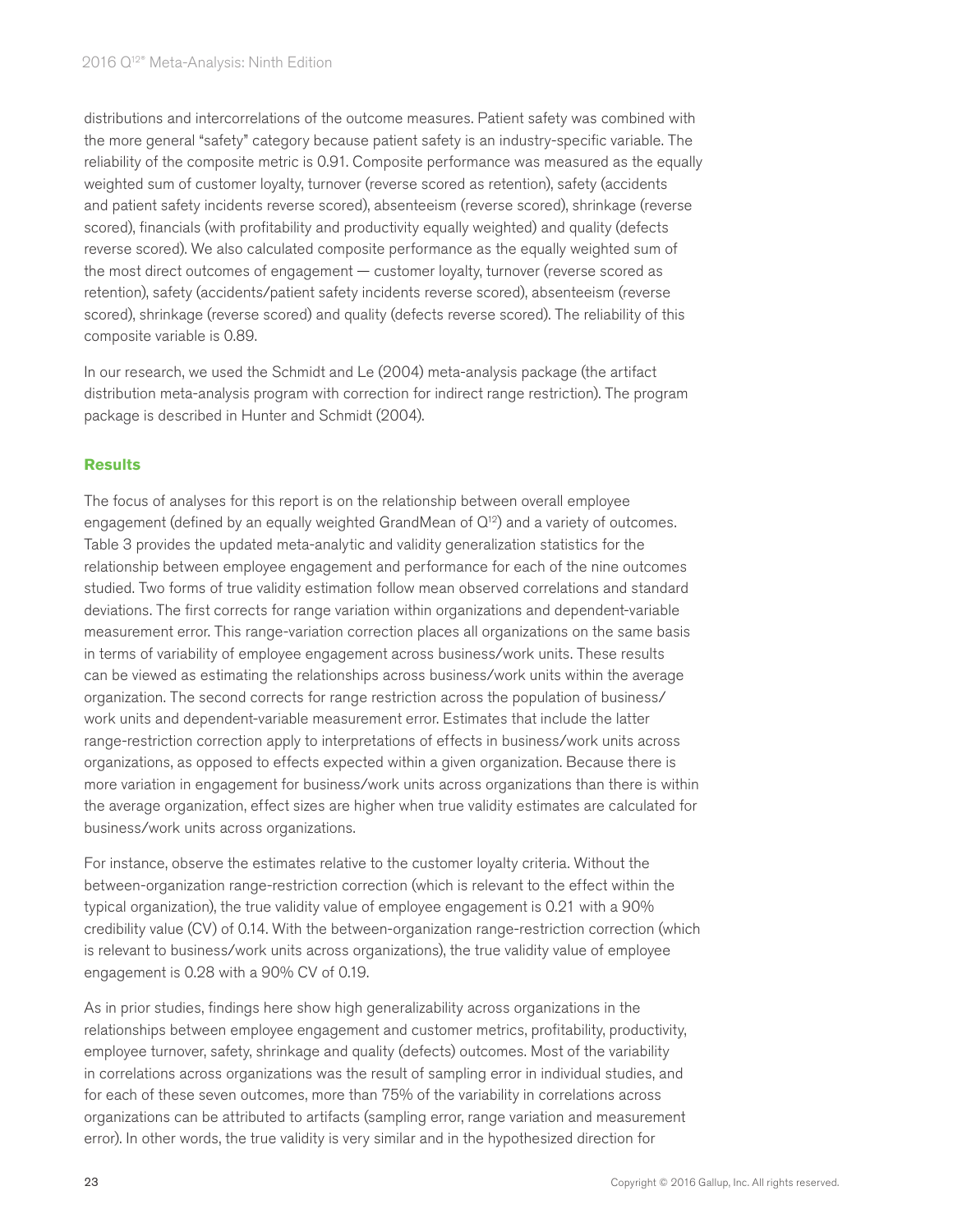each organization studied. For the remaining two outcomes (absenteeism and patient safety), results indicate high generalizability across the organizations studied, as indicated by the 90% credibility value in the hypothesized direction. However, the validities vary somewhat more than with other outcomes, although the distribution of validities is in the hypothesized direction. The direction of the effect is predictable, but the size of effect across companies varies somewhat. Artifacts do not explain all of the variance in correlations of employee engagement and these latter two outcomes. It is possible that this is because of a lack of reliability estimates for these outcomes. Unfortunately, we have yet to acquire reliability estimates for these two outcomes. Once reliability estimates become available and as more studies are added to the metaanalysis, future research may shed light on this. Regardless, the 90% credibility values indicate substantial evidence of generalizability for all nine outcomes studied (Schmidt & Hunter, 1977). What this means is that the  $Q^{12}$  measure of employee engagement effectively predicts these outcomes in the expected direction across organizations, including those in different industries and in different countries.

### **Table 3: Meta-Analysis of Relationship Between Employee Engagement and Business Unit Performance**

|                                                      | <b>Customer</b><br>Loyalty | <b>Profitability</b> | Productivity | <b>Turnover</b> | <b>Safety</b><br>Incidents | Absenteeism Shrinkage |         | <b>Patient Safety</b><br><b>Incidents</b> | <b>Quality</b><br>(defects) |
|------------------------------------------------------|----------------------------|----------------------|--------------|-----------------|----------------------------|-----------------------|---------|-------------------------------------------|-----------------------------|
| Number of                                            |                            |                      |              |                 |                            |                       |         |                                           |                             |
| <b>Business</b><br>Units                             | 20,679                     | 31,472               | 45,328       | 43,987          | 9,746                      | 11,460                | 4,514   | 1,378                                     | 2,320                       |
| Number of r's                                        | 94                         | 85                   | 140          | 106             | 53                         | 30                    | 11      | $\hbox{9}$                                | 16                          |
| Mean<br>Observed r                                   | 0.16                       | 0.10                 | 0.14         | $-0.10$         | $-0.12$                    | $-0.16$               | $-0.09$ | $-0.42$                                   | $-0.16$                     |
| Observed SD                                          | 0.09                       | 0.07                 | 0.08         | 0.06            | 0.08                       | 0.09                  | 0.06    | 0.14                                      | 0.10                        |
|                                                      |                            |                      |              |                 |                            |                       |         |                                           |                             |
| True Validity1                                       | 0.21                       | 0.10                 | 0.16         | $-0.15$         | $-0.14$                    | $-0.16$               | $-0.09$ | $-0.42$                                   | $-0.16$                     |
| True Validity<br>SD <sub>1</sub>                     | 0.05                       | 0.04                 | 0.04         | 0.01            | 0.03                       | 0.05                  | 0.03    | 0.08                                      | 0.04                        |
|                                                      |                            |                      |              |                 |                            |                       |         |                                           |                             |
| True Validity2                                       | 0.28                       | 0.14                 | 0.21         | $-0.20$         | $-0.19$                    | $-0.22$               | $-0.12$ | $-0.53$                                   | $-0.22$                     |
| True Validity<br>SD <sub>2</sub>                     | 0.07                       | 0.05                 | 0.05         | 0.01            | 0.04                       | 0.07                  | 0.04    | 0.08                                      | 0.05                        |
|                                                      |                            |                      |              |                 |                            |                       |         |                                           |                             |
| % Variance<br>Accounted for<br>$-$ Sampling<br>Error | 51                         | 59                   | 48           | 62              | 75                         | 34                    | 60      | 23                                        | 69                          |
| % Variance<br>Accounted<br>for1                      | 80                         | 76                   | 78           | 98              | 92                         | 60                    | 75      | 71                                        | 88                          |
| % Variance<br>Accounted<br>for2                      | 80                         | 77                   | 78           | 98              | 92                         | 60                    | 75      | 71                                        | 88                          |
|                                                      |                            |                      |              |                 |                            |                       |         |                                           |                             |
| 90% CV1                                              | 0.14                       | 0.06                 | 0.10         | $-0.13$         | $-0.11$                    | $-0.09$               | $-0.05$ | $-0.32$                                   | $-0.12$                     |
| 90% CV2                                              | 0.19                       | 0.08                 | 0.14         | $-0.18$         | $-0.14$                    | $-0.12$               | $-0.06$ | $-0.42$                                   | $-0.16$                     |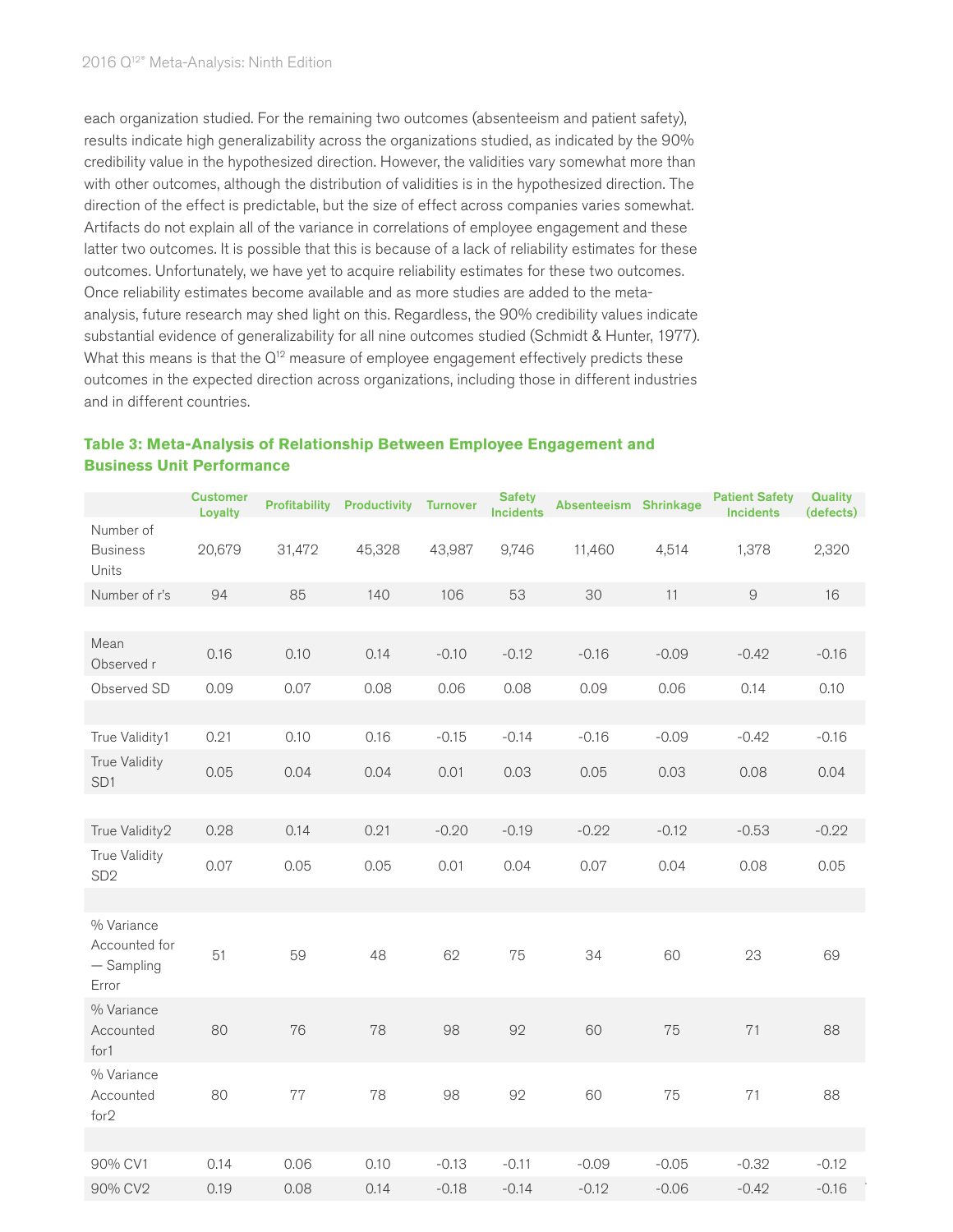In summary, for the composite measure of engagement shown in Table 3, the strongest effects were found for customer loyalty metrics, productivity, employee turnover, safety, absenteeism, patient safety and quality. Correlations were positive and generalizable relative to profitability and shrinkage criteria, but of slightly lower magnitude. In the case of profitability, it is likely influenced indirectly by employee engagement and more directly by variables such as customer loyalty, productivity, employee turnover, safety, absenteeism, shrinkage, patient safety and quality. Remember, the productivity variable includes various measures of business/work unit productivity, the majority of which are sales data. Of the two financial variables included in the meta-analysis (sales and profit), engagement is most highly correlated with sales. This is probably because day-to-day employee engagement has an impact on customer perceptions, turnover, quality and other variables that are in close proximity with sales. In fact, this is what we have found empirically in our causal analyses (Harter et al., 2010). In the case of shrinkage, correlations may be somewhat lower because many factors influence merchandise shrinkage, including theft, attentiveness to inventory and damaged merchandise. The next section will explore the practical utility of the observed relationships.

As in Harter et al. (2002), we calculated the correlation of employee engagement to composite performance. As defined earlier, Table 4 provides the correlations and d-values for four analyses: the observed correlations; correction for dependent-variable measurement error; correction for dependent-variable measurement error and range restriction across companies; and correction for dependent-variable measurement error, range restriction and independentvariable measurement error (true score correlation).

As with previous meta-analyses, the effect sizes presented in Table 4 indicate substantial relationships between engagement and composite performance.

Consistent with the 2013 meta-analysis, business units in the top half on engagement within companies have 0.46 standard deviation units' higher composite performance compared with those in the bottom half on engagement.

Across companies, business units in the top half on engagement have 0.60 standard deviation units' higher composite performance compared with those in the bottom half on engagement.

After correcting for all available study artifacts (examining the true score relationship), business units in the top half on employee engagement have 0.73 standard deviation units' higher composite performance compared with those in the bottom half on engagement. This is the true score effect expected over time, across all business units.

As alluded to, some outcomes are the direct consequence of employee engagement (employee turnover, customer loyalty, safety, absenteeism, shrinkage and quality), and other outcomes are more of a downstream result of intermediary outcomes (sales and profit). For this reason, we have also calculated the composite correlation to short-term outcomes. Table 5 again indicates a substantial relationship between engagement and composite performance. Observed correlations and d-values are of approximately the same magnitude as those reported in Table 4 but slightly lower (most likely because the direct outcomes do not occupy all of the performance criterion space).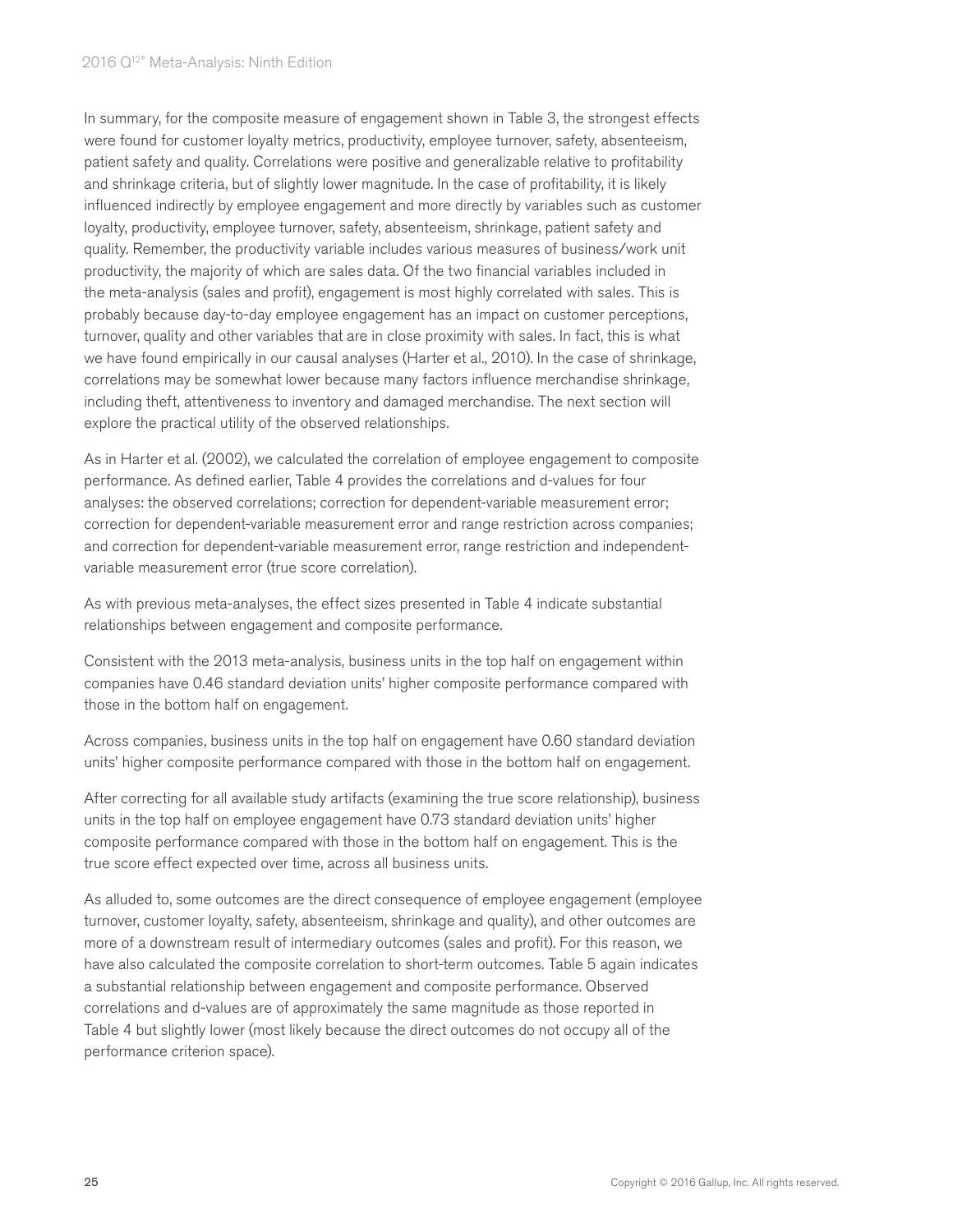| Table 4: Correlation of Employee Engagement to Composite Business Unit |  |
|------------------------------------------------------------------------|--|
| <b>Performance – All Outcomes</b>                                      |  |

|                                                        | <b>Analysis</b>                                          | <b>Correlation of Engagement to Performance</b> |                                              |  |  |  |
|--------------------------------------------------------|----------------------------------------------------------|-------------------------------------------------|----------------------------------------------|--|--|--|
| Observed r                                             |                                                          | 0.27                                            |                                              |  |  |  |
| d                                                      |                                                          | 0.44                                            |                                              |  |  |  |
| r corrected for dependent-variable measurement error   |                                                          | 0.28                                            |                                              |  |  |  |
| d                                                      |                                                          | 0.46                                            |                                              |  |  |  |
|                                                        | r corrected for dependent-variable measurement error and |                                                 | 0.36                                         |  |  |  |
| range restriction across companies                     |                                                          |                                                 |                                              |  |  |  |
| d                                                      |                                                          |                                                 | 0.60                                         |  |  |  |
| p corrected for dependent-variable measurement error,  |                                                          | 0.43                                            |                                              |  |  |  |
| range restriction and independent-variable measurement |                                                          |                                                 |                                              |  |  |  |
| error                                                  |                                                          |                                                 |                                              |  |  |  |
| $\delta$                                               |                                                          |                                                 | 0.73                                         |  |  |  |
| $r =$ Correlation                                      | $d =$ Difference in standard deviation                   | $\rho$ = True score correlation                 | $\delta$ = True score difference in standard |  |  |  |
|                                                        | units                                                    |                                                 | deviation units                              |  |  |  |

Business units in the top half on engagement within companies have 0.44 standard deviation units' higher performance on direct outcomes compared with those in the bottom half. Across companies, the difference is 0.57 standard deviation units. After correcting for all available artifacts, the difference is 0.69 standard deviation units.

### **Table 5: Correlation of Employee Engagement to Composite Business/Work Unit Performance — Direct Outcomes (Customer Loyalty, Turnover, Safety, Absenteeism, Shrinkage, Quality)**

| <b>Analysis</b>                                                                                                          |                                                          |                                 | <b>Correlation of Engagement to Performance</b>                 |
|--------------------------------------------------------------------------------------------------------------------------|----------------------------------------------------------|---------------------------------|-----------------------------------------------------------------|
| Observed r                                                                                                               |                                                          |                                 | 0.25                                                            |
| d                                                                                                                        |                                                          |                                 | 0.41                                                            |
| r corrected for dependent-variable measurement error                                                                     |                                                          |                                 | 0.27                                                            |
| d                                                                                                                        |                                                          |                                 | 0.44                                                            |
| range restriction across companies                                                                                       | r corrected for dependent-variable measurement error and |                                 | 0.34                                                            |
| d                                                                                                                        |                                                          |                                 | 0.57                                                            |
| p corrected for dependent-variable measurement error,<br>range restriction and independent-variable measurement<br>error |                                                          |                                 | 0.41                                                            |
| δ                                                                                                                        |                                                          |                                 | 0.69                                                            |
| $r =$ Correlation                                                                                                        | $d =$ Difference in standard deviation<br>units          | $\rho$ = True score correlation | $\delta$ = True score difference in standard<br>deviation units |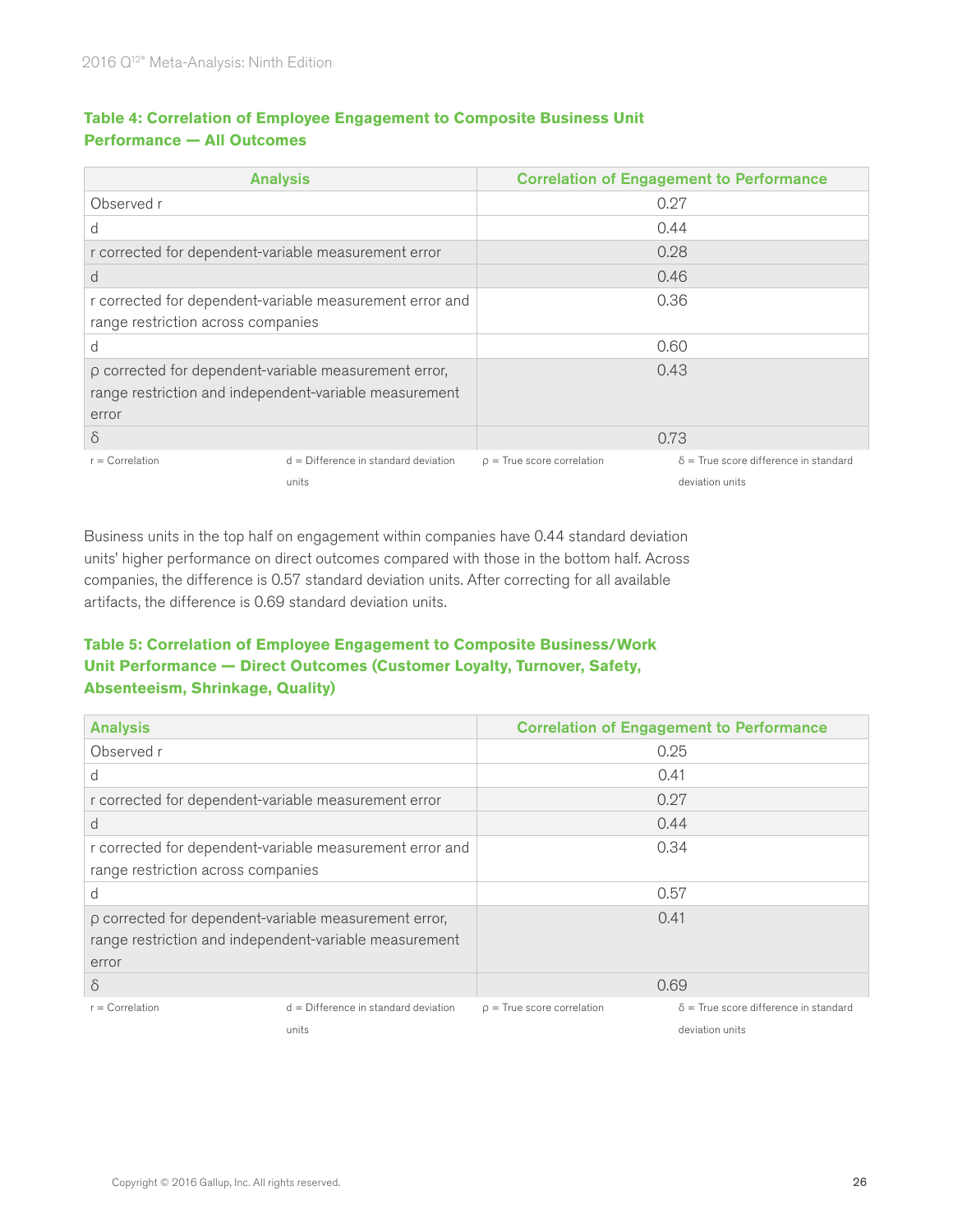# Utility Analysis: Practicality of the Effects

### **Utility Analysis**

In the past, studies of job satisfaction's relationship to performance have had limited analysis of the utility of the reported relationships. Correlations have often been discounted as trivial without an effort to understand the potential utility, in practice, of the relationships. The  $Q^{12}$ includes items that Gallup researchers have found to be changeable by the local manager and others within the business/work unit. As such, understanding the practical utility of potential changes is crucial.

The research literature includes a great deal of evidence that numerically small or moderate effects often translate into large practical effects (Abelson, 1985; Carver, 1975; Lipsey, 1990; Rosenthal & Rubin, 1982; Sechrest & Yeaton, 1982). As shown in Table 6, this is, in fact, the case here. Effect sizes referenced in this study are consistent with or above other practical effect sizes referenced in other reviews (Lipsey & Wilson, 1993).

A more intuitive method of displaying the practical value of an effect is that of binomial effect size displays, or BESDs (Rosenthal & Rubin, 1982; Grissom, 1994). BESDs typically depict the success rate of a treatment versus a control group as a percentage above the median on the outcome variable of interest.

BESDs can be applied to the results of this study. Table 6 shows the percentage of business units above the median on composite performance for high- and low-scoring business/work units on the employee engagement  $(Q<sup>12</sup>)$  composite measure. True validity estimates (correcting for measurement error only in the dependent variable) were used for analysis of business/work units both within and across organizations.

One can see from Table 6 that there are meaningful differences between the top and bottom halves. The top half is defined as the average of business/work units scoring in the highest  $50\%$  on the  $Q^{12}$ , and business/work units scoring in the lowest  $50\%$  constitute the bottom half. It is clear from Table 6 that management would learn a great deal more about success if it studied what was going on in top-half business units rather than bottom-half units.

With regard to composite business/work unit performance, business/work units in the top half on employee engagement have a 78% higher success rate in their own organization and a 113% higher success rate across business units in all companies studied. In other words, business/work units with high employee engagement nearly double their odds of aboveaverage composite performance in their own organizations and increase their odds for aboveaverage success across business/work units in all organizations by 2.1 times.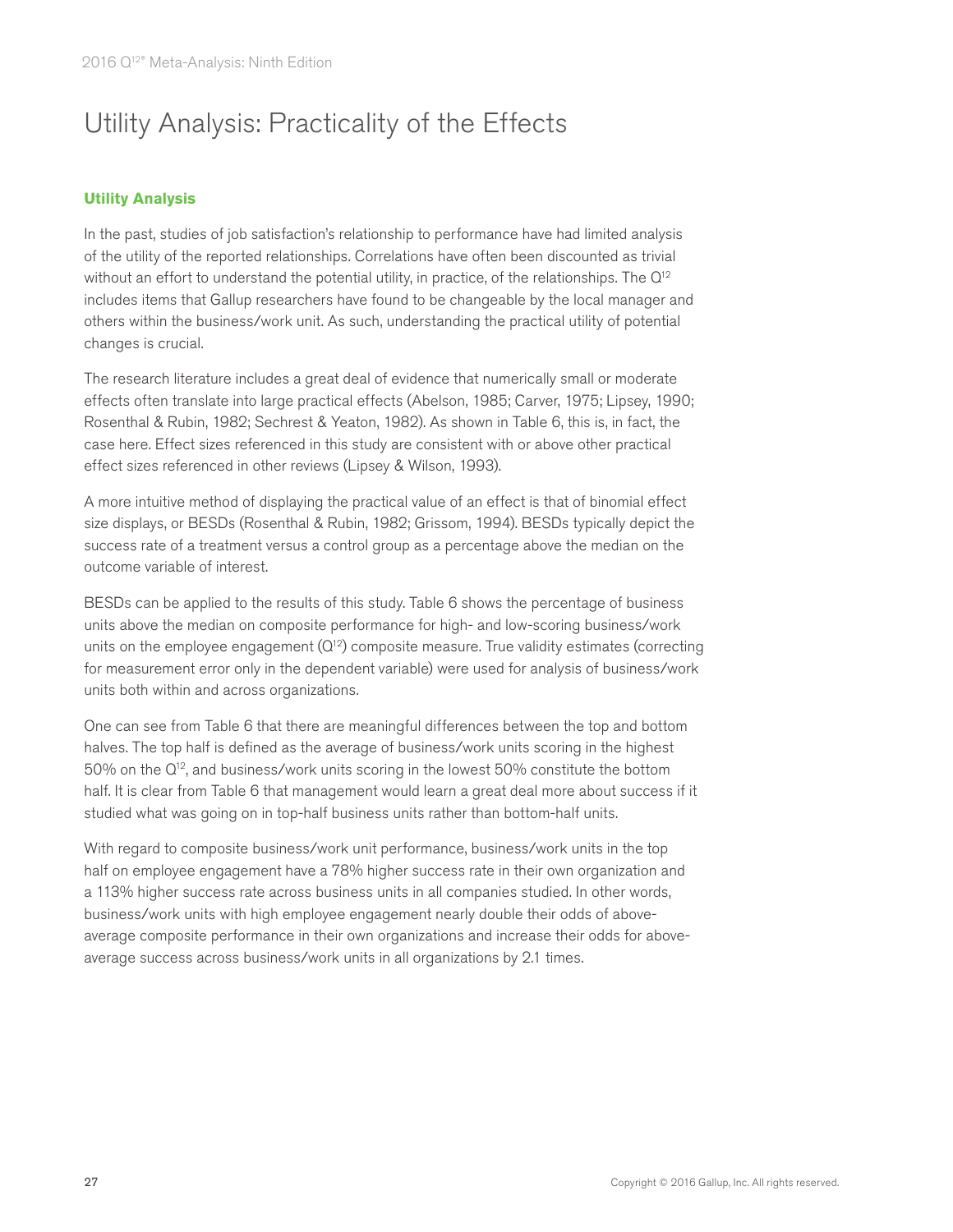| <b>Employee Engagement</b> | <b>Business Units Within Company</b>            | <b>Business Units Across Companies</b>          |  |  |
|----------------------------|-------------------------------------------------|-------------------------------------------------|--|--|
|                            |                                                 |                                                 |  |  |
|                            | % Above Median Composite<br>Performance (Total) | % Above Median Composite<br>Performance (Total) |  |  |
| Top Half                   | 64                                              | 68                                              |  |  |
| <b>Bottom Half</b>         | 36                                              | 32                                              |  |  |
|                            |                                                 |                                                 |  |  |
|                            | % Above Median Composite                        | % Above Median Composite                        |  |  |
|                            | Performance (Direct Outcomes)                   | Performance (Direct Outcomes)                   |  |  |
| Top Half                   | 63                                              | 67                                              |  |  |
| <b>Bottom Half</b>         | 37                                              | 33                                              |  |  |

#### **Table 6: BESDs for Employee Engagement and Outcomes**

To illustrate this further, Table 7 shows the probability of above-average performance for various levels of employee engagement. Business units at the highest level of employee engagement across all business units in Gallup's database have an 80% chance of having high (above average) composite performance. This compares with a 20% chance for those with the lowest level of employee engagement. So it is possible to achieve high performance without high employee engagement, but the odds are substantially lower (in fact, four times as low).

### **Table 7: Percentage of Business Units Above the Company Median on Composite Performance (Customer Loyalty, Profitability, Productivity, Turnover, Safety, Absenteeism, Shrinkage, Quality) for Different Employee Engagement Percentiles**

| <b>Employee Engagement Percentile</b> | <b>Percentage Above Company Median</b> |
|---------------------------------------|----------------------------------------|
| Above 99th                            | 80%                                    |
| 95th                                  | 72%                                    |
| 90th                                  | 68%                                    |
| 80th                                  | 62%                                    |
| 70th                                  | 58%                                    |
| 60th                                  | 54%                                    |
| 50th                                  | 50%                                    |
| 40th                                  | 46%                                    |
| 30th                                  | 42%                                    |
| 20th                                  | 38%                                    |
| 10th                                  | 32%                                    |
| 5th                                   | 28%                                    |
| Below 1st                             | 20%                                    |

Other forms of expressing the practical meaning behind the effects from this study include utility analysis methods (Schmidt & Rauschenberger, 1986). Formulas have been derived for estimating the dollar-value increases in output as a result of improved employee selection. These formulas take into account the size of the effect (correlation), the variability in the outcome being studied and the difference in the independent variable (engagement in this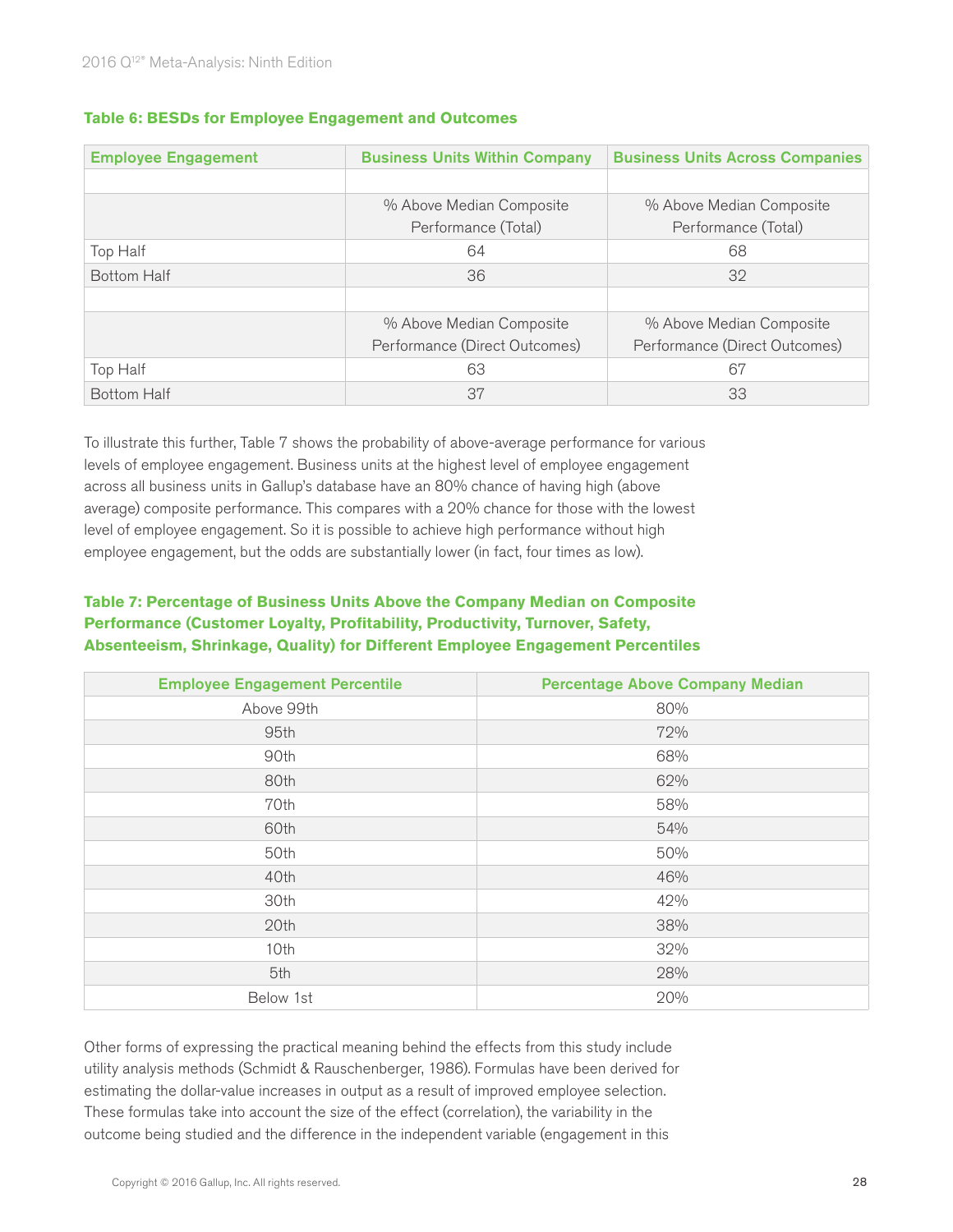case) and can be used in estimating the difference in performance outcomes at different levels in the distribution of Q<sup>12</sup> scores. Previous studies (Harter et al., 2002; Harter & Schmidt, 2000) provided utility analysis examples, comparing differences in outcomes between the top and bottom quartiles on the  $Q^{12}$ . For companies included in this meta-analysis, it is typical to see differences between top and bottom engagement quartiles of two to four points on customer loyalty, one to four points on profitability, hundreds of thousands of dollars on productivity figures per month, and four to 10 points in turnover for low-turnover companies and 15 to 50 points for high-turnover companies.

Gallup researchers recently conducted utility analysis across multiple organizations with similar outcome metric types (an update of analyses presented in Harter et al., 2002, p. 275, Table 6). Comparing top-quartile with bottom-quartile engagement business units resulted in median percentage differences of:

- 10% in customer loyalty/engagement
- 21% in profitability
- 20% in productivity sales
- 17% in productivity production records and evaluations
- 24% in turnover for high-turnover companies (those with more than 40% annualized turnover)
- 59% in turnover for low-turnover companies (those with 40% or lower annualized turnover)
- 70% in safety incidents
- 28% in shrinkage
- 41% in absenteeism
- 58% in patient safety incidents
- 40% in quality (defects)

The above differences and their utility in dollar terms should be calculated for each organization, given the organization's unique metrics, situation and distribution of outcomes across business units. The median estimates represent the midpoint in the distribution of utility analyses conducted across many studies (83 for productivity, 92 for turnover, 48 for safety, 57 for customer, 48 for profitability, 29 for absenteeism, 14 for quality, 11 for shrinkage and 10 for patient safety), depending on the outcome and availability of organizational data with similar outcome types.

One can see that the above relationships are nontrivial if the business has many business/work units. The point of the utility analysis, consistent with the literature that has taken a serious look at utility, is that the relationship between employee engagement and organizational outcomes, even conservatively expressed, is meaningful from a practical perspective.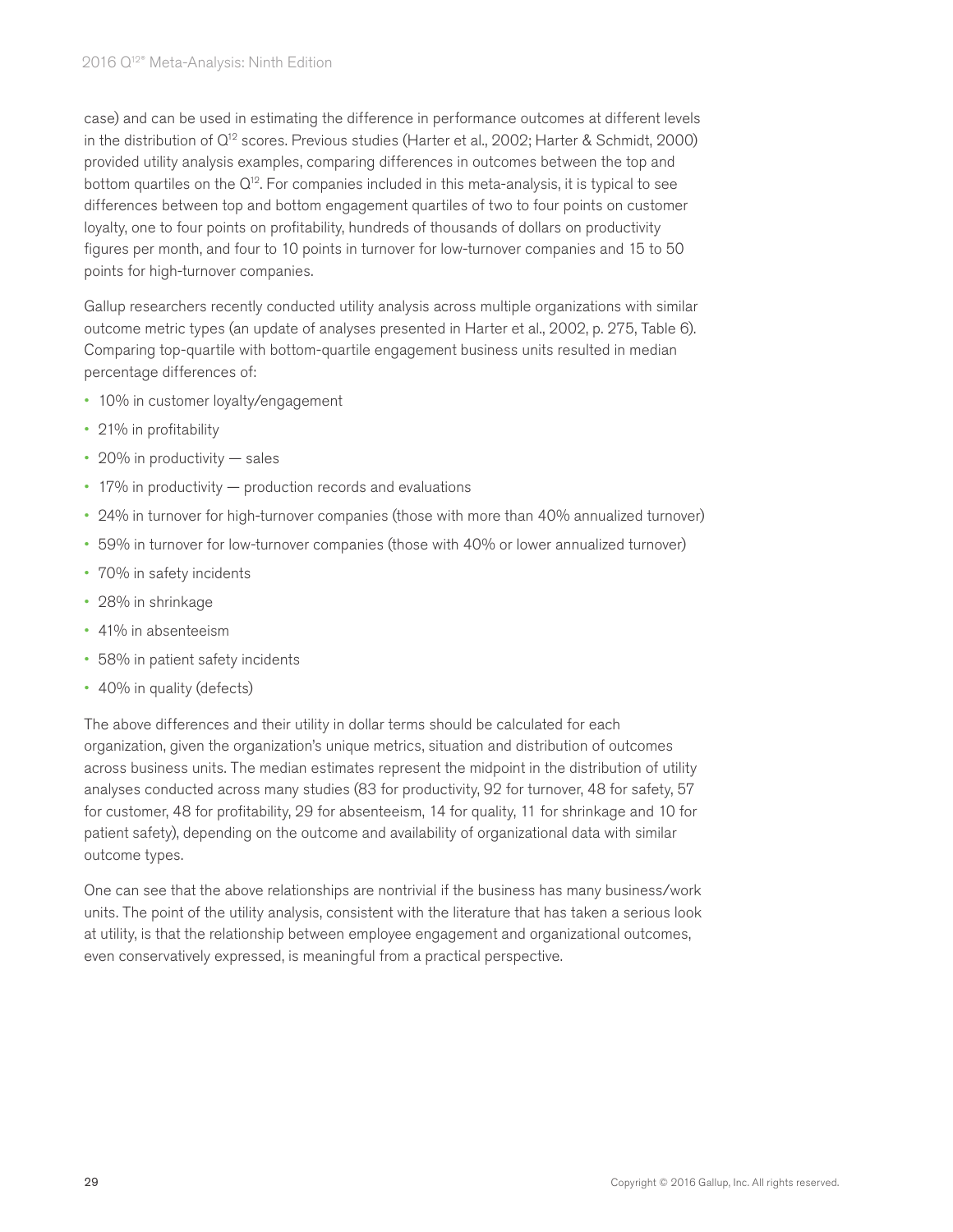# **Discussion**

Findings reported in this updated meta-analysis continue to provide large-scale cross-validation to prior meta-analyses conducted on the  $Q<sup>12</sup>$  instrument. The present study expands the size of the meta-analytic database by 32,320 business/work units (an increase of 65%), as well as the number of countries and work unit types studied. The relationship between engagement and performance at the business unit level continues to be substantial and highly generalizable across companies. Differences in correlations across companies can be attributed mostly to study artifacts. For outcomes with sample sizes of 10,000 or more business units in 2013 (customer, profitability, productivity and turnover), the results of this updated meta-analysis are almost completely replicated. For these outcomes, differences in effect sizes from 2013 to 2015 ranged from 0.01-0.02 and evidence of generalizability remained substantial. The size of this database gives us confidence in the direction of the true relationship between employee engagement and business outcomes but also confidence in the size of the relationship, which can be helpful in calculating potential return on investment from performance management initiatives. The consistent findings across many iterations of meta-analysis also speak to the importance and relevance of workplace perceptions for businesses across different economic times and even amid massive changes in technology since 1997 when this study series began.

These findings are important because they mean generalizable tools can be developed and used across different organizations with a high level of confidence that they elicit important performance-related information. The data from the present study provide further substantiation to the theory that doing what is best for employees does not have to contradict what is best for the business or organization.

It is also worth noting that, as Gallup consultants have educated managers and partnered with companies on change initiatives, organizations have experienced (between the first and second year), on average, one-half standard deviation growth on employee engagement and often a full standard deviation growth and more after three or more years. An important element in the utility of any applied instrument and improvement process is the extent to which the variable under study can be changed. Our current evidence is that employee engagement is changeable and varies widely by business unit or workgroup.

As we demonstrated in the utility analyses presented here and in other iterations of this analysis, the size of the effects observed has important practical implications, particularly given that engagement, as measured here, is quite changeable.

Current and future Gallup research is focusing on expanding the base of outcomes to include health and well-being variables. For instance, one study found substantial linkages between employee engagement in 2008 and sick days in 2009, after controlling for demographics and prior health conditions, including body mass index. In worldwide samples, we have found consistent associations between engagement at work and life satisfaction, daily experiences and health (Gallup, 2010). Another longitudinal study found that changes in engagement predicted changes in cholesterol and triglycerides (via blood samples) after controlling for demographics, health history and medication use (Harter, Canedy, & Stone, 2008). And even more recently, we have observed differences in momentary affect and cortisol when comparing engaged and disengaged employees (Harter & Stone, 2011). Yet another study found engagement at work predicts likelihood of involvement in organization-sponsored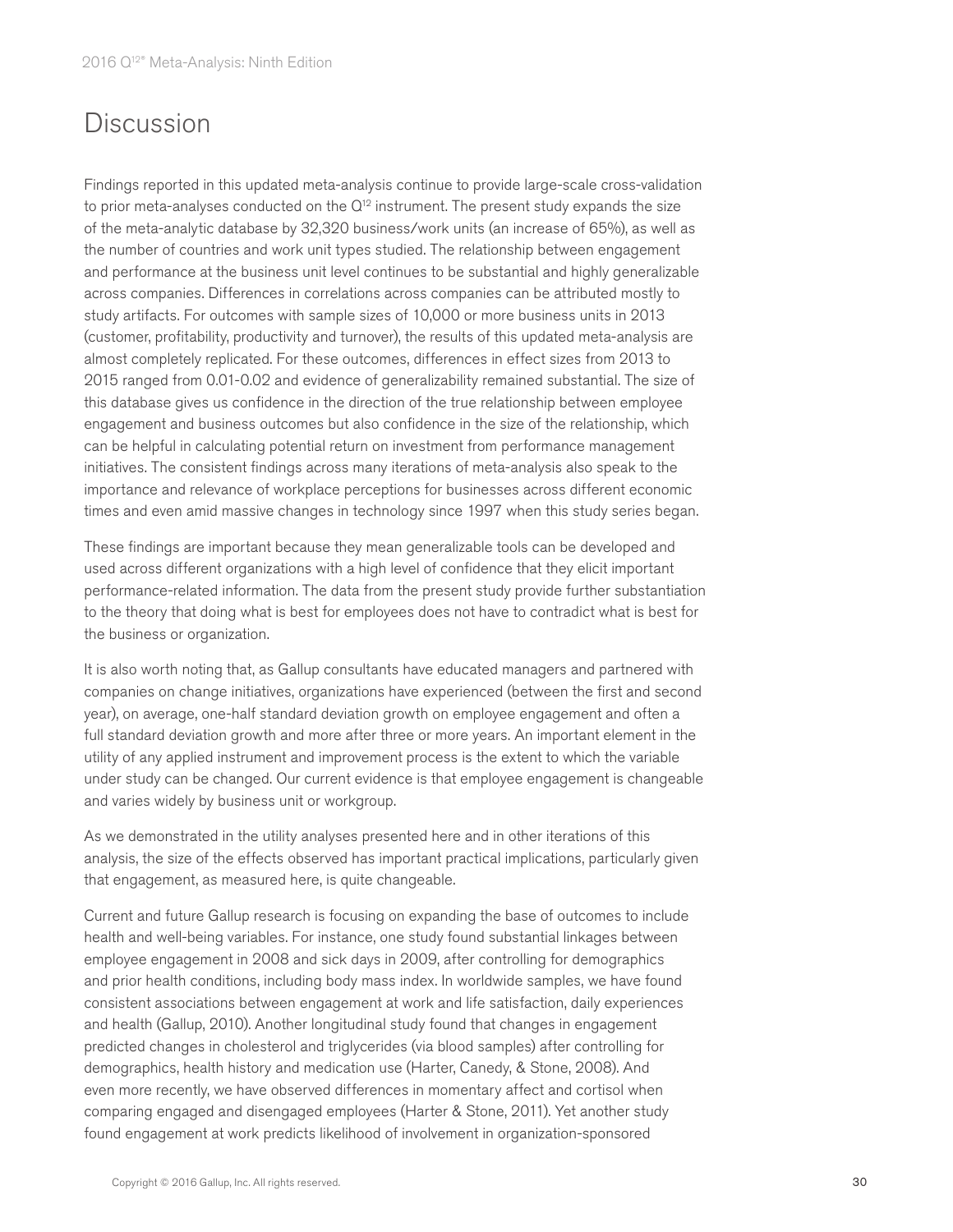health programs (Agrawal & Harter, 2009). Others have found engagement to be integral to perceptions of inclusiveness across diverse groups (Jones & Harter, 2004; Badal & Harter, 2014). All together, these studies suggest that the boundaries for the effect of an engaging workplace are quite wide.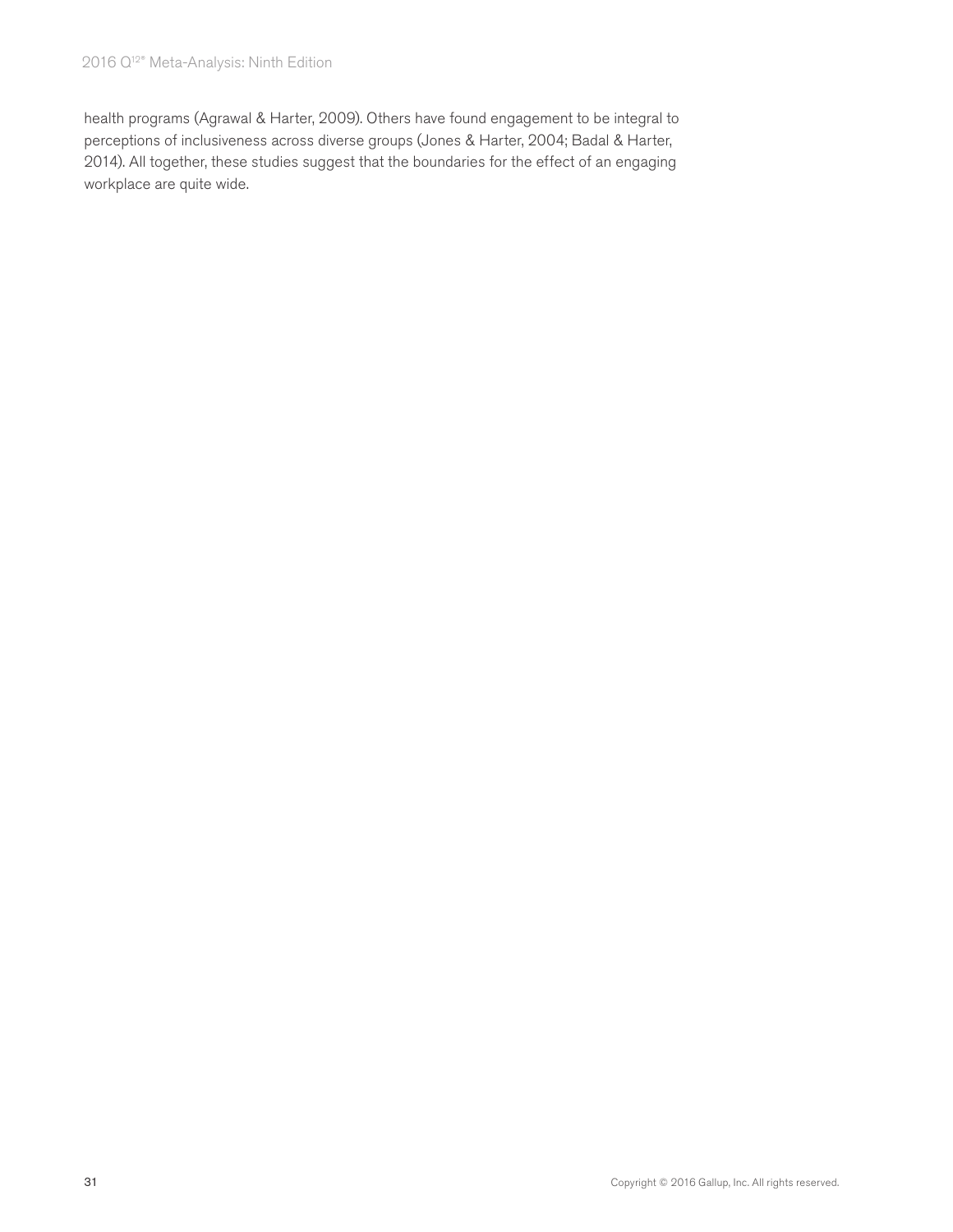# References

Abelson, R. P. (1985). A variance explanation paradox: When a little is a lot. *Psychological Bulletin, 97*(1), 129-133.

Agrawal, S., & Harter, J. K. (2009, October). *Employee engagement influences involvement in wellness programs.* Omaha, NE: Gallup.

Badal, S., & Harter, J. K. (2014). Gender diversity, business-unit engagement, & performance. *Journal of Leadership & Organizational Studies, 2(*4), 354-365.

Bangert-Drowns, R. L. (1986). Review of developments in meta-analytic method. *Psychological Bulletin, 99*(3), 388-399.

Batt, R. (2002). Managing customer services: Human resource practices, quit rates, and sales growth. *Academy of Management Journal, 45*(3), 587-597.

Carver, R. P. (1975). The Coleman Report: Using inappropriately designed achievement tests. *American Educational Research Journal, 12*(1), 77-86.

Denison, D. R. (1990). *Corporate culture and organizational effectiveness.* New York: John Wiley.

Edmans, A. (2012, November 1). The link between job satisfaction and firm value, with implications for corporate social responsibility. *Academy of Management Perspectives, 26*(4), 1-19.

Fleming, J. H., Coffman, C., & Harter, J. K. (2005, July-August). Manage your Human Sigma. *Harvard Business Review, 83*(7), 106-114.

Gallup (2010). *The state of the global workplace: A worldwide study of employee engagement and wellbeing.* Omaha, NE: Gallup.

Gallup, G. H. (1976, Winter). Human needs and satisfactions: A global survey. *Public Opinion Quarterly, 40*(4), 459-467.

Gallup, G. H., & Hill, E. (1959). *The secrets of long life.* New York: Bernard Geis.

The Gallup Organization (1992-1999). *Gallup Workplace Audit* (Copyright Registration Certificate TX-5 080 066). Washington, D.C.: U.S. Copyright Office.

Grissom, R. J. (1994). Probability of the superior outcome of one treatment over another. *Journal of Applied Psychology, 79*(2), 314-316.

Harter, J. K., & Agrawal, S. (2011). *Cross-cultural analysis of Gallup's Q*12 *employee engagement instrument.* Omaha, NE: Gallup.

Harter, J. K., Asplund, J. W., & Fleming, J. H. (2004, August). *HumanSigma: A meta-analysis of the relationship between employee engagement, customer engagement and financial performance.* Omaha, NE: The Gallup Organization.

Harter, J. K., Canedy, J., & Stone, A. (2008). A longitudinal study of engagement at work and physiologic indicators of health. Presented at Work, Stress, & Health Conference. Washington, D.C.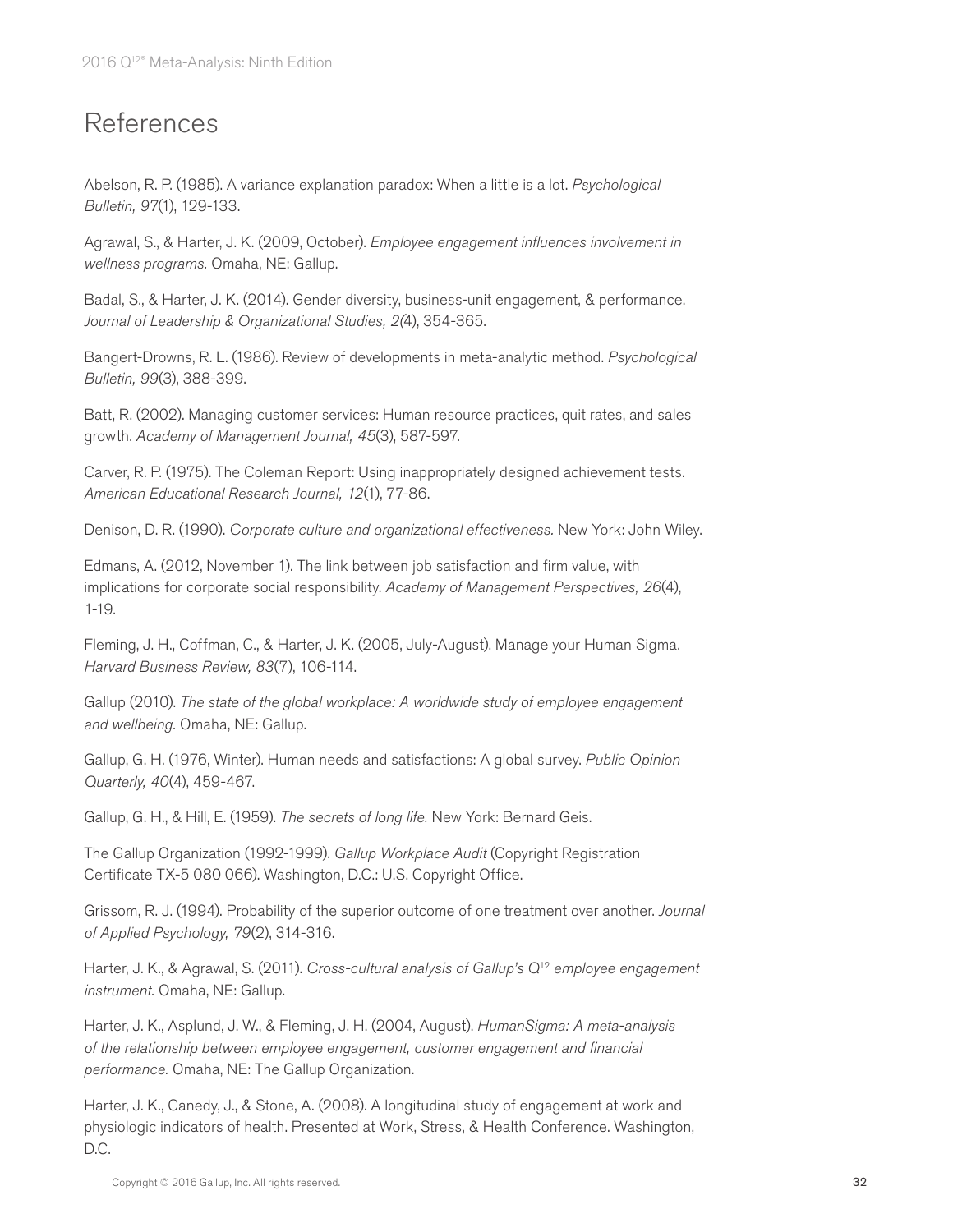Harter, J. K., & Creglow, A. (1997). *A meta-analysis and utility analysis of the relationship between core GWA employee perceptions and business outcomes.* Lincoln, NE: The Gallup Organization.

Harter, J. K., & Creglow, A. (1998, July). *A meta-analysis and utility analysis of the relationship between core GWA employee perceptions and business outcomes.* Lincoln, NE: The Gallup Organization.

Harter, J. K., Hayes, T. L., & Schmidt, F. L. (2004, January). *Meta-analytic predictive validity of Gallup Selection Research Instruments (SRI).* Omaha, NE: The Gallup Organization.

Harter, J. K., & Schmidt, F. L. (2000, March). V*alidation of a performance-related and actionable management tool: A meta-analysis and utility analysis.* Princeton, NJ: The Gallup Organization.

Harter, J. K., & Schmidt, F. L. (2002, March). *Employee engagement, satisfaction, and businessunit-level outcomes: A meta-analysis.* Lincoln, NE: The Gallup Organization.

Harter, J. K., & Schmidt, F. L. (2006). Connecting employee satisfaction to business unit performance. In A. I. Kraut (Ed.), *Getting action from organizational surveys: New concepts, technologies, and applications* (pp. 33-52). San Francisco: Jossey-Bass.

Harter, J. K., & Schmidt, F. L. (2008). Conceptual versus empirical distinctions among constructs: Implications for discriminant validity. *Industrial and Organizational Psychology, 1*, 37- 40.

Harter, J. K., Schmidt, F. L., Agrawal, S., & Plowman, S. K. (2013, February). *The Relationship Between Engagement at Work and Organizational Outcomes: 2012 Q*12 *Meta-Analysis.* Omaha, NE: Gallup.

Harter, J. K., Schmidt, F. L., Asplund, J. W., Killham, E. A., & Agrawal, S. (2010). Causal impact of employee work perceptions on the bottom line of organizations. *Perspectives on Psychological Science, 5*(4), 378-389.

Harter, J. K., Schmidt, F. L., & Hayes, T. L. (2002). Business-unit-level relationship between employee satisfaction, employee engagement, and business outcomes: A meta-analysis. *Journal of Applied Psychology, 87*(2), 268-279.

Harter, J. K., Schmidt, F. L., & Killham, E. A. (2003, July). *Employee engagement, satisfaction, and business-unit-level outcomes: A meta-analysis.* Omaha, NE: The Gallup Organization.

Harter, J. K., Schmidt, F. L., Killham, E. A., & Agrawal, S. (2009). *Q*12 *Meta-Analysis.* Gallup. Omaha, NE.

Harter, J. K., Schmidt, F. L., Killham, E. A., & Asplund, J. W. (2006). *Q*12 *Meta-Analysis.* Gallup. Omaha, NE.

Harter, J. K., & Stone, A. A. (2011). Engaging and disengaging work conditions, momentary experiences, and cortisol response. *Motivation and Emotion, 36*(2), 104-113.

Hunter, J. E., & Schmidt, F. L. (1983). Quantifying the effects of psychological interventions on employee job performance and work-force productivity. *American Psychologist, 38*(4), 473-478.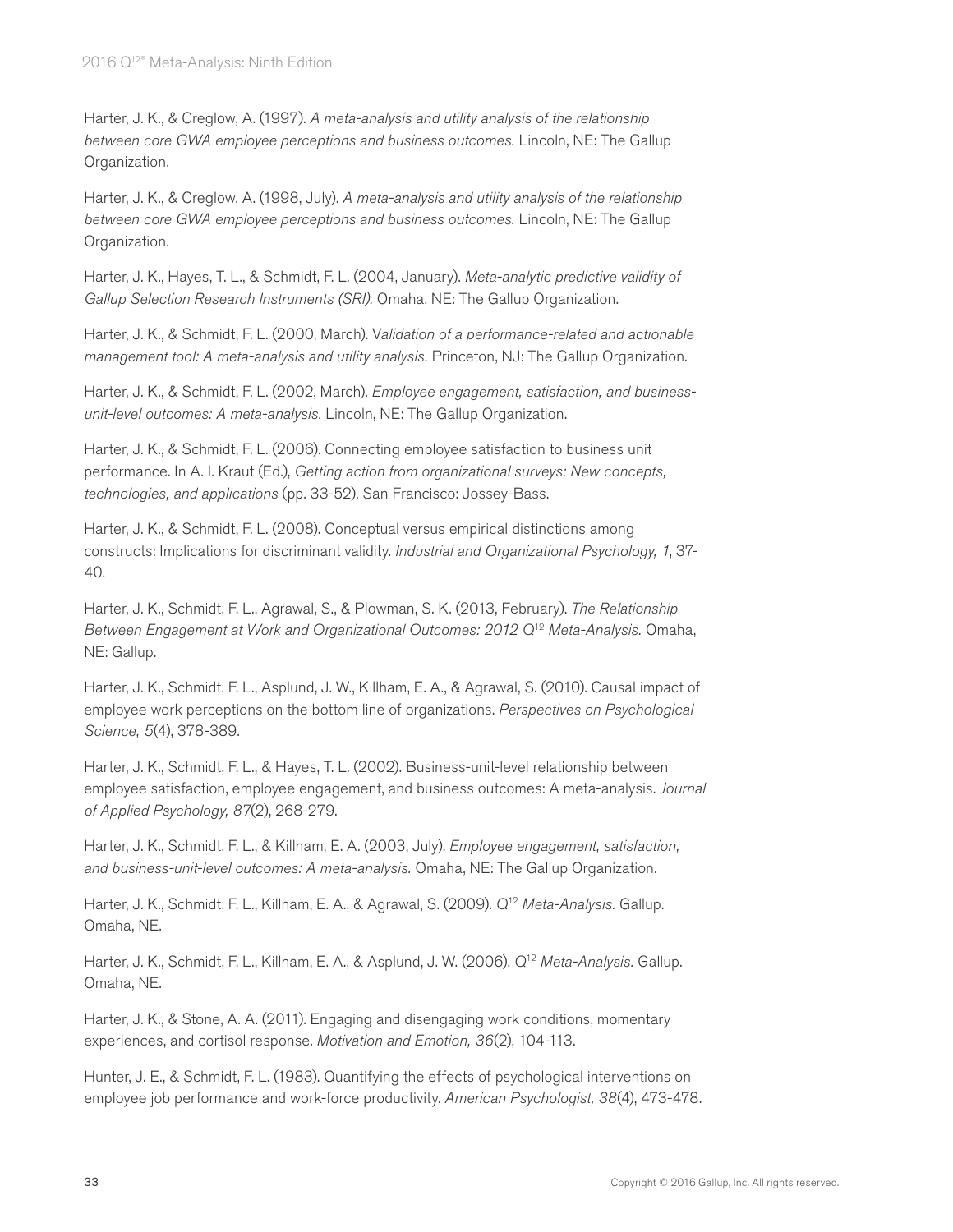Hunter, J. E., & Schmidt, F. L. (1990). *Methods of meta-analysis: Correcting error and bias in research findings.* Newbury Park, CA: Sage.

Hunter, J. E., & Schmidt, F. L. (2004). *Methods of meta-analysis: Correcting error and bias in research findings* (2nd ed.)*.* Newbury Park, CA: Sage.

Hunter, J. E., Schmidt, F. L., & Le, H. A. (2006). Implications of direct and indirect range restriction for meta-analysis methods and findings. *Journal of Applied Psychology, 91*, 594-612.

Huselid, M. A. (1995). The impact of human resource management practices on turnover, productivity, and corporate financial performance. *Academy of Management Journal, 38*(3), 635-672.

Iaffaldano, M. T., & Muchinsky, P. M. (1985). Job satisfaction and job performance: A metaanalysis. *Psychological Bulletin, 97*(2), 251-273.

Johnson, J. W. (1996). Linking employee perceptions of service climate to customer satisfaction. *Personnel Psychology, 49*, 831-851.

Jones, J. R., & Harter, J. K. (2004). Race effects on the employee engagement-turnover intention relationship. *Journal of Leadership & Organizational Studies, 11*(2), 78-87.

Judge, T. A., Thoresen, C. J., Bono, J. E., & Patton, G. K. (2001). The job satisfaction-job performance relationship: A qualitative and quantitative review. *Psychological Bulletin, 127*(3), 376-407.

Lipsey, M. W. (1990). *Design sensitivity: Statistical power for experimental research.* Newbury Park, CA: Sage.

Lipsey, M. W., & Wilson, D. B. (1993). The efficacy of psychological, educational, and behavioral treatment: Confirmation from meta-analysis. *American Psychologist, 48*(12), 1181-1209.

Mosier, C. I. (1943). On the reliability of a weighted composite. *Psychometrika, 8*, 161-168.

National Technical Information Services. (1987). *Standard Industrial Classification manual.*  Washington, D.C.: Executive Office of the President, Office of Management and Budget.

Ostroff, C. (1992). The relationship between satisfaction, attitudes, and performance: An organizational level analysis. *Journal of Applied Psychology, 77*(6), 963-974.

Reynierse, J. H., & Harker, J. B. (1992). Employee and customer perceptions of service in banks: Teller and customer service representative ratings. *Human Resource Planning, 15*(4), 31-46.

Rosenthal, R., & Rubin, D. B. (1982). A simple, general purpose display of magnitude of experimental effect. *Journal of Educational Psychology, 74*, 166-169.

Schmidt, F. L. (1992). What do data really mean? Research findings, meta-analysis, and cumulative knowledge in psychology. *American Psychologist, 47*(10), 1173-1181.

Schmidt, F. L., & Hunter, J. E. (1977). Development of a general solution to the problem of validity generalization. *Journal of Applied Psychology, 62*, 529-540.

Schmidt, F. L., & Hunter, J. E. (1996). Measurement error in psychological research: Lessons from 26 research scenarios. *Psychological Methods, 1*(2), 199-223.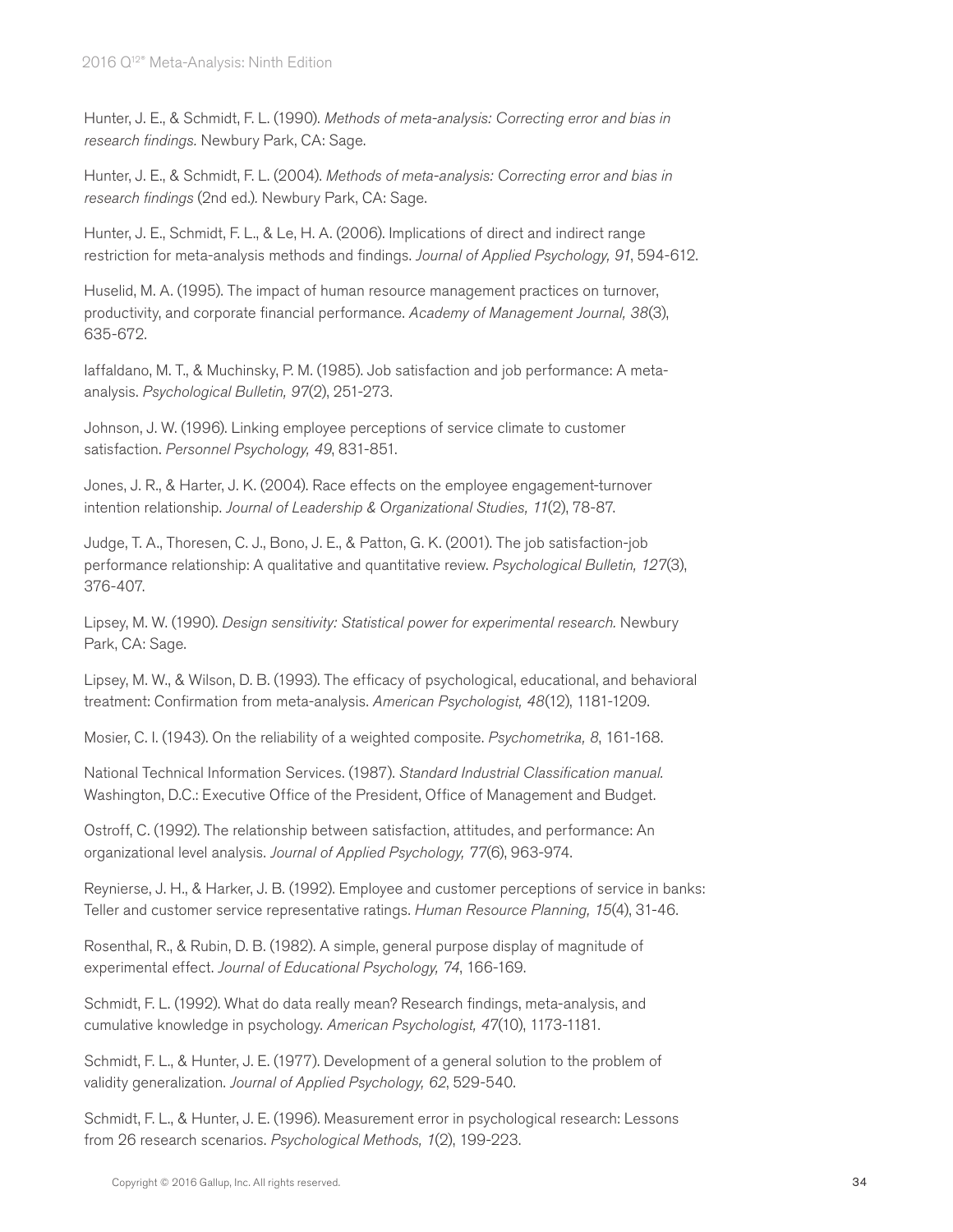Schmidt, F. L., & Hunter, J. E. (2015). *Methods of meta-analysis: Correcting error and bias in research findings.* (3rd ed.). Thousand Oaks, CA: Sage.

Schmidt, F. L., Hunter, J. E., McKenzie, R. C., & Muldrow, T. W. (1979). Impact of valid selection procedures on work-force productivity. *Journal of Applied Psychology, 64*(6), 609-626.

Schmidt, F. L., Hunter, J. E., Pearlman, K., & Rothstein-Hirsh, H. (1985). Forty questions about validity generalization and meta-analysis. *Personnel Psychology, 38*, 697-798.

Schmidt, F. L., & Le, H. A. (2004). Software for the Hunter-Schmidt meta-analysis methods. Iowa City, IA: Tippie College of Business, University of Iowa.

Schmidt, F. L., & Rader, M. (1999). Exploring the boundary conditions for interview validity: Meta-analytic validity findings for a new interview type. *Personnel Psychology, 52*, 445-464.

Schmidt, F. L., & Rauschenberger, J. (1986, April). *Utility analysis for practitioners.* Paper presented at the First Annual Conference of The Society for Industrial and Organizational Psychology, Chicago, IL.

Schmit, M. J., & Allscheid, S. P. (1995). Employee attitudes and customer satisfaction: Making theoretical and empirical connections. *Personnel Psychology, 48*, 521-536.

Schneider, B. (1991). Service quality and profits: Can you have your cake and eat it too? *Human Resource Planning, 14*(2), 151-157.

Schneider, B., Ashworth, S. D., Higgs, A. C., & Carr, L. (1996). Design, validity, and use of strategically focused employee attitude surveys. *Personnel Psychology, 49*(3), 695-705.

Schneider, B., & Bowen, D. E. (1993). The service organization: Human resources management is crucial. *Organizational Dynamics, 21*, 39-52.

Schneider, B., Parkington, J. J., & Buxton, V. M. (1980). Employee and customer perceptions of service in banks. *Administrative Science Quarterly, 25*, 252-267.

Sechrest, L., & Yeaton, W. H. (1982). Magnitudes of experimental effects in social science research. *Evaluation Review, 6*(5), 579-600.

Ulrich, D., Halbrook, R., Meder, D., Stuchlik, M., & Thorpe, S. (1991). Employee and customer attachment: Synergies for competitive advantage. *Human Resource Planning, 14*(2), 89-103.

Wagner, R., & Harter, J. K. (2006). *12: The elements of great managing.* New York: Gallup Press.

Whitman, D. S., Van Rooy, D. L., & Viswesvaran, C. (2010). Satisfaction, citizenship behaviors, and performance in work units: A meta-analysis of collective construct relations. *Personnel Psychology, 63*(1), 41-81.

Wiley, J. W. (1991). Customer satisfaction: A supportive work environment and its financial cost. *Human Resource Planning, 14*(2), 117-127.

Zohar, D. (1980). Safety climate in industrial organizations: Theoretical and applied implications. *Journal of Applied Psychology, 65*(1), 96-102.

Zohar, D. (2000). A group-level model of safety climate: Testing the effect of group climate on microaccidents in manufacturing jobs. *Journal of Applied Psychology, 85*(4), 587-596.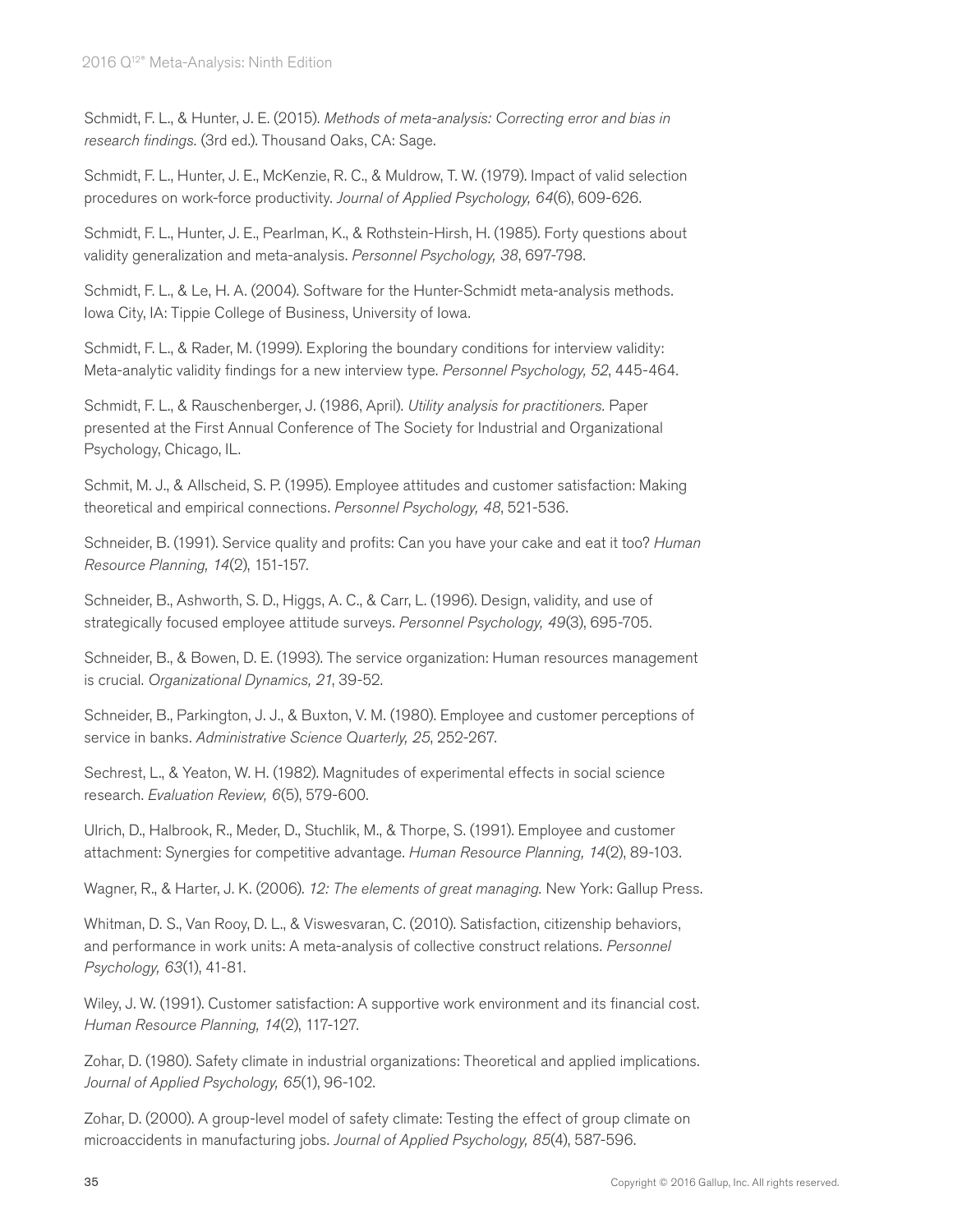# Appendix A: Reliabilities of Business/Work Unit **Outcomes**

|             | <b>Customer</b> |              | <b>Profitability</b> |              | <b>Productivity</b> |              | <b>Turnover</b> |             | <b>Safety</b> |             | <b>Quality</b> |
|-------------|-----------------|--------------|----------------------|--------------|---------------------|--------------|-----------------|-------------|---------------|-------------|----------------|
| Reliability | Frequency       | Reliability  | Frequency            | Reliability  | Frequency           | Reliability  | Frequency       | Reliability | Frequency     | Reliability | Frequency      |
| 0.89        | $\mathbf{1}$    | $\mathbf{1}$ | 3                    | $\mathbf{1}$ | $\overline{4}$      | $\mathbf{1}$ | 1               | 0.84        | $\mathbf{1}$  | 0.94        | $\mathbf{1}$   |
| 0.87        | 1               | 0.99         | $\overline{2}$       | 0.99         | $\mathbf{2}$        | 0.63         |                 | 0.82        | 1             |             |                |
| 0.86        | $\mathbf{1}$    | 0.94         | $\mathbf{1}$         | 0.92         | $\mathbf{2}$        | 0.62         | $\mathbf{1}$    | 0.66        |               |             |                |
| 0.84        | 1               | 0.93         |                      | 0.90         | $\overline{1}$      | 0.60         |                 | 0.63        |               |             |                |
| 0.75        | 1               | 0.91         |                      | 0.62         | $\mathbf{1}$        | 0.39         | $\mathbf{1}$    |             |               |             |                |
| 0.58        | 1               | 0.90         |                      | 0.57         | $\overline{1}$      | 0.27         | 1               |             |               |             |                |
| 0.53        | $\mathbf{2}$    | 0.89         | $\overline{2}$       | 0.34         | 1                   | 0.25         | 1               |             |               |             |                |
| 0.52        | 1               | 0.79         | $\overline{1}$       |              |                     | 0.24         | 1               |             |               |             |                |
| 0.51        | 1               | 0.57         |                      |              |                     |              |                 |             |               |             |                |
| 0.46        | 1               | 0.56         | $\mathbf{1}$         |              |                     |              |                 |             |               |             |                |
| 0.41        | 1               |              |                      |              |                     |              |                 |             |               |             |                |
| 0.33        | 1               |              |                      |              |                     |              |                 |             |               |             |                |

*Based on Schmidt & Hunter, 1996, Scenario 23, p. 219*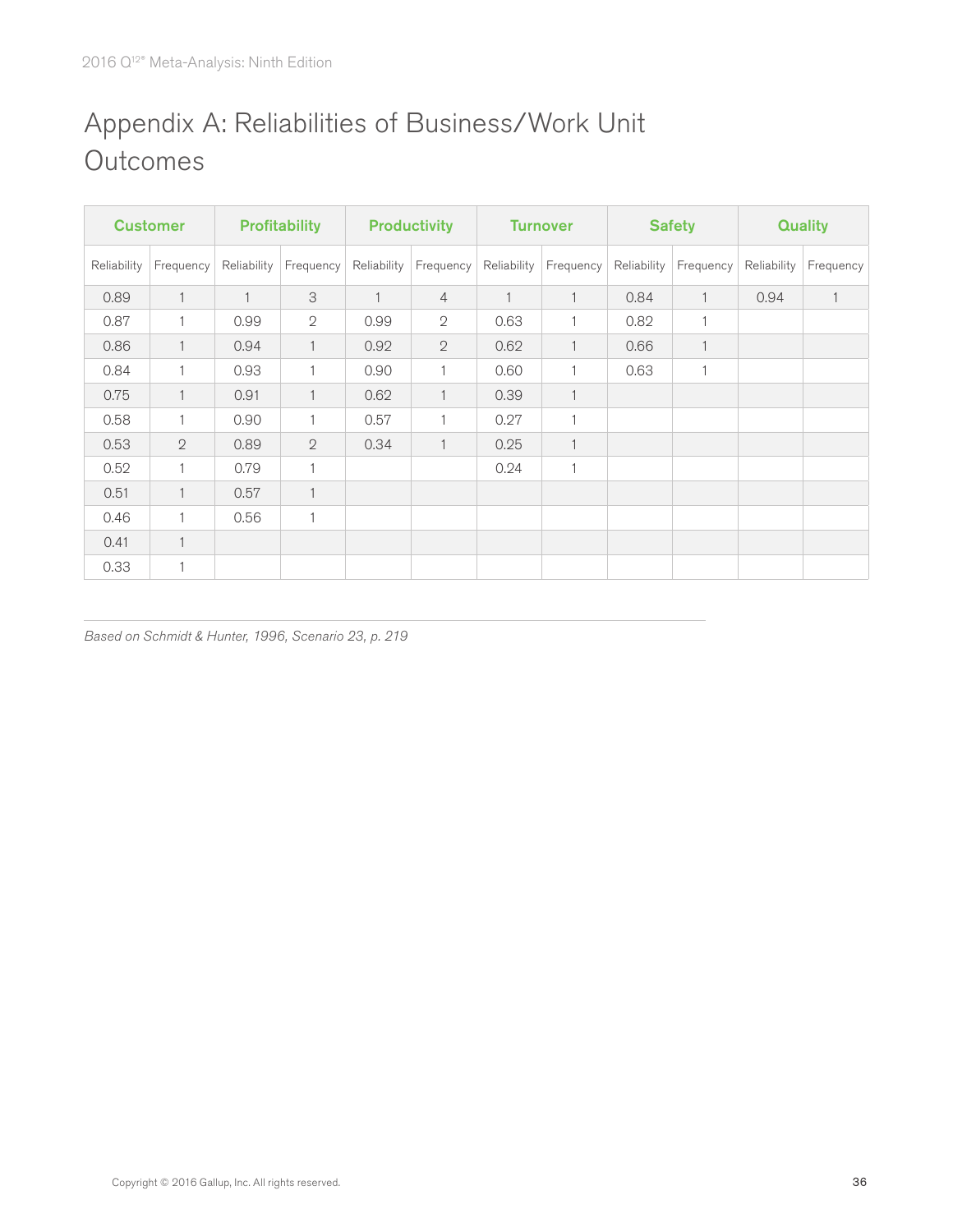# Appendix B: Test-Retest Reliabilities of Employee Engagement

| <b>Engagement</b> |                           |             | <b>Engagement (continued)</b> |
|-------------------|---------------------------|-------------|-------------------------------|
| Reliability       | Frequency                 | Reliability | Frequ                         |
| 0.97              | $\mathbbm{1}$             | 0.65        | $\ensuremath{\mathsf{1}}$     |
| 0.92              | $\mathbf{1}$              | 0.65        | $\mathbb{1}$                  |
| 0.86              | $\ensuremath{\mathsf{1}}$ | 0.63        | $\ensuremath{\mathsf{1}}$     |
| 0.84              | $\mathbf{1}$              | 0.61        | $\overline{2}$                |
| 0.83              | $\ensuremath{\mathsf{1}}$ | 0.60        | $\ensuremath{\mathsf{1}}$     |
| 0.82              | $\mathbf{1}$              | 0.55        | $\mathbb{1}$                  |
| 0.82              | $\uparrow$                | 0.47        | $\mathbf{1}$                  |
| 0.82              | $\uparrow$                | 0.47        | 1                             |
| 0.81              | $\uparrow$                | 0.45        | $\mathbf{1}$                  |
| 0.80              | $\mathbf{1}$              | 0.35        | $\mathbf{1}$                  |
| 0.80              | $\mathbf{1}$              | 0.27        | $\ensuremath{\mathsf{1}}$     |
| 0.80              | $\mathbf{1}$              |             |                               |
| 0.79              | $\uparrow$                |             |                               |
| 0.79              | $\mathbf{1}$              |             |                               |
| 0.78              | $\uparrow$                |             |                               |
| 0.77              | $\uparrow$                |             |                               |
| 0.76              | $\uparrow$                |             |                               |
| 0.75              | $\overline{2}$            |             |                               |
| 0.75              | $\uparrow$                |             |                               |
| 0.75              | $\uparrow$                |             |                               |
| 0.74              | $\ensuremath{\mathsf{1}}$ |             |                               |
| 0.71              | $\mathbf{1}$              |             |                               |
| 0.70              | $\uparrow$                |             |                               |
| 0.69              | $\mathbf{1}$              |             |                               |
| 0.66              | $\ensuremath{\mathsf{1}}$ |             |                               |
| 0.66              | $\ensuremath{\mathsf{1}}$ |             |                               |

| <b>Engagement</b> |           | <b>Engagement (continued)</b> |                |
|-------------------|-----------|-------------------------------|----------------|
| Reliability       | Frequency | Reliability                   | Frequency      |
| 0.97              |           | 0.65                          |                |
| 0.92              |           | 0.65                          |                |
| 0.86              |           | 0.63                          |                |
| 0.84              |           | 0.61                          | $\mathfrak{D}$ |
| 0.83              |           | 0.60                          |                |
| 0.82              |           | 0.55                          |                |
| 0.82              |           | 0.47                          |                |
| 0.82              |           | 0.47                          |                |
| 0.81              |           | 0.45                          |                |
| 0.80              |           | 0.35                          |                |
| 0.80              |           | 0.27                          |                |

*Based on Schmidt & Hunter, 1996, Scenario 23, p. 219*